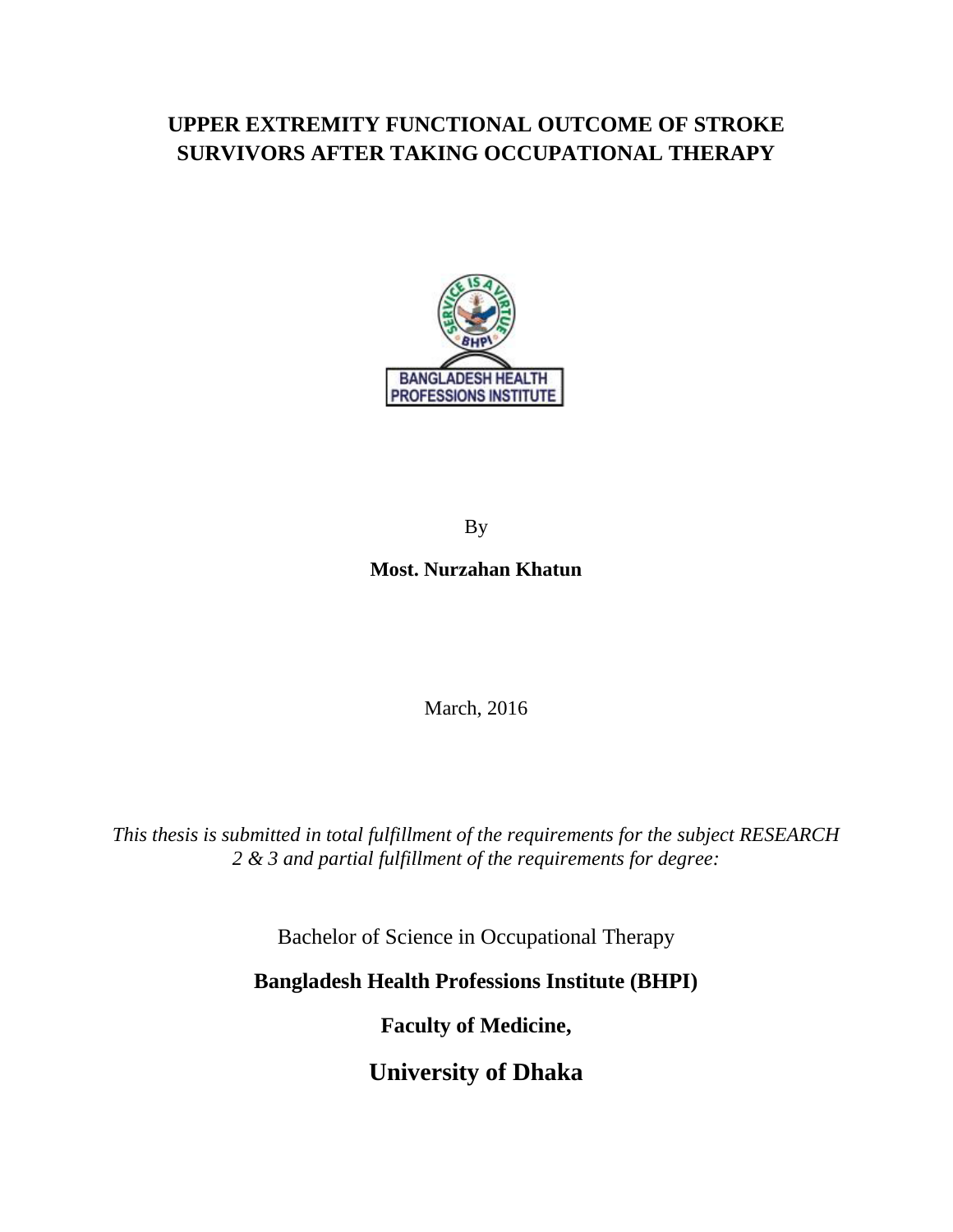Study completed by:

# **Most. Nurzahan Khatun**

4th year, B.Sc. in Occupational Therapy

 **----------------------------**

**Signature**

Study Supervisor's name, designation and signature:

## **Md. Julker Nayan**

Assistant Professor

**Department of Occupational Therapy Signature** 

BHPI, CRP, Savar, Dhaka-1343

Head of department's name, designation and signature:

### **Nazmun Nahar**

Assistant Professor

**Department of Occupational Therapy Signature** Signature

BHPI, CRP, Savar, Dhaka-1343

i

Head of the department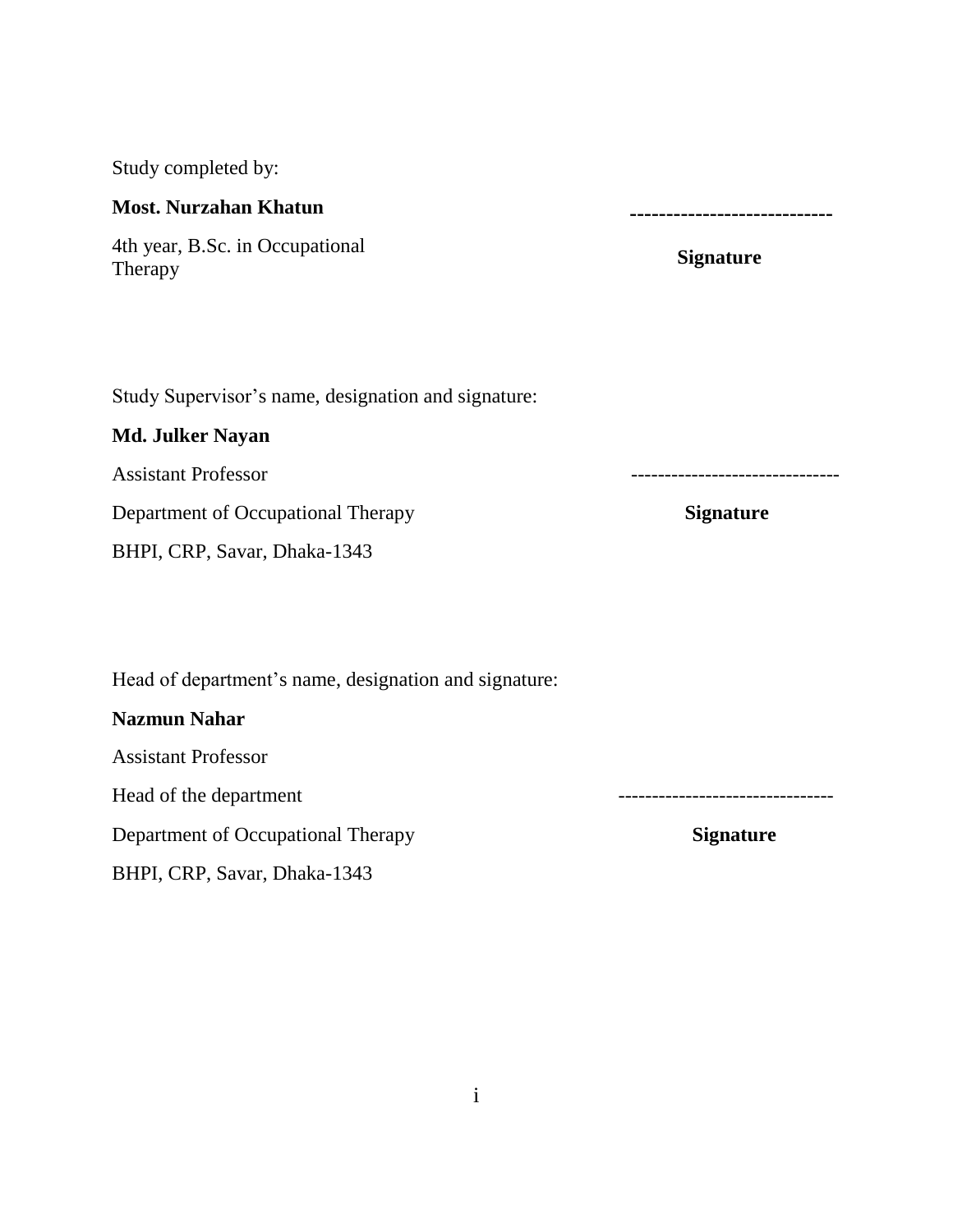# **Statement of Authorship**

Except where is made in the text of the thesis, this thesis contains no materials published elsewhere or extracted in whole or in part from a thesis presented by me for any other degree or diploma or seminar.

No other persons work has been used without due acknowledgement in the main text of the thesis.

This thesis has not been submitted for the aware of any other degree or diploma in any other tertiary institution.

The ethical issues of the study has been strictly considered and protected. In case of dissemination the finding of this project for future publication, research supervisor will highly concern and it will be duly acknowledged as undergraduate thesis.

Signature: \_\_\_\_\_\_\_\_\_\_\_\_\_\_\_\_\_\_\_\_\_\_ Date: \_\_\_\_\_\_\_\_\_\_\_\_\_\_\_\_\_\_\_\_\_

# **Most. Nurzahan Khatun**

4th year, B.Sc. in Occupational Therapy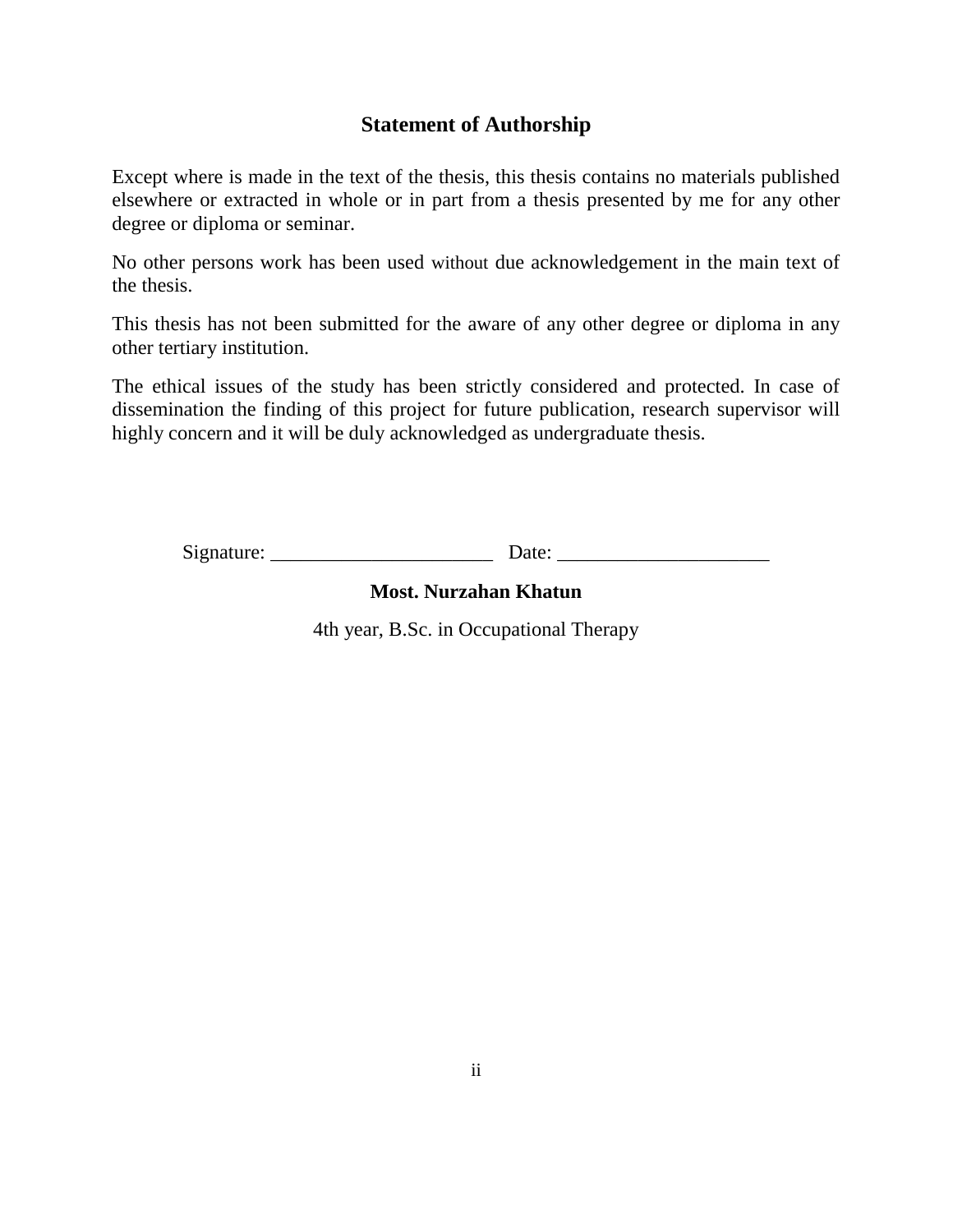# **Acknowledgement**

I start with the name of Allah who is the most merciful and kind. I declared that to begin and complete this project successfully in time is only because of blessing of Allah. And leading all acknowledgements must be mine to my parents for their lot of encouragement to carry out this project. A special thank goes to my honorable supervisor and Assistant Professor of the Occupational Therapy Department, Md. Julker Nayan for helping me to complete this study by providing necessary ideas, suggestions, data and instruction every single step of my study.

I would like to thankfull Nazmun Nahar, Assistant Professor and Head of the Occupational Therapy Department, BHPI, for the permission of conducting the study.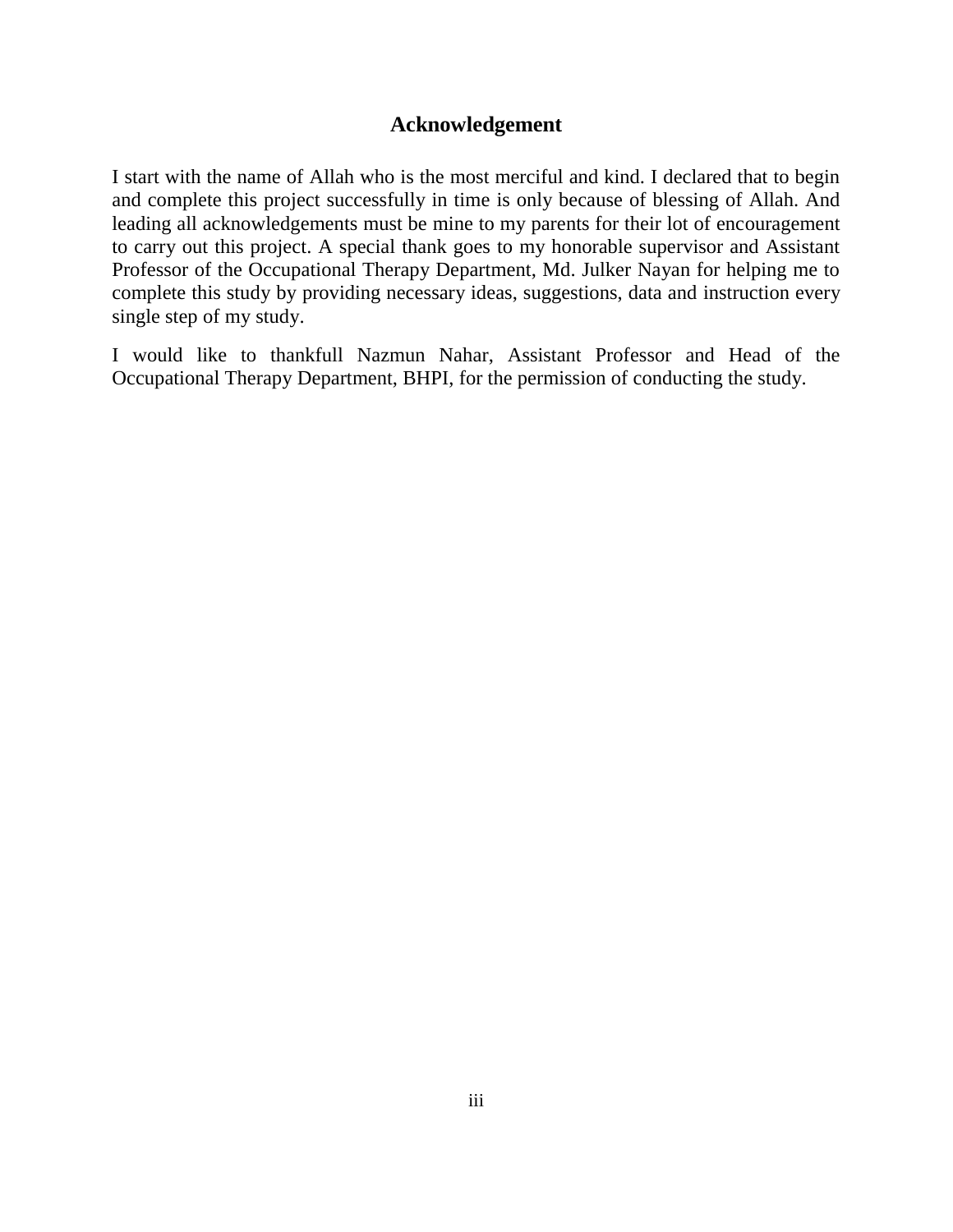# **Abstract**

**Background:** Stroke is a neurological condition that affects person's whole life. Selfcare activities of daily living are necessary for stroke survival and include those tasks which all of us undertake every day of our lives in order to maintain our level of care such as eating, dressing, toileting, grooming and bathing. Occupational therapy is an essential element in the rehabilitation of patients after stroke.

**Objective:** The upper extremity functional outcome of stroke survivors after taking occupational therapy at neurology outpatient unit of CRP, savar.

**Methodology:** The study conducted through retrospective document (file) review study in cross-sectional design. In the Neurology Unit of occupational therapy department there were 834 files of patients who took therapy from July 2014 to June 2015. Among those files there were 394 files of stroke patients. 55 files of stroke patients were completed according to the inclusion and exclusion criteria. Participants were selected by using purposive sampling. A self-developed structured questionnaire was used to collect data and outcome was measured by Functional Independent Measurement (FIM) scale, hand function was measured by Royal Air Force scale.

**Result and Discussion:** In this study, the result shows positive changes in all the parametric outcome measure of the outcome area. The mean occupational therapy session was 28.84 and standard deviation was  $\pm 18.06$ . The sensation before taking treatment mean score was 15.15, after taking treatment mean score was 19.40 and p=.000. The hand function before taking treatment mean score was 3.02, after taking treatment mean score was 14.84 and p=.018. Self-care activity before taking treatment mean score was 12.62, after taking treatment mean score was 24.53 and p=.005 of the participants.

**Conclusion:** The results of this study provided more insight into the upper extremity functional outcome of stroke survivors. This information would assist the professional to justify the occupational therapy practice. More research is needed to evaluate the rehabilitation program for these patients.

*Key words: Upper extremity, Functional outcome, Stroke, Occupational therapy.*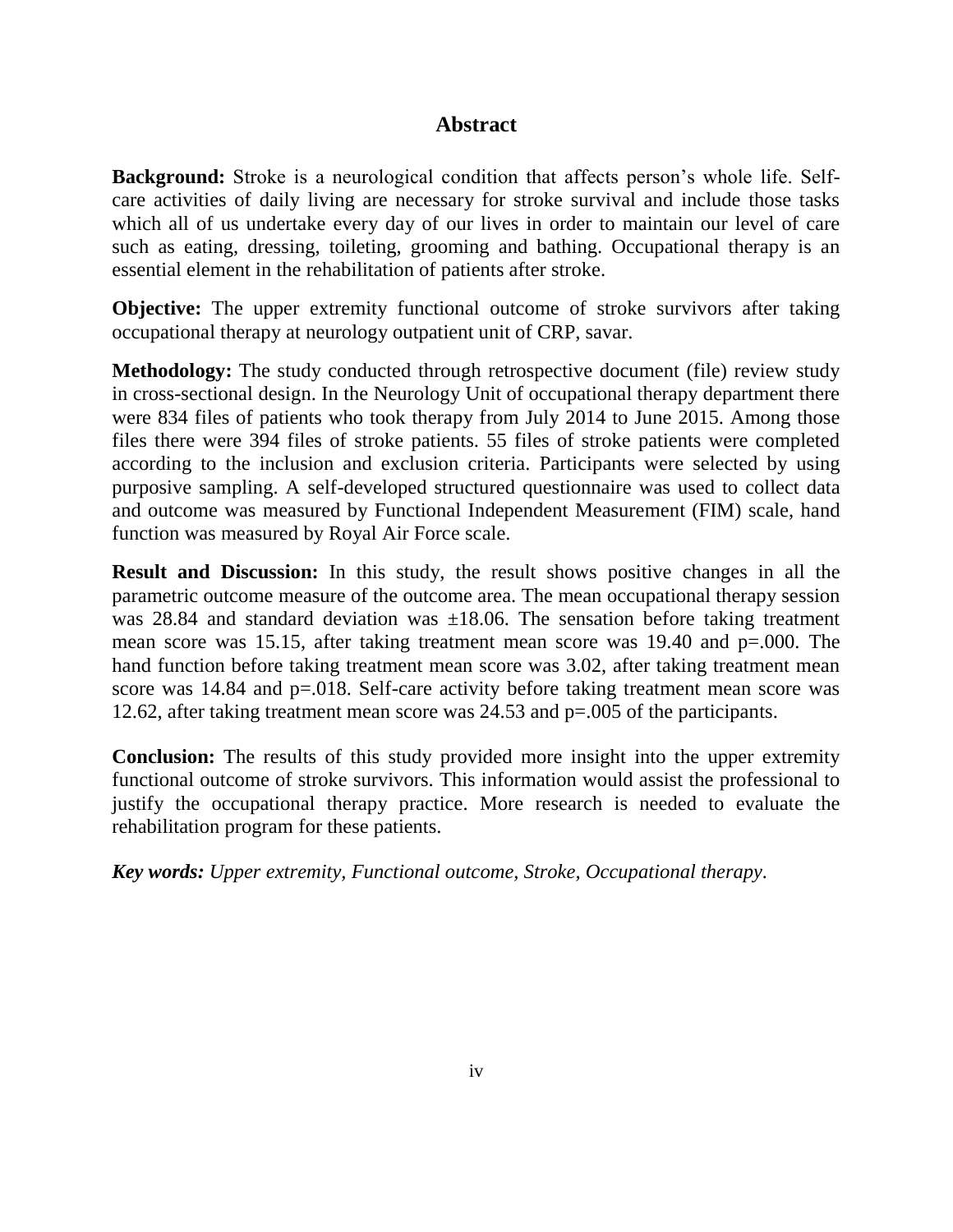# **TABLE OF CONTENTENTS**

| Approval page                                      | i   |              |
|----------------------------------------------------|-----|--------------|
| Statement of authorship                            | ii  |              |
| Acknowledgement                                    | iii |              |
| Abstract                                           | iv  |              |
| Table of Contents                                  | ν   |              |
| List of Tables                                     | vi  |              |
| Key abbreviation                                   | vii |              |
| <b>CHAPTER 1: INTRODUCTION</b>                     |     | $\mathbf{1}$ |
| 1.1 Introduction                                   |     | $2 - 4$      |
| 1.2 Background                                     |     | 5            |
| 1.3 Significance of this study                     |     | 6            |
| 1.4 Aim and Objectives                             |     |              |
| <b>CHAPTER 2: LITERATURE REVIEW</b>                |     |              |
| 2.1 Stroke                                         |     | 7            |
| 2.2 Types of stroke                                |     | 7            |
| 2.3 Risk factors of stroke                         |     | 8            |
| 2.4 Upper extremity impairment of stroke survivors |     | 8            |
| 2.5 Sensory impairment of stroke survivors         |     | 9            |
| 2.6 Functional Implications of Sensory Impairment  |     | 10           |
| 2.7 Functional outcome of stroke survivors         |     | 11           |
| 2.8 Occupational therapy role in stroke            |     | 11           |
| <b>CHAPTER 3: METHODOLOGY</b>                      |     |              |
| 3.1 Study design                                   |     | 13           |
| 3.2 Study setting                                  |     | 13           |
|                                                    |     | 14           |
| 3.3 Study population                               |     |              |
| 3.4 Sampling procedure                             |     | 14           |
| 3.5 Data collection methods and tools              |     | 15           |
| 3.6 Selection Criteria                             |     | 16           |
| 3.7 Variable identification                        |     | 16           |
| 3.8 Data collection procedure                      |     | 17           |
| 3.9 Data collection Process                        |     | 17           |
| 3.10 Data analysis                                 |     | 17           |
| 3.11 Informed consent                              |     | 17           |
| 3.12 Ethical consideration                         |     | 17           |
| <b>CHAPTER 4: RESULT</b>                           |     | 18-23        |
| <b>CHAPTER 5: DISCUSSION</b>                       |     | 24-27        |
| <b>CHAPTER 6: CONCLUSION</b>                       |     | 28-30        |
| References                                         |     | 31-36        |
| Appendix                                           |     |              |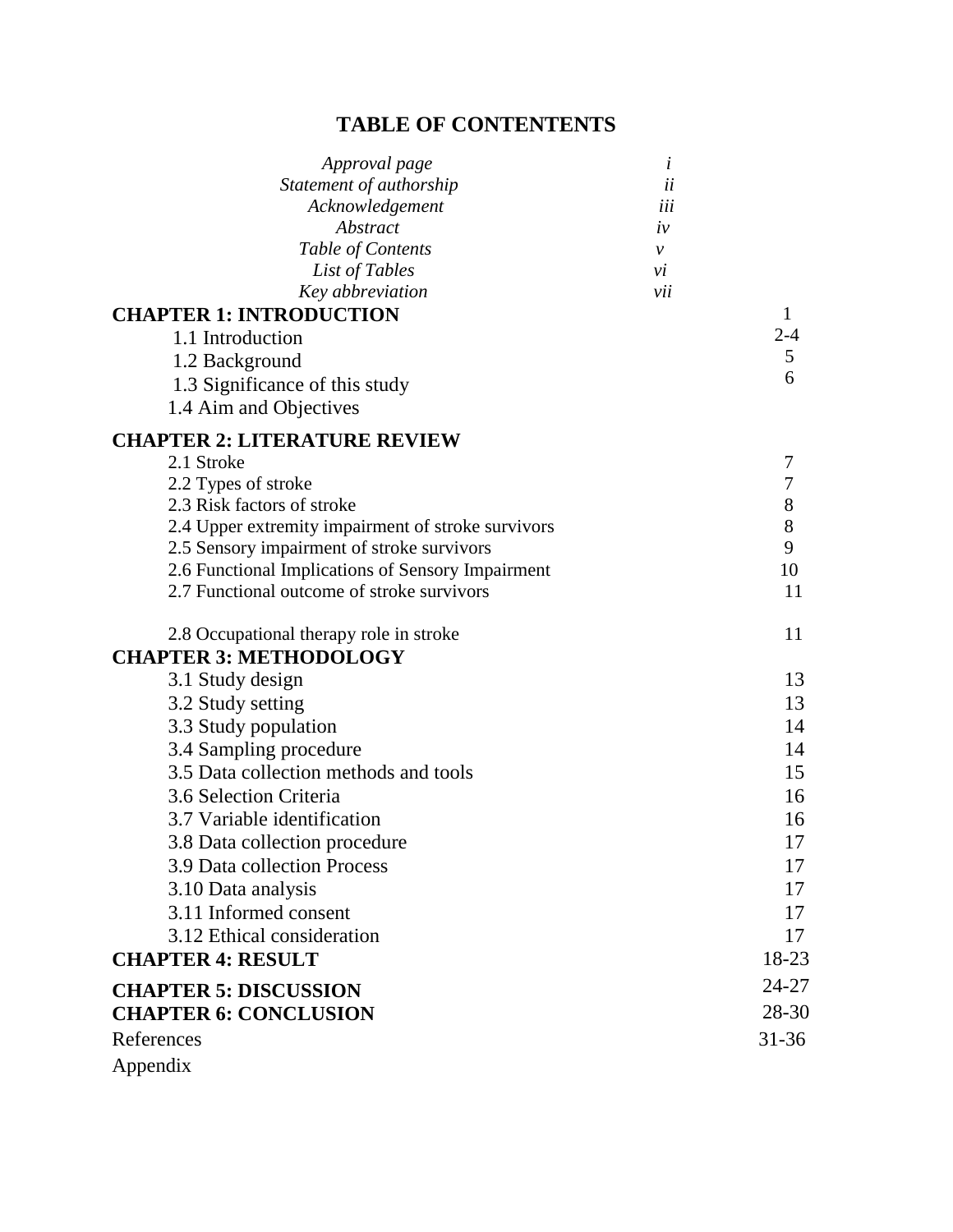# **List of Table**

| S.N Table  | <b>Topic</b>                                                              | Page No |
|------------|---------------------------------------------------------------------------|---------|
| 01 Table-1 | Demographic characteristics of the participant.                           | 20      |
| 02 Table-2 | Past medical history and personal habit of the participants.              | 21      |
| 03 Table-3 | Number of occupational therapy treatment session.                         | 22      |
| 04 Table-4 | The mean compare of sensation in initial and discharge score.             | 22      |
| 05 Table-5 | The mean compare of hand function in initial and discharge score.         | 23      |
| 06 Table-6 | The mean compare of self-care activity in initial and discharge score. 23 |         |

# **List of Appendix**

| $S.N$ Appendix | <b>Topic</b>                           | Page No |
|----------------|----------------------------------------|---------|
| 01 Appendix-1  | <b>Research Questions</b>              | $I-III$ |
| 02 Appendix-2  | Permission letter for conducting study | V       |
| 03 Appendix-3  | Information sheet                      | VI      |
| 04 Appendix-4  | Consent form                           | VП      |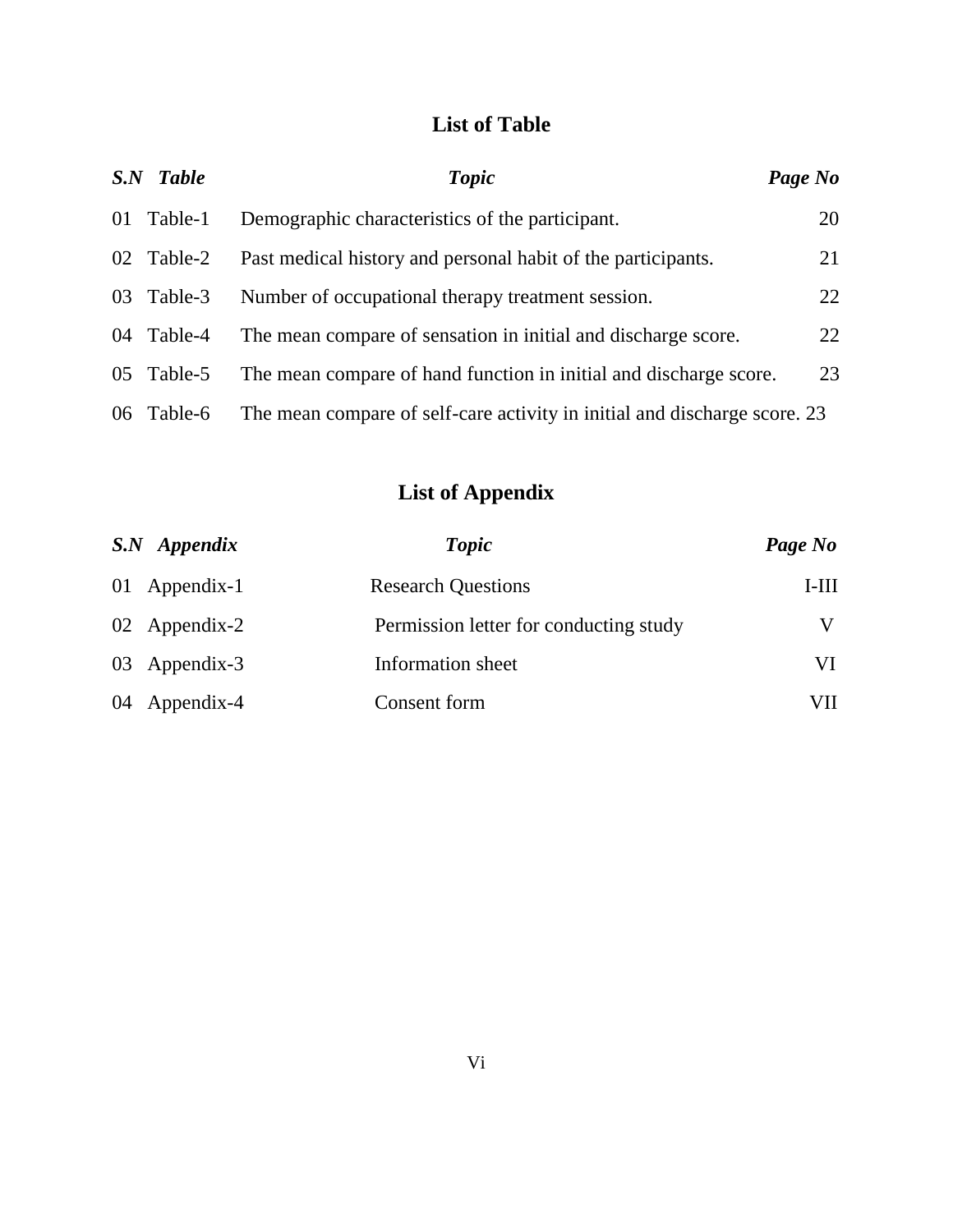# **List of Abbreviation**

**ADL:** Activities of Daily Living **BHPI:** Bangladesh Health Professions Institute **CRP:** Centre for the Rehabilitation of the Paralyzed **CVA:** Cerebro Vascular Accident **FIM:** Functional Independent Measurement **OT:** Occupational Therapy **SPSS:** Statistical Package for Social Science **TIA:** Transient Ischemic Attack **WHO:** World Health Organization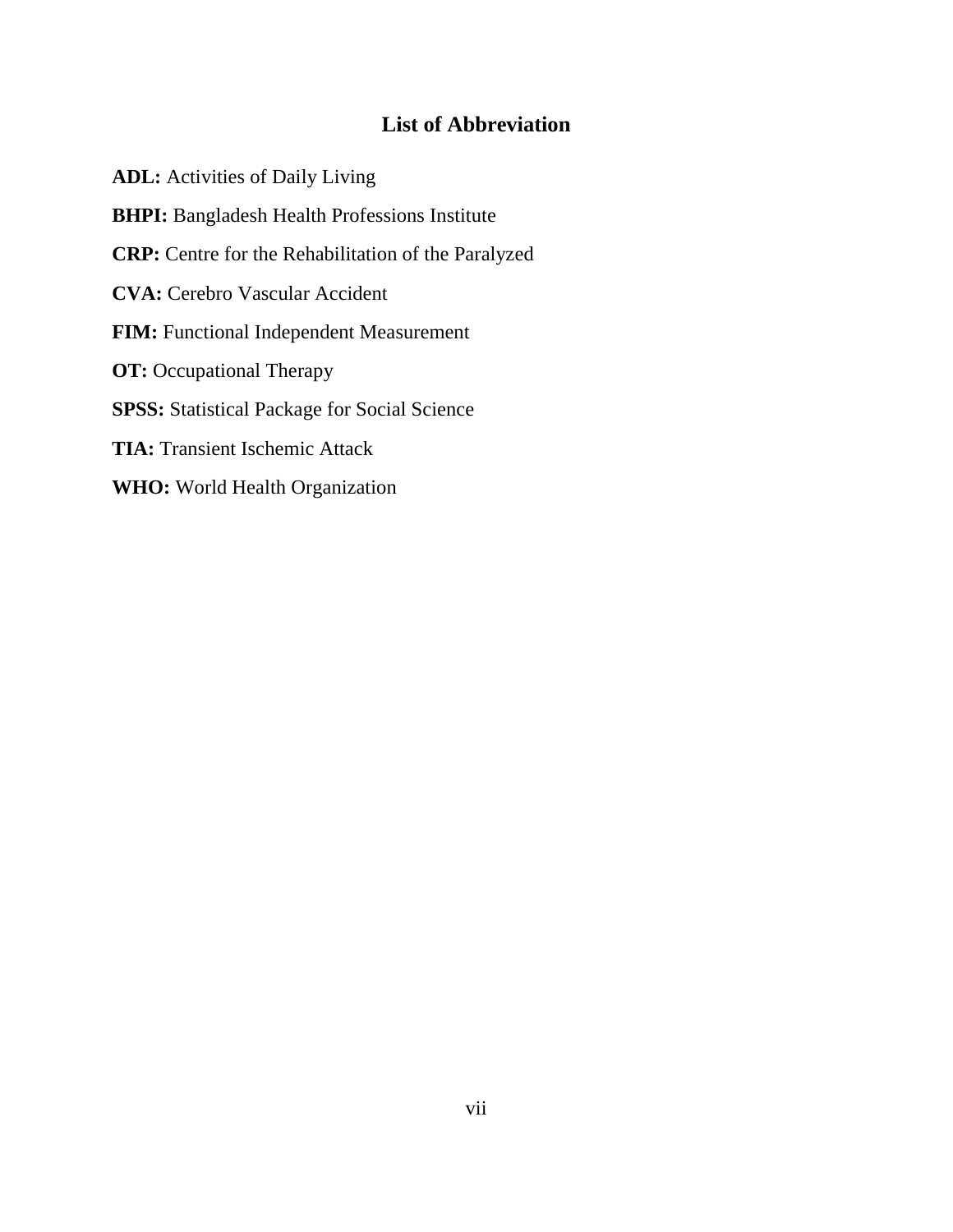# **CHAPTER 1 INTRODUCTION**

### **1.1 Introduction**

Stroke is one of the main causes of death and disability around the world. Stroke is a life threatening condition which leads to considerable changes in all aspects of the life of an individual. It is necessary to adapt a patient with stroke to different physical, social, emotional and functional problems in their life.

Bangladesh is a developing country situated in South Asia. The population of Bangladesh is nearly 160,000,000. Stroke is the third common cause of death and major cause of disability among Bangladeshi people. Due to stroke, the mortality rate of Bangladesh is 84 in the world. (Islam et al., 2013) argued the incidence of stroke in Bangladesh is 0.3%. Stroke is a major concern and important issue in Bangladesh.

Stroke is a major cause of long-term disability worldwide. Motor impairments of the upper extremity are common and affect approximately 50-70% of patients in the acute and 40% in the chronic phase. A person's ability to perform everyday tasks, to participate in the society and the quality of life can be significantly compromised after stroke (Murphy, Resteghini, Feys & Lamers, 2015).

Personal activities of daily living are necessary for stroke survival and include those tasks which all of us undertake every day of our lives in order to maintain our level of care such as eating, dressing, toileting, grooming and bathing. Occupational therapy is an essential element in the rehabilitation of patients after stroke. Personal activities of daily living are major component of treatment for people who have had a stroke (Leeg et al., 2007).

In developed countries stroke is the third most frequent cause of death (Hossain et al., 2011). Worldwide, yearly 16.3 million people suffer from stroke where 11.2 million events occur in developing countries like Bangladesh and each year approximately 5.8 million people die due to of stroke and two third of which occurs in developing nations (Mondal et al., 2012). In India, among stroke survivors 72.7% rural had severe disability (Ferri et al., 2011).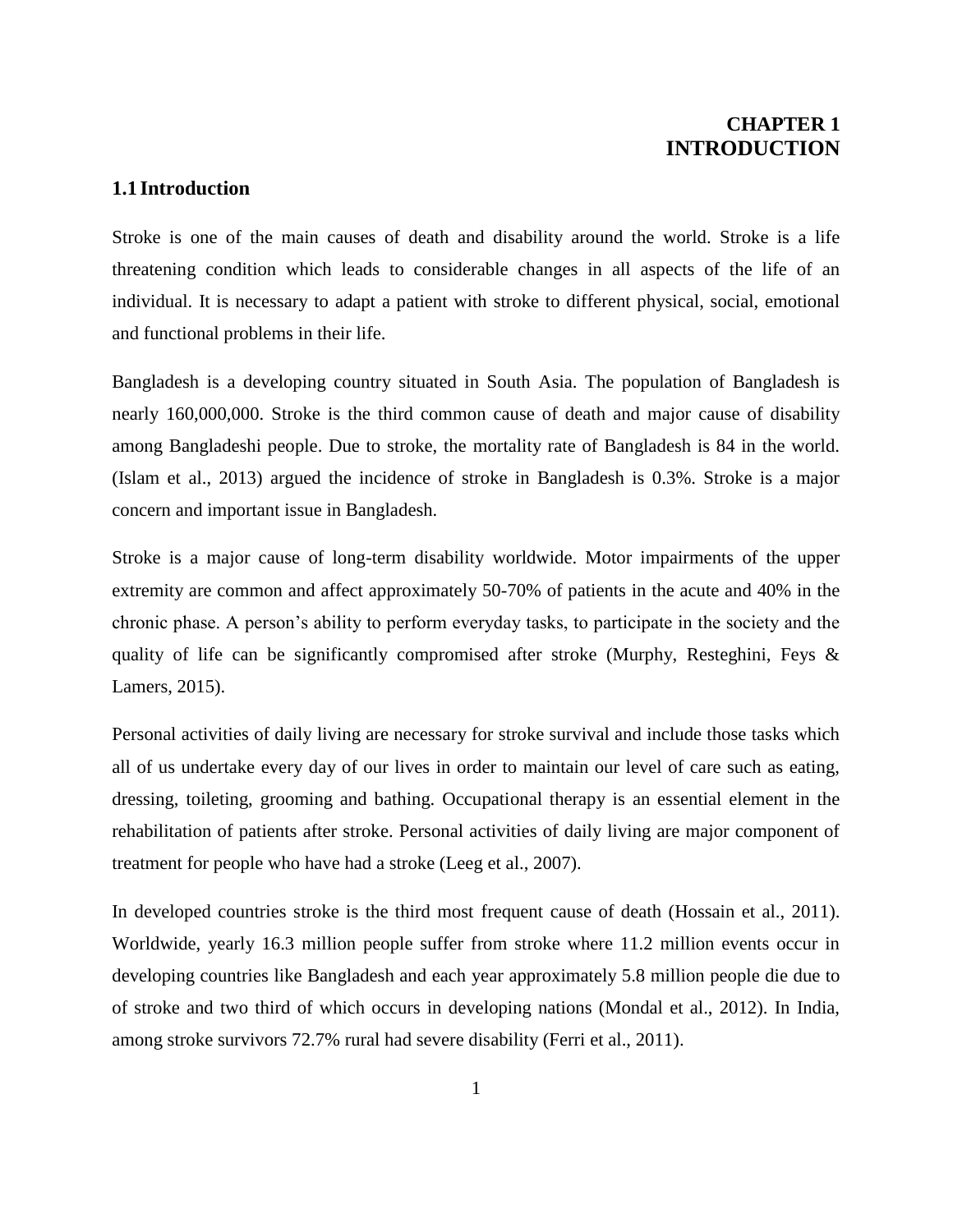#### **1.2 Background**

Center for the Rehabilitation of the Paralysed (CRP) is a rehabilitation center in Bangladesh for stroke patient. At Center for the Rehabilitation of the Paralysed (CRP), patients get occupational therapy, physiotherapy and speech and language therapy treatment for different neurological condition (CRP, 2010). Stroke is one of them. Researcher observed that, during the placement of neurological department and Community Based Rehabilitation (CBR), stroke patient faced difficulties to maintain their daily activities such as- feeding, grooming, bathing, dressing upper body, dressing lower body etc. that create an adverse effect on their quality of life.

Stroke is considered as a precious disease from human, family and community perspectives (Carlo, 2009). Stroke ranks number four among all causes of death after heart disease, cancer and chronic lower respiratory disease in terms of mortality (Legge et al., 2011). Stroke constitutes a substantial health care problem and is characterized by a high burden of disease from health care and public health perspectives in both worldwide and in the United States and the incidence rate of stroke is higher in African American than Caucasian (Sergeev, 2011). It is a second commonest cause of death approximately 9% (Mondal et al., 2012). Stroke is the fourth major cause of disease burden after heart disease, HIV/AIDS and unipolar depression worldwide (Joubert et al., 2008). Stroke is associated with a significant burden of disability and loss of quality-adjusted life years (Mu¨ller-Nordhorn et al., 2006). In China, stroke has been a major public health problem (Zhang et al., 2011).

Worldwide, stroke is a major cause of disability (Mondal et al., 2012). About 2.9% of the adult have had a stroke, of whom nearly a third live with a disability in American (Sergeev, 2011). In Scotland, it is the third commonest cause of death and the most frequent cause of severe adult disability (SIGN, 2010). In every society, stroke is a considerable cause of death and disability which is both a preventable and a treatable disease (Galvin et al., 2012). Stroke considered as a one of the principal causes of morbidity and mortality in elderly (Kalvin & Margaret, 2011) in the developed world and in all industrialized countries and it is the leading cause of disability (Belda-Lois et al., 2011). About 30% of stroke survivors are permanently disabled and require assistance to perform their activities of daily living (ADL) (Kalvin & Margaret, 2011). Activities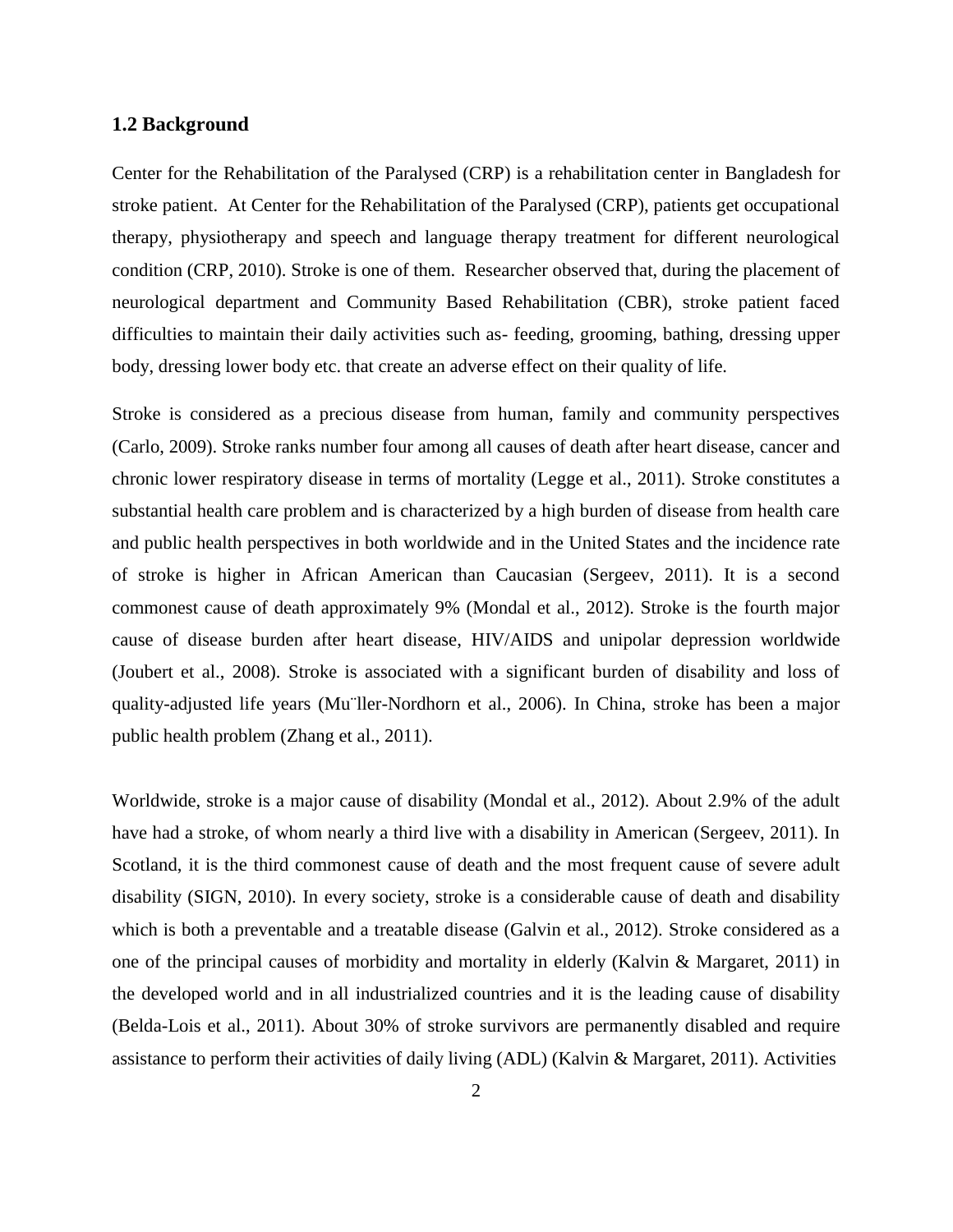of daily living (ADLs) largely depend on arm function particularly for personal activities such as feeding, dressing and grooming (Farmer, 2014).

Stroke is the third most common cause of death and is the main cause of acquired adult disability in high-income countries (Langhorne et al., 2009). In 2005, it is reported that about 5.7 million deaths occur due to stroke, 87% occurred in low and middle income countries where 80% of the population lives in rural areas (Joubert et al., 2008). In low and middle income countries (LMIC) approximately 85% of all stroke deaths are registered which also account for 87% of total losses due to stroke in terms of disability-adjusted life years (DALYs) calculated worldwide in 72 million per year (Carlo, 2009). In Africa, the stroke mortality rate was also higher than in the United Kingdom, Canada and most other high-income countries (Mensah, 2008). Low and middle income countries have the largest burden of stroke accounting for more than 85% of stroke mortality worldwide (O' Donnell et al., 2010).

Stroke occurring rate is the same in men and women but women are more probable to die (Mensah, 2008). Stroke, either ischemic or hemorrhagic is more common in men than in women (Zhang et al., 2011). Stroke incidence was about 30% higher in men than in women in Western Europe (Appelros et al., 2009). Stroke is the third and fourth leading cause of death in women and men in the United States respectively (Sergeev, 2011). In 2002, stroke mortality in black men and women in the United States were 81.7 and 71.8 per 100 000 population respectively (Mensah, 2008). Under the age of 65 years more than half of men and women who have a stroke die within 8 years (Gordon et al., 2004).

In UK, the age adjusted annual death rate from stroke is about 200 per 100,000 in 12% of all death (Mondal et al., 2012). The age-standardized mortality rates for adults aged 30-69 years old in Nigeria and Tanzania are several-fold higher than the rates in Canada, the United Kingdom, Brazil, Pakistan, India, China and these rates are exceeded only by the high stroke mortality in the Russian Federation (Mensah, 2008). Around two thirds of the affected patients are above 65 years a stroke may occur at all ages, even in very young children, and can have many causes (Geurts et al., 2004).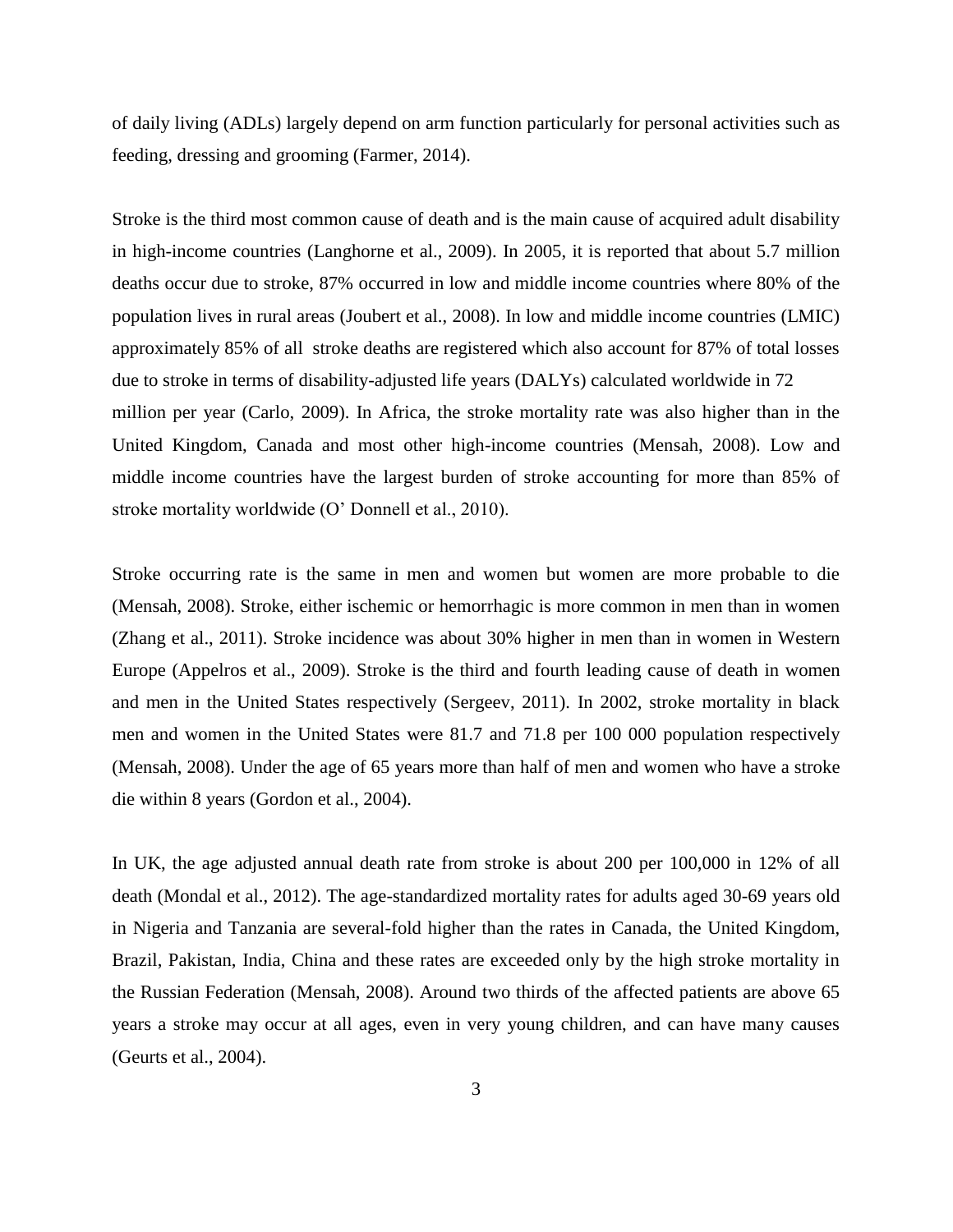In the United States, Europe and Australia approximately 400/100 000 persons over the age of 45 years have a first stroke each year (Yavuzer, 2006).

After ischemic heart disease stroke ranks as the second cause of death in the world population where the third only if neoplastic diseases are considered as a group (Carlo, 2009). In the United States, stroke causes about one in every 18 deaths, and stroke mortality exceeds 130,000 (Sergeev, 2011). In black Africans, stroke is a significant cause of morbidity and mortality and it accounts for 2.8 – 4.5% of total deaths in the continent (Olaogun et al., 2011). In 48 European countries total number of stroke deaths is currently estimated at 1,239,000 per year (Carlo, 2009). In developed countries stroke is the third most frequent cause of death (Hossain et al., 2011; Lewsey et al., 2009). Worldwide, yearly 16.3 million people suffer from stroke where 11.2 million events occur in developing countries like Bangladesh and each year approximately 5.8 million people die due to of stroke and two third of which occurs in developing nations (Mondal et al., 2012). Bangladesh is a South Asian country and one of the most densely populated country in the world. Stroke is the 3rd leading cause of death in Bangladesh (Haque, 2003). In India, among stroke survivors 72.7% rural had severe disability (Ferri et al., 2011).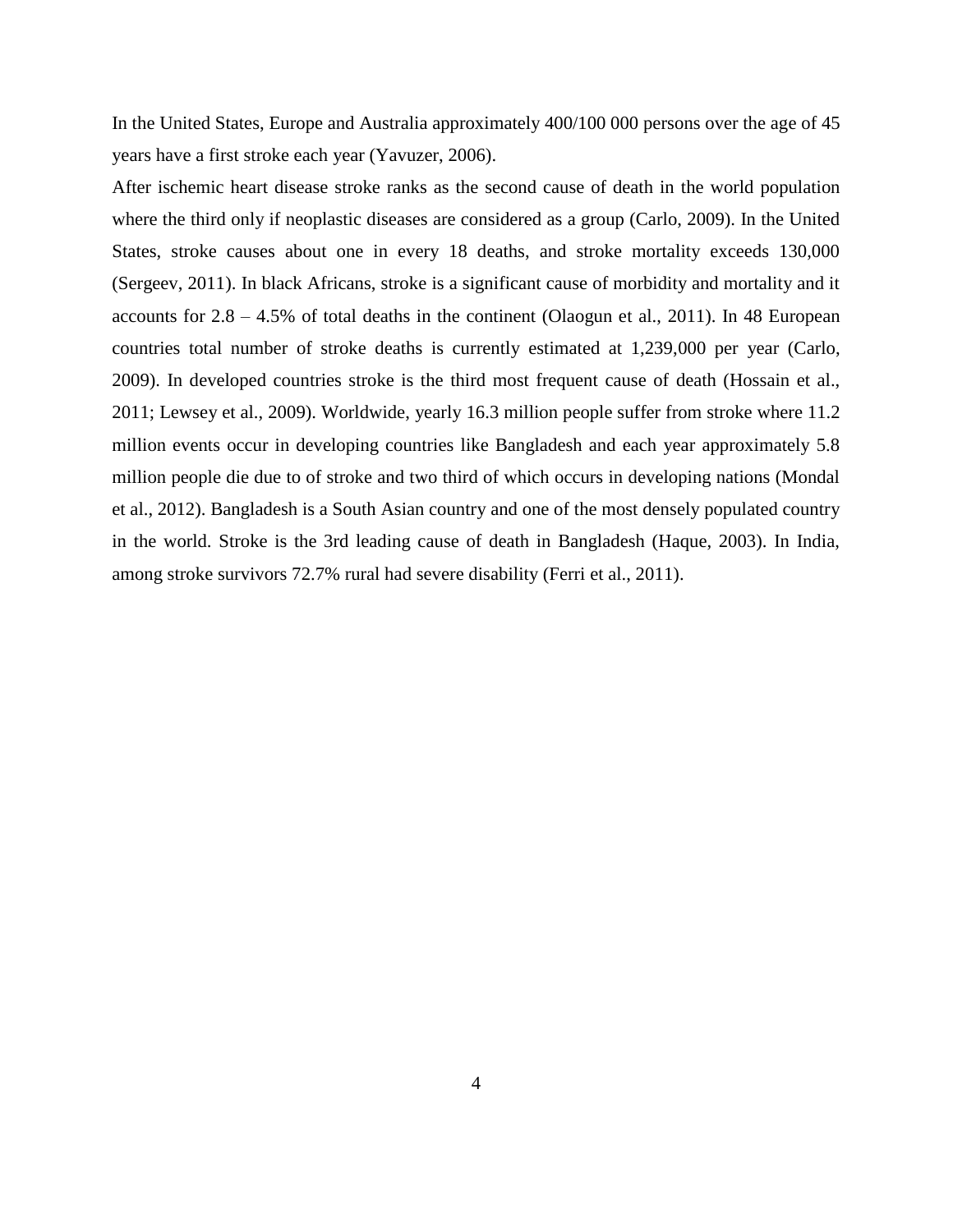#### **1.3 Significance of the study**

Stroke is a common neurological condition, mostly seen in developing country. Day by day there is increasing the number of stroke patient, in different areas. In Bangladesh stroke also causes death where health support including rehabilitation is not available. In this condition, only medical management is not enough rather than the therapeutic management which is also essential for people stroke management, stroke rehabilitation mainly completed by multidisciplinary team. Occupational therapy is a significant part of this multi-disciplinary team. As the occupational therapy profession is newly introduced in Bangladesh, many people are not aware of its purpose. But it is an important part of health care to prevent diseases as well as to improve or maximize independence in people with disabilities. Therefore, occupational therapy can play an absolute role in the management of the people with stroke. Eventually, other professionals as well as general public will become aware about this service and this will be helpful to establish this profession at different institution, hospitals and clinics to fulfill the health care needs of the patient. The individual functional status may be varied according to affected side, as individuals functional uses of upper limbs are different. It is very important to find out the functional outcome of affected upper limb while an occupational therapy management team does work towards the improvement or the recovery of functional status of stroke patient; otherwise the outcome of occupational therapy is not significant. The main aim of occupational therapy treatment is to improve the function especially upper limb, because by upper limb all important functional tasks are performed. Effectiveness of occupational therapy practice is essential to promote functional outcome of stroke patient. So that this research will give ideas about the functional recovery of upper limb after taking an occupational therapy and by this result we make appropriate measures of functional improvement of affected upper limb. This study also helps to play more attention to perform affected upper limb activity by occupational therapist and to provide important platform for occupational therapist.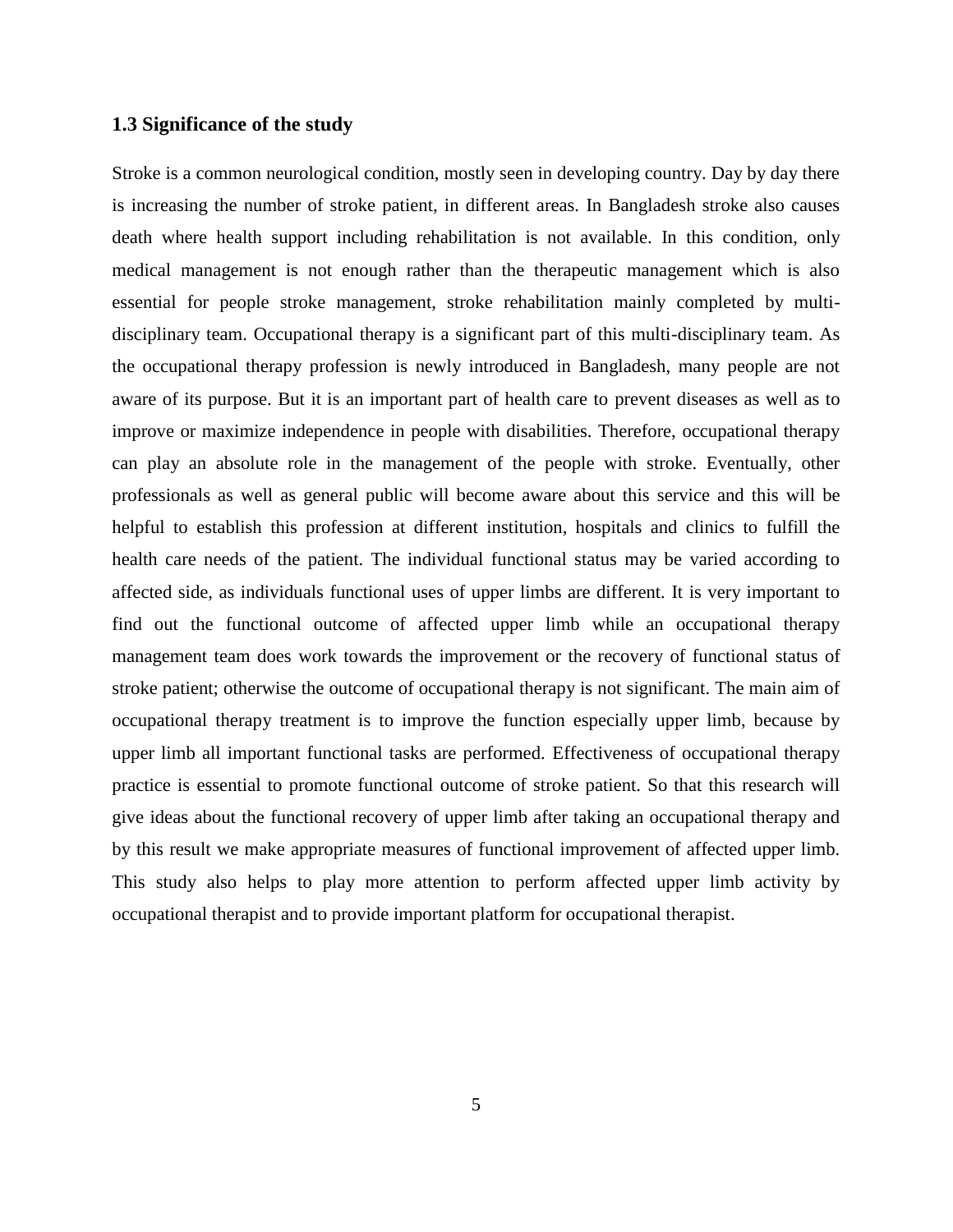# **1.4 Research question:** What are the upper extremity functional outcomes of stroke survivors?

# **1.5 Aim and Objectives:**

## **Aim**

 The upper extremity functional outcome of stroke survivors after taking occupational therapy.

## **Objectives**

- To compare the improvement of self-care activity (eating, grooming, bathing, dressing upper body and dressing lower body) before and after taking occupational therapy treatment.
- To compare the improvement of sensation before and after taking occupational therapy treatment.
- To compare the improvement of hand function before and after taking occupational therapy treatment.
- To identify the number of occupational therapy treatment session received by the stroke patient.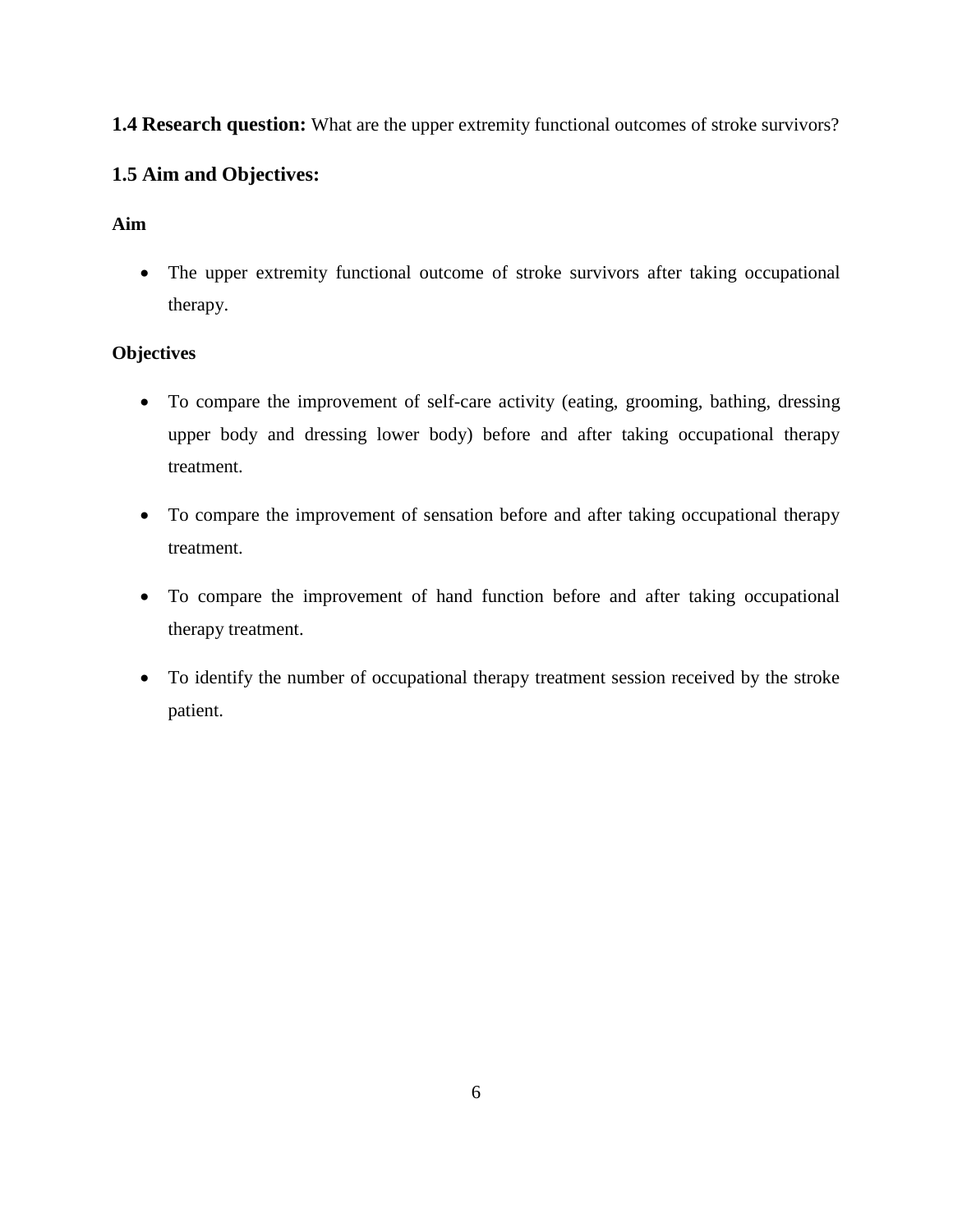# **CHAPTER 2 LITERATURE REVIEW**

This section represented the relevant information of this study. Stroke is a common phenomenon all over the world as well as highly comparative in Bangladesh. In this literature review chapter, the researcher has explained the key terms of this study.

#### **2.1 Stroke**

World Health Organization (2015) defines stroke as- *"A stroke or cerebral vascular accident (CVA) is caused by the interruption of the blood supply to the brain, usually because a blood vessel bursts or is blocked by a clot. This cuts off the supply of oxygen and nutrients, causing damage to the brain tissue. The most common symptom of a stroke is sudden weakness or numbness of the face, arm or leg, most often on one side of the body. Other symptoms include: confusion, difficulty speaking or understanding speech; difficulty seeing with one or both eyes; difficulty walking, dizziness, loss of balance or coordination; severe headache with no known cause; fainting or unconsciousness".* 

Stroke is a leading cause of long-term disability which results from brain cell damage due to either an interruption of the blood supply to the brain or hemorrhage into the brain tissue (Eng & Tang, 2007). It is the most frequent clinical manifestation of diseases of the cerebral blood vessels (Boon et al., 1999).

Cerebral vascular accident (CVA) or stroke is the most common neurological disease of adulthood that leads to disability (Pedretti & Zoltan, 2007). Transient Ischemic Attack (TIA) are episodes of stroke symptoms that last only briefly; the standard definition of duration is <24 h, but most TIA last <1 h. TIA requires that all neurologic signs and symptoms resolve within 24 hour regardless of whether there is imaging evidence of new permanent brain injury; stroke has occurred if the neurologic signs and symptoms last for >24 h (Braunwald et al., 2003).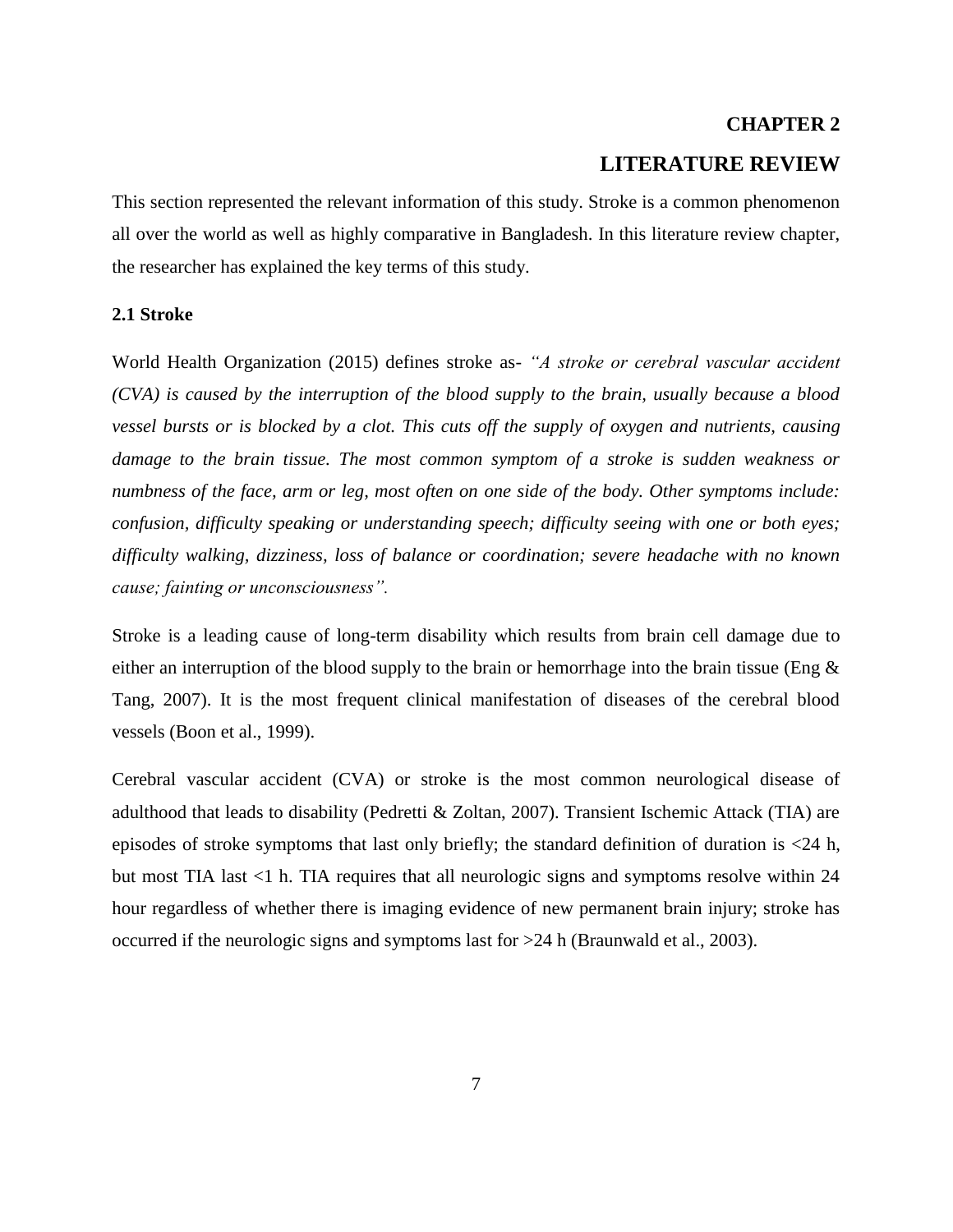#### **2.2 Types of stroke**

There are two forms of stroke: ischemic and hemorrhagic (National institute of neurological disorder and stroke, 2004). Ischemic stroke or cerebral infarct (80% of strokes) occurs due to

blockage or a reduction of blood flow in artery that supplies brain. They are caused either by a clot which blocks the blood vessel or by the buildup of plaque often due to cholesterol within the arteries which narrows vessel resulting in a loss of blood flow. Hemorrhagic stroke are due to the rupture of an artery within the brain triggering an intracerebral hemorrhage (15% of strokes) or to the rupture of aneurysm or AVM entailing sub arachnoids hemorrhage (5% of strokes) (Braunwald et al., 2003). Stroke is most common medical emergency. In many developing countries the incidence raises sequent with age due to adopting of less healthy life style (Haslet et al., 1999).

#### **2.3 Risk factors of stroke**

The major risk factor for stroke is hypertension. It is usually associated with other risk factors like smoking obesity, previous history of stroke or TIA, angina, atrial fibrillation, myocardial infarction and alcohol intake. History of contraceptive pills used by women is also a risk factor. Due to an ageing population strokes are increasing in number and are largely preventable (Amanullah et al., 2009). The preventable conditions that predispose to stroke are hypertension, cigarette smoking, obesity, physical inactivity, atrial fibrillation, diabetes mellitus, ischemic heart disease, hyper lipidemia, alcohol abuse, asymptomatic carotid stenosis, transient ischemic attack and other cardiac disorders (Almani et al., 2008).

#### **2.4 Upper extremity impairment of stroke survivors**

One of the most common motor deficits after a stroke is upper extremity impairment, and 30– 60% of stroke sufferers report upper extremity disability and inability to use the paretic arm in their daily lives. Disability in the upper extremity limits overall physical functions, and causes difficulties with daily activities, resulting in a decrease in quality of life (Legg, Drummond  $\&$ Langhorne, 2006).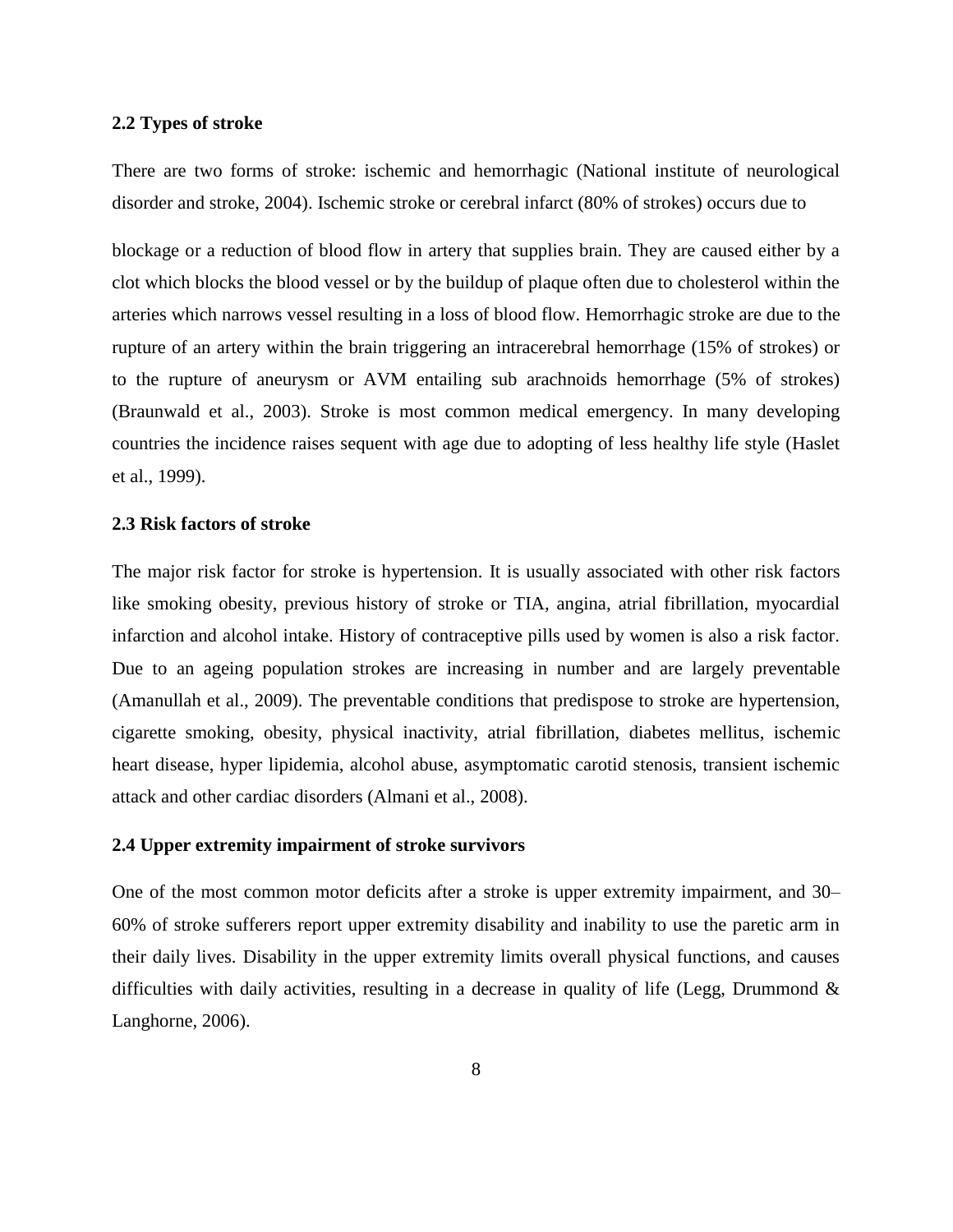The upper is associated with the lateral aspect of the lower portion of the neck. It is suspended from the trunk by muscles and small skeletal articulation between the clavicle and the sternum, the sternocavicular joint (Drake et al., 2005). The upper limb is characterized by its mobility and ability to grasp strike and conduct fine motor skills. Synchronized interplay occurs between the joints of the upper limb to coordinate the intervening segments to perform smooth, efficient motion at the most workable distance for a specific task. (Moore & Dally, 2006). Functional recovery of the arm includes grasping, holding, and manipulating objects, which requires the recruitment and complex integration of muscle activity from shoulder to fingers. Furthermore, secondary complications such as inferior subluxation of the glenohumeral joint, shoulder-hand syndrome, soft tissue lesions, and painful shoulder frequently hinder rehabilitation of the hemiplegic arm. Another actor that might decrease the probability of return of upper limb function is the lack of spontaneous stimulation during functional activities. In performing upper limb activities, the patient may use the non-affected side exclusively (Feys et al., 1998). So treatment of the upper extremity of people with hemiplegia continues to be a challenging and often frustrating experience for clinicians. Investigators in the Copenhagen Stroke Study noted that, recovery of upper extremity function in more than half of patients with stroke having severe upper extremity paresis can be achieved only by compensation using the unaffected upper extremity (Blanton & Wolf, 1999).

The hand is used to discriminate between objects on the basis of touch. The pads on the palmer aspect of the fingers contain a high density of somatic sensory receptors. Also the sensory cortex of the brain developed to interpreting information from the hand, particularly from the thumb, is disproportionately large relative to that for many other region of skin (Drake et al., 2005). Stroke results disturbances touch, pain, temperature, pressure and proprioception, that is so important to the perceptual motor functioning of a person. For that, after stroke patient may disuse the affected extremities, even when motor recovery is apparently good (Pedretti, 1996). As a result of stroke, it produces serious functional impairments, particularly in motor function. Such patients typically have significant weakness in the extremities contra lateral to the brain infraction, which recovers over a period of time ranging from several months to several years (Small et al., 2002).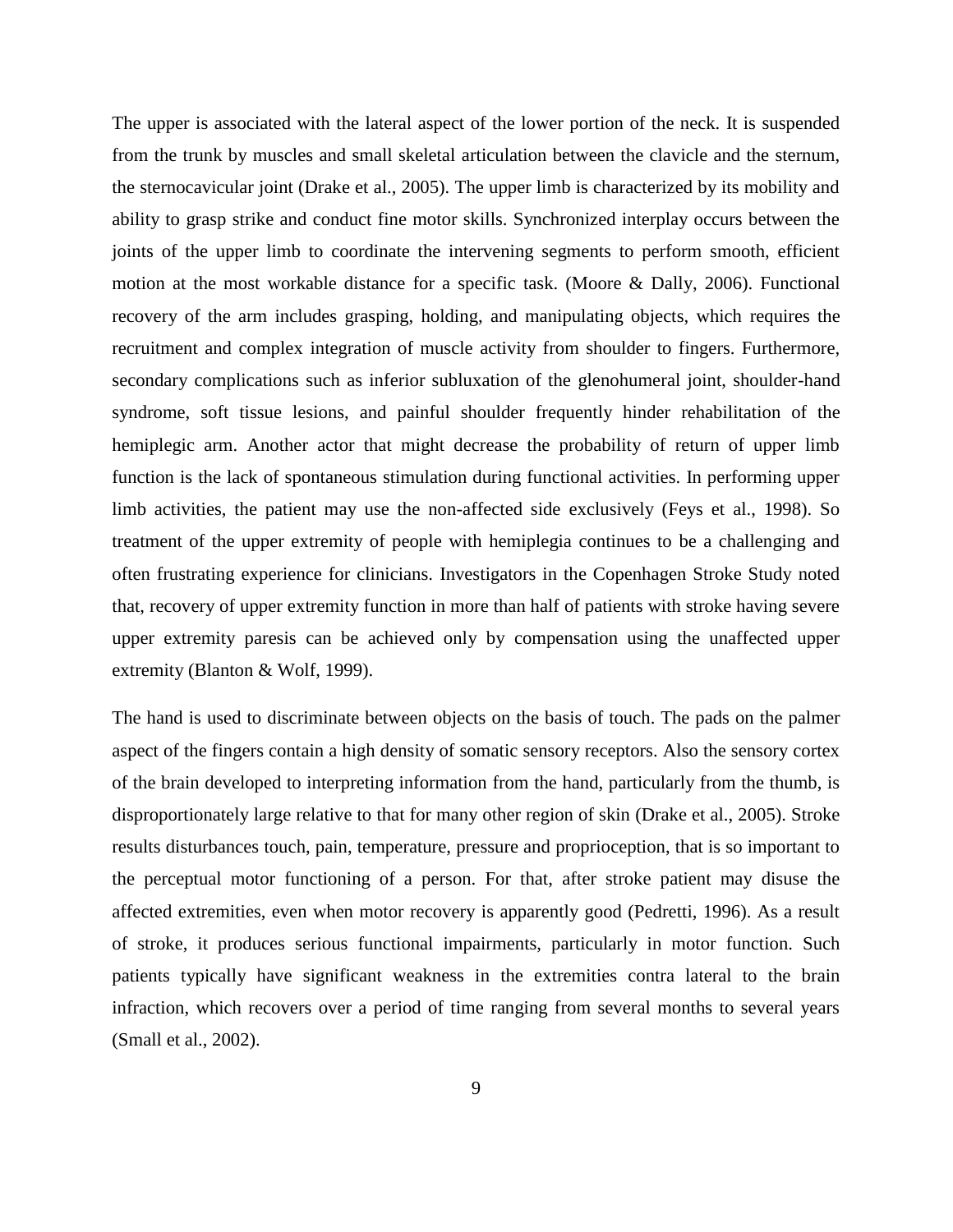#### **2.5 Sensory impairment of stroke survivors**

A common impairment following stroke is loss of sensation. The acquisition and evaluation of sensory information is a specialized process involving many receptors. Information received through sensory receptors is referred to as somatic sensation. This includes both exteroception and proprioception (Sherwood, 1997). Exteroception is the sensory information about the external environment received from receptors in the skin and subcutaneous tissue (O`Sullivan and Schmitz, 1988). Exteroceptors are responsible for perception of pain, temperature, light touch and pressure. Proprioception is awareness of body position in time and space, through receptors in muscles, tendons, ligaments and fascia (Sherwood, 1997). These specialised peripheral receptors respond to movement of the body. The information derived simultaneously from different receptors is integrated and transmitted to central structures using a neural code. The results are then related to past experience and information from other sensory modalities, such as visual and auditory systems (Hudspeth & Logothetis, 2000). Some aspects of the stimuli that are encoded include modality, intensity, frequency, spatial location, threshold and duration (Berne & Levy, 2000).

**Deep pressure:** The awareness or perception of pain, pressure, or tension in the deep layers of the skin, muscles, tendons, or joints.

Pain: Pain is an unpleasant feeling that is conveyed to the brain by sensory neurons. The discomfort signals actual or potential injury to the body. Pain is more than a sensation, or the physical awareness of the body it also includes perception, the subjective interpretation of the discomfort. Perception gives information on the pain's location, intensity, and something about its nature.

**Temperature:** A sensation of warmth or cold mediated respectively by warm spots and cold spots of the skin.

**Stereognosis:** Identifying objects through proprioception, cognition and sense of touch.

**Proprioception:** Interpreting stimuli originating in muscles, joints and other internal tissues that give information about the position of one body part in relation to another.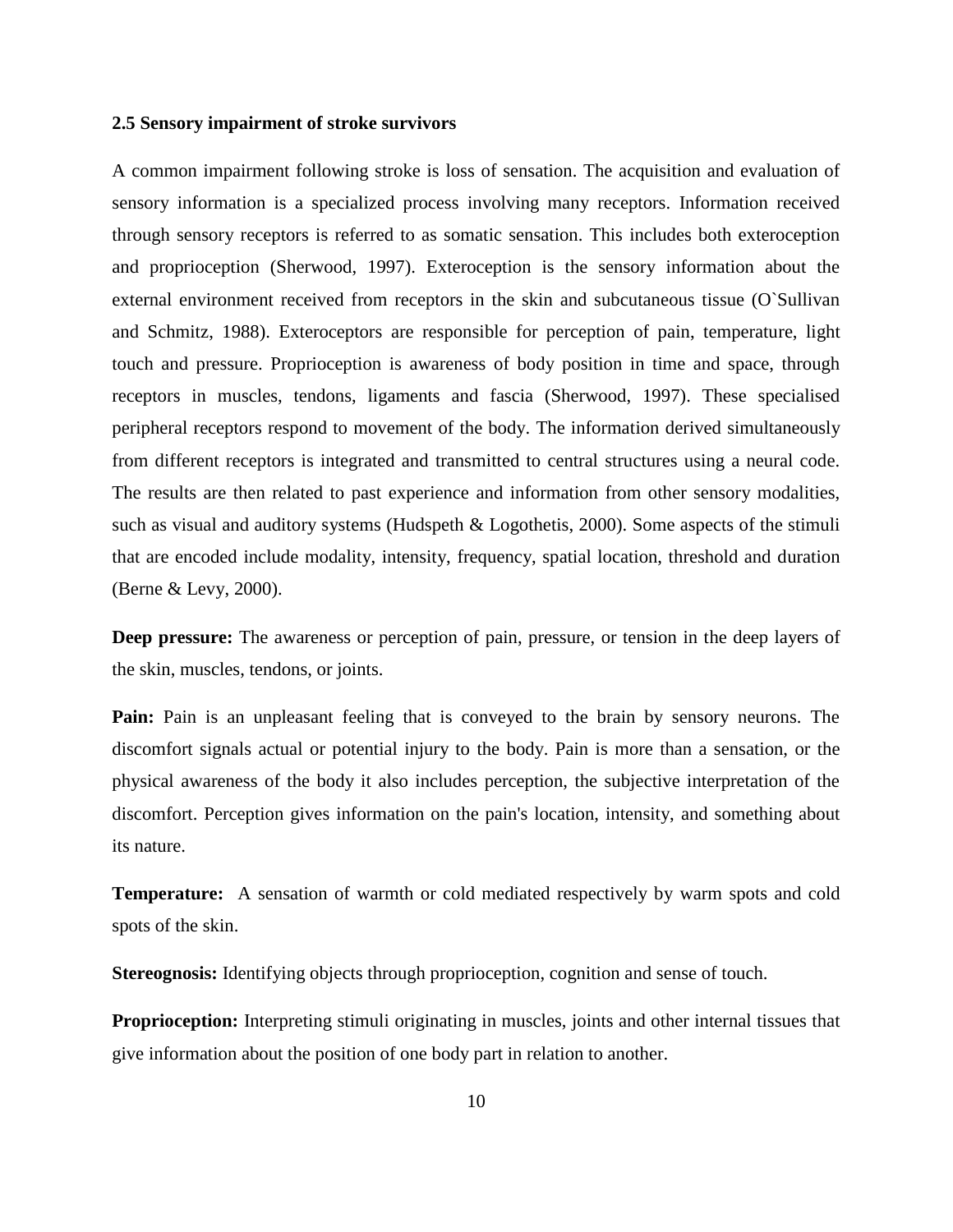**Kinesthesia:** Interpreting movement and the direction of joint movement.

#### **2.6 Functional Implications of Sensory Impairment**

The somatosensory system is important not only for allowing co-ordinated movement, but also for allowing communication and interaction with our surroundings (Gaubert & Mockett, 2000). It allows us to explore our environment, alerting us to danger, and providing a means of communication with others. It is also a vital component of body image. It alerts us when a position becomes uncomfortable and potentially damaging, preventing pressure sores and frictional abrasions. Somatosensory deficits can therefore be detrimental to personal care, safety, work, leisure and sexual activities (Carey, 1995). They influence the ability to complete activities of daily living and can result in patients being unsafe in their domestic environment (Carey et al., 1997), therefore impacting on a persons` quality of life.

#### **2.7 Functional outcome**

Loss of functional movement is a common consequence of stroke for which a wide range of interventions has been developed. Some treatment helps to improve motor recovery, particularly those that have focused on high-intensity and repetitive task specific practice (Langhorne et al., 2009). The value of specific rehabilitation therapies aimed at assisting adaptation to impairment and designed to restore function by minimizing impairment (Ward & Cohen, 2004). The degree of upper limb recovery after stroke varies widely and is directly related to the degree of initial severity and the interval from stroke to initiation of voluntary movement. During this period, motor recovery is believed to be enhanced by various techniques such as the neurodevelopmental technique, sensorimotor integration, proprioceptive neuromuscular facilitation, and functional utilization of evolving synergies. Both basic and clinical studies suggest that post stroke motor recovery or motor relearning of the paretic limb may be maximized by the active repetitive use of the affected limb (Chae et al., 1998).

#### **2.8 Occupational therapy role in stroke**

Occupational therapy focuses on a variety of physical and functional impairments. One main components of OT intervention is upper-body strengthening. In conjunction with traditional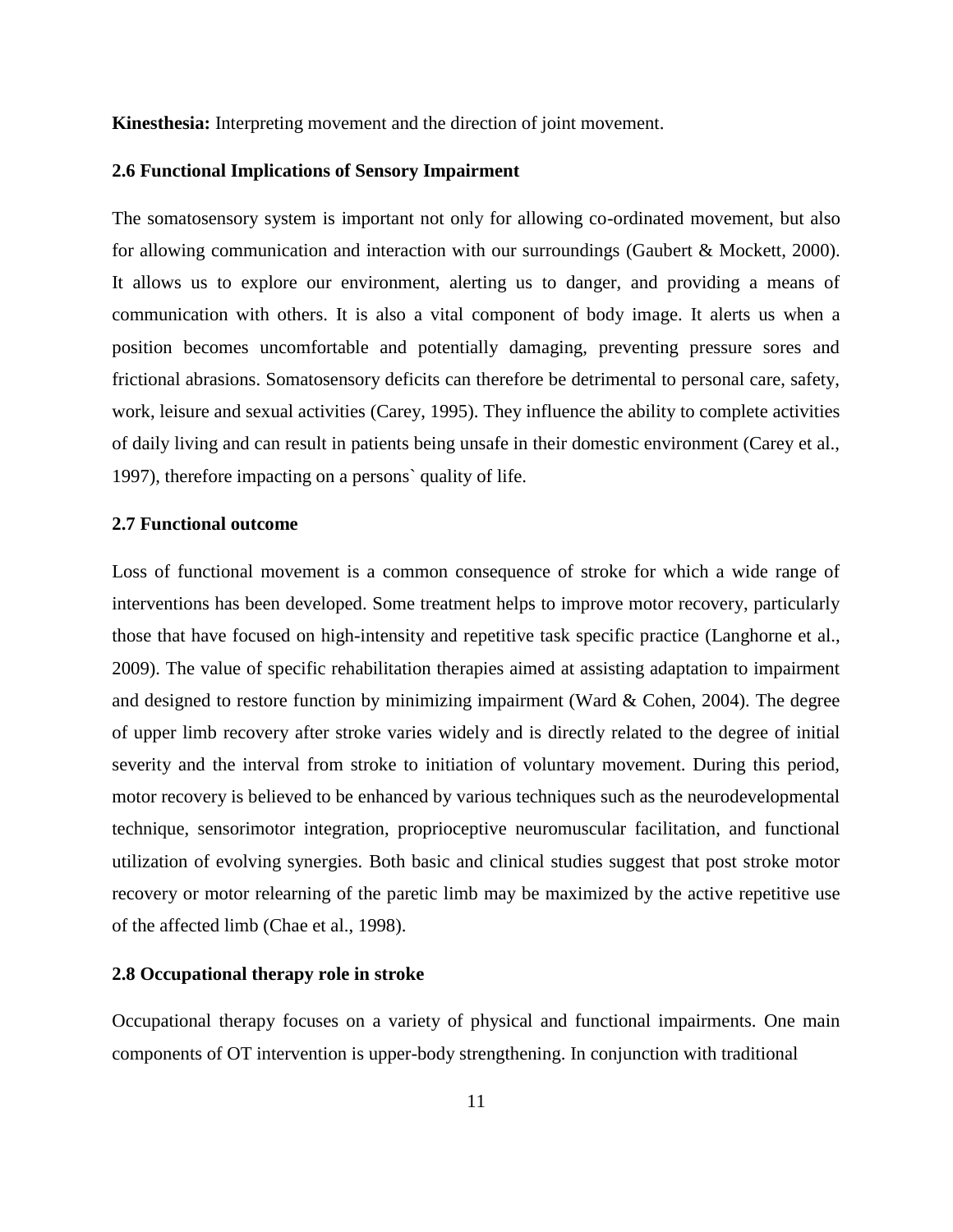weighted exercises, occupational therapists also use therapeutic activities to improve your muscles strength and endurance. These activities can also target additional issues such as problem solving, safety, balance and direction following. By understanding the purpose of the tasks your occupational therapist provides, you can appreciate the functional outcome associated with the otherwise non-functional tasks (American Occupational Therapy Association, 2014).

After stroke, occupational therapists work to facilitate and improve motor control and hand function in the stroke-affected upper limb to maximize the person's ability to undertake his or her own personal self-care tasks and domestic tasks to help the patient learn strategies to manage the cognitive, perceptual, and behavioral changes associated with stroke and to prepare the home and work environment for the patients return (Legg , Drummond & Langhorne, 2006).

Occupational therapy is a major component of rehabilitation for stroke patients and has been shown to have a statistically positive effect on outcome (Davidson and Waters, 2000). Recoveries of upper limb in hemiparetic stroke patients are correlated to neurophysiological measures and the spasticity measure (Naghdi et al., 2010). The functional ability and prevent secondary complications to enable the patient to resume all aspects of life in his or her own environment. In patients who regain consciousness within 24 hours, the first 3 months are a critical period when greatest recovery is thought to occur, although potential for improvement may exist for many months. Occupational therapy during this initial period should aim to maximise all aspect of recovery in order to limit residual disability and reduce handicap (Strokes, 2000). Functional outcome enhanced when patient participate in multidisciplinary rehabilitation activity (Volpe et al., 2000). With the multidisciplinary team of health care professional, the main role of occupational therapist includes ability to perform daily activities, resulting increase in a quality of life. (Strokes, 2000).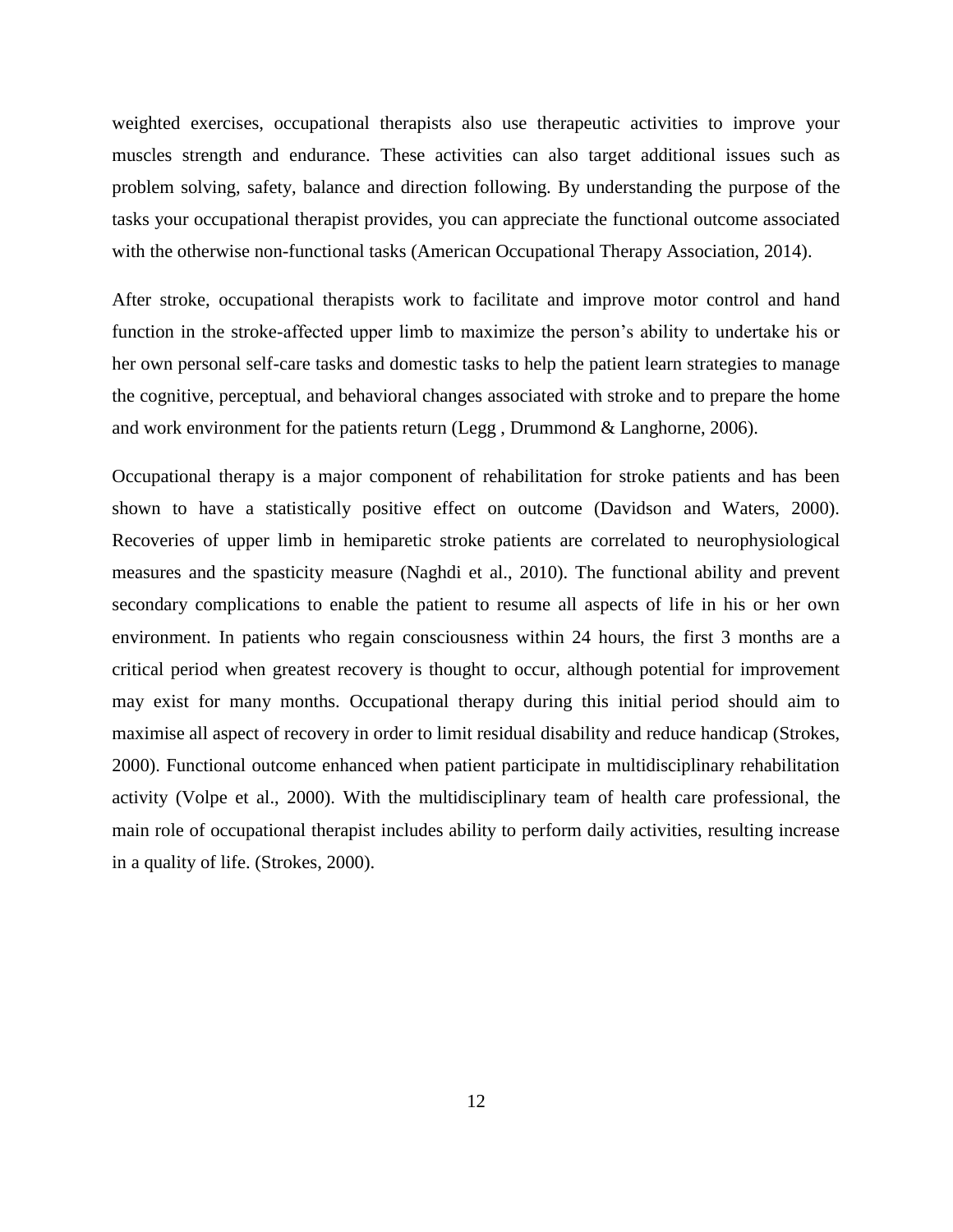# **CHAPTER 3 METHODOLOGY**

#### **3.1 Study design**

Researchers used retrospective document (file) review study in cross-sectional design. In retrospective quantitative method, researcher collected data by using a specific questionnaire and a particular way (Shaughnessy & Zechmeister, 2003). A retrospective study looks backwards and examines exposures to suspected risk or protection factors in relation to an outcome that is established at the start of the study. Researcher used this method to fulfill the aim and objectives of the study. The aim of the study is to find out the upper extremity functional outcome of stroke survivors after taking occupational therapy.

A retrospective document (file) review cross-sectional design was chosen because in retrospective study both involve past and current issue. In a retrospective study, the outcome of interest has already occurred at the time the study is initiated (NEDARC, 2010).

The retrospective quantitative methods were best suited method for this study. The retrospective cross-sectional designs allow describing different characteristics of participant and comparing among them (Shaughnessy & Zechmeister, 2003). It is non-experimental cross-sectional study. Researcher used this method to fulfill the aim and objectives of the study. Retrospective crosssectional study was selected because in this way it is possible to identifying a snapshot of a particular group of people a single point of time (Cherry, 2015). In this study design researcher collect information about the upper extremity functional outcome of stroke survivors after taking occupational therapy.

#### **3.2 Study setting**

CRP is a Non-government Organisation (NGO) and work for rehabilitation in Bangladesh. Patients with stroke got proper treatment and rehabilitation service from CRP. In CRP-Savar there has an Occupational Therapy outpatient unit and stroke rehabilitation unit which deliver treatment for stroke survivors (CRP, 2014). The study conducted in occupational therapy outpatient unit of CRP- Savar.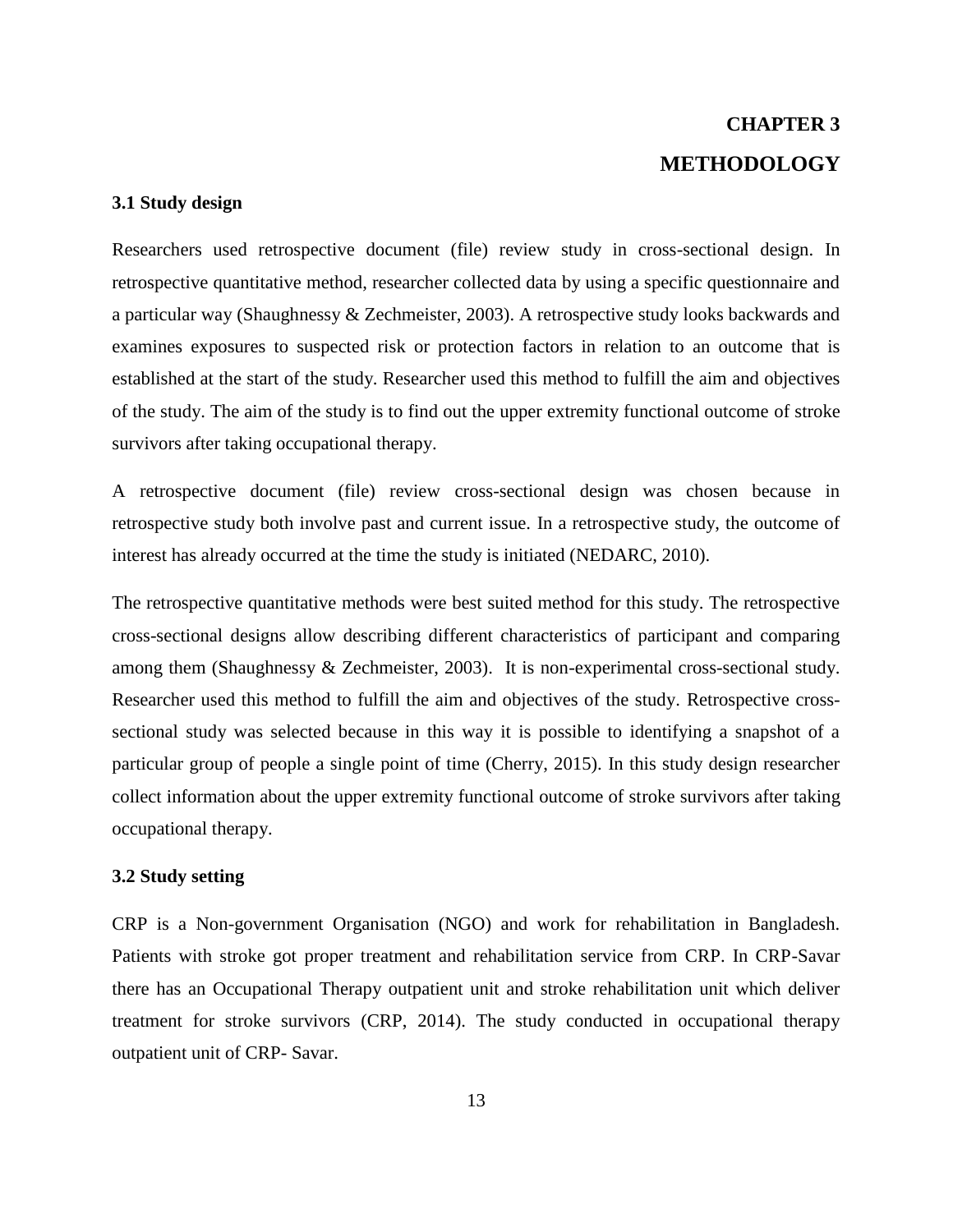#### **3.3 Study population**

A population is the total group or set of events or totality of the observation on which a research is carried out. The target population was stroke patients who took therapy from the Neurology Unit of occupational therapy department at CRP, from July 2014 to June 2015.

#### **3.4 Sampling procedure**

#### **Sampling:**

Sampling is approached more systematically in relation to the specific aims and purposes of the research. Sampling design is part of the decision making process in research (French, Reynolds & Swain, 2001). Sampling is an important part of a research. The population was stroke patients who were receiving treatment from CRP. Researcher was choosing purposive sampling as a tool of data collection in this study. The researcher was selected 55 stroke survivors as sample of study by using purposive sampling. Purposive sampling is a non-random sampling technique. The purposive sampling is more appropriate than random sampling. Researcher used purposive sampling to get more accurate data from participant. Researcher collected data from patients with stroke on the base of inclusion and exclusion criteria (Tango, 2007). Researcher collected data from only stroke survivor and have no other condition as a result other condition was not interpret result. For this reason researcher select purposive sampling.

#### **Sample size:** 55

#### **3.5 Data collection methods and tools**

Data collection method was questionnaire and tools were pen, papers, and clip board for write down the note and outcome was measured by Functional Independent Measurement scale (FIM), Royal air force scale and Sensation Scale.

#### **Functional Independence Measure**

The Functional Independence Measure (FIM) scale assesses physical and cognitive disability. This scale focuses on the burden of care that is, the level of disability indicating the burden of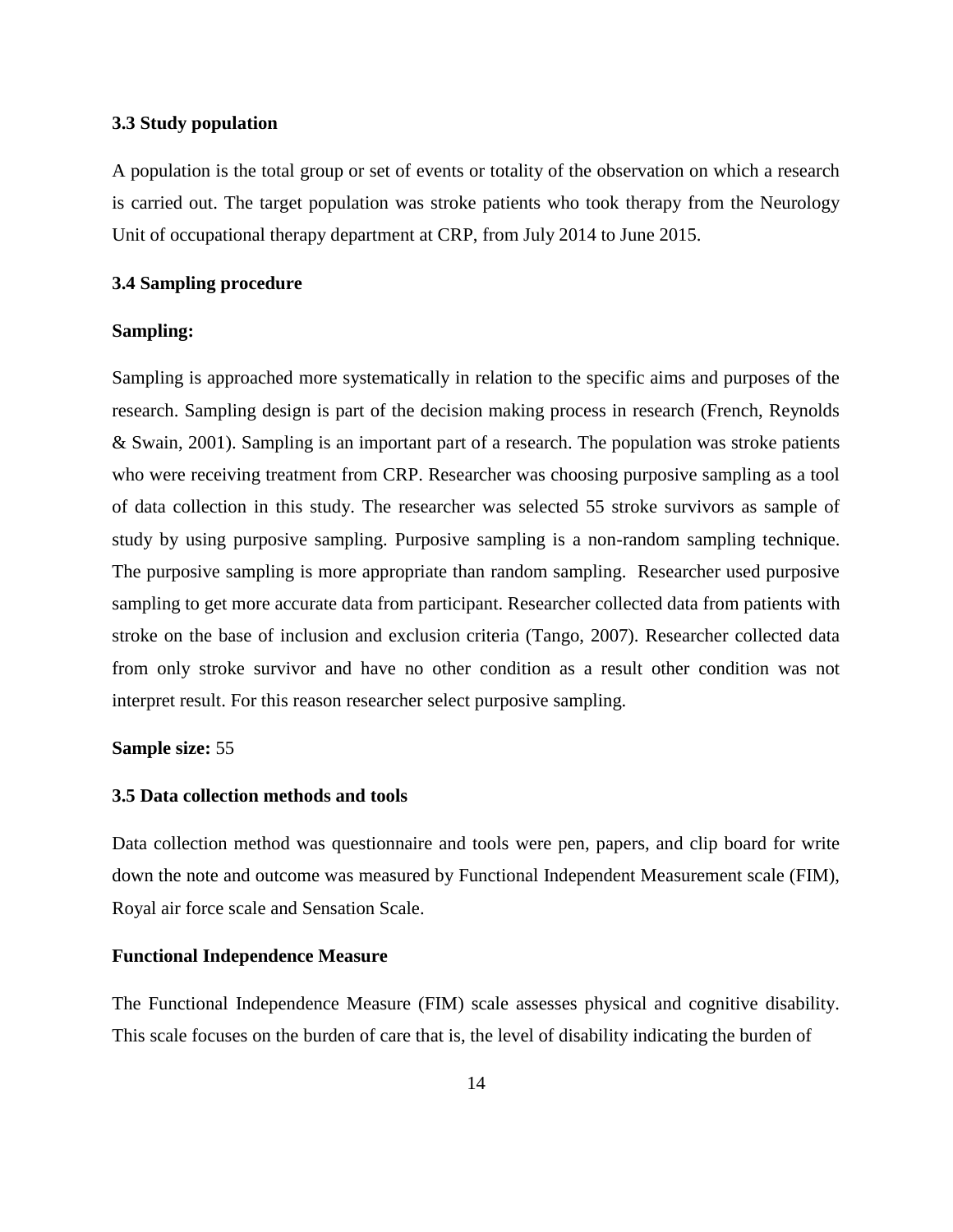caring for them. Items are scored on the level of assistance required for an individual to perform activities of daily living.

The scale includes 18 items. Each item is scored from 1 to 7 based on level of independence, where 1 represents total dependence and 7 indicates complete independence. The scale can be administered by a physician, nurse and therapist. It takes 1 hour to train a rater to use the FIM scale, and 30 minutes to score the scale for each patient.

#### **Seven levels for each item**

7= complete independent (timely, safely)

- 6= modified independence (extra time, device)
- 5= supervision (cuing, coaxing, prompting)
- 4= minimal assist (perform 75% or more of task)
- 3= moderate assistance (perform 50% to74% of task)
- 2= maximum assistance (perform 25% to 49% of task)
- 1= total assistance (perform less than 25% of work)

#### **Royal air force scale**

Hand function Activities measured by Royal air force scale. The Royal air force is a generic calculation of disability applicable to many different patient populations and is the most widely adoptee functional status measure. The Royal air force scale used to trace such changes and analyses the outcomes. It is most useful in rehabilitation, but it was also use in acute care.

The Royal air force scale is exceptionally well validating in international trails. It is reliable, valid and responsively in all these settings. Significant trading and certification are requiring standardizing assessment. The Royal air force scale can be used in isolation, but as an indicator of activity limitations Each item scored on a 5-point scale indicative of the amount of assistance required to perform each item (0=impossible, 4=normal).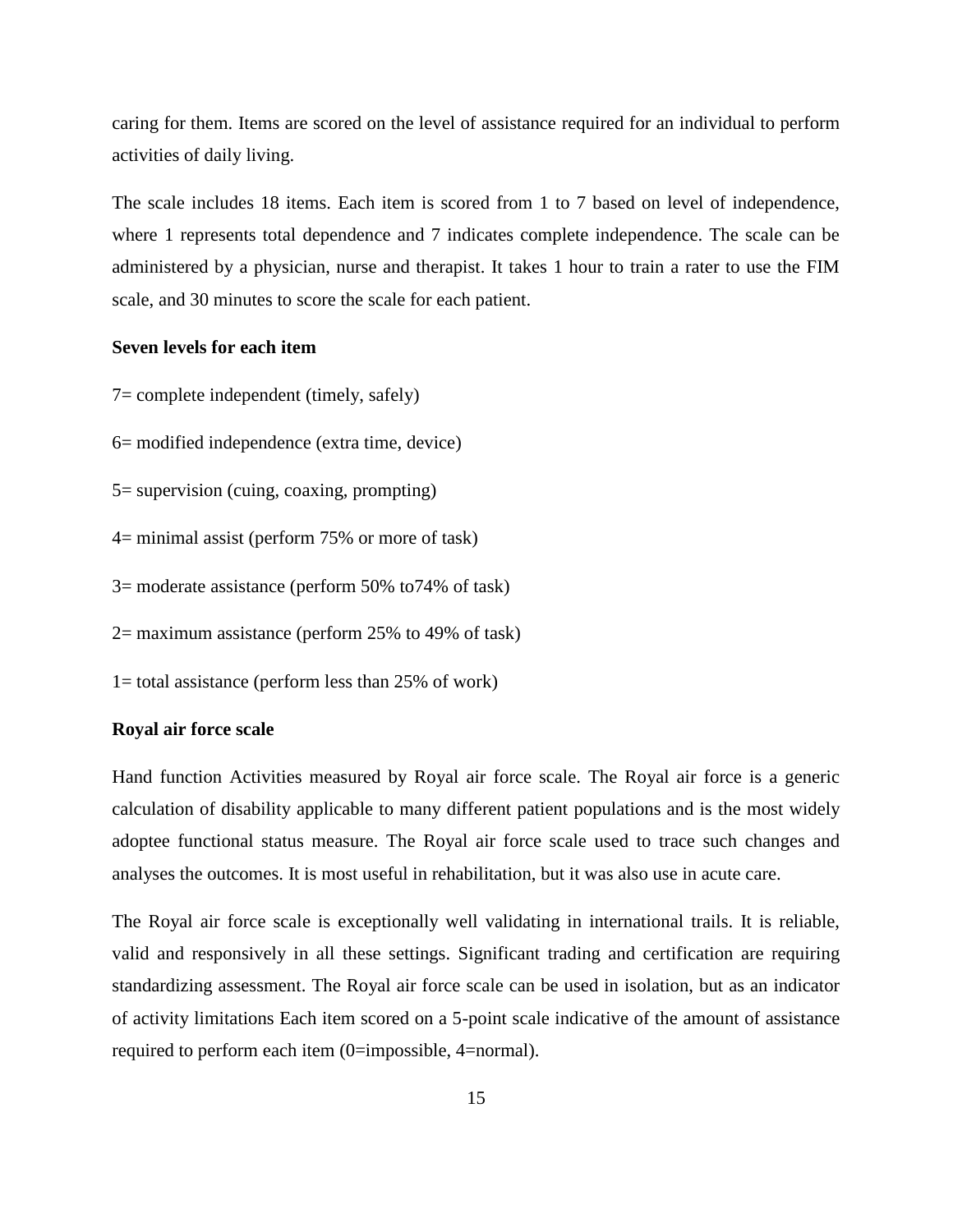Royal air force Score - Ability to perform tasks.

0-Impossible

- 1- With much assistance
- 2- With little assistance
- 3- Manage with min difficulty
- 4- normal

#### **3.6 Selection Criteria**

### **Inclusion criteria:**

- Both male and female were selected who had stroke.
- Subjects were selected from Centre for the Rehabilitation of the paralyzed (CRP) at Savar, Dhaka.
- Stroke patients had been selected who took therapy from July 2014 to June 2015.
- All age group were selected.
- Patients file were completed.

### **Exclusion criteria:**

- Stroke survivors with others neurological condition exclude from study.
- Patients who were taking therapy from outside of CRP.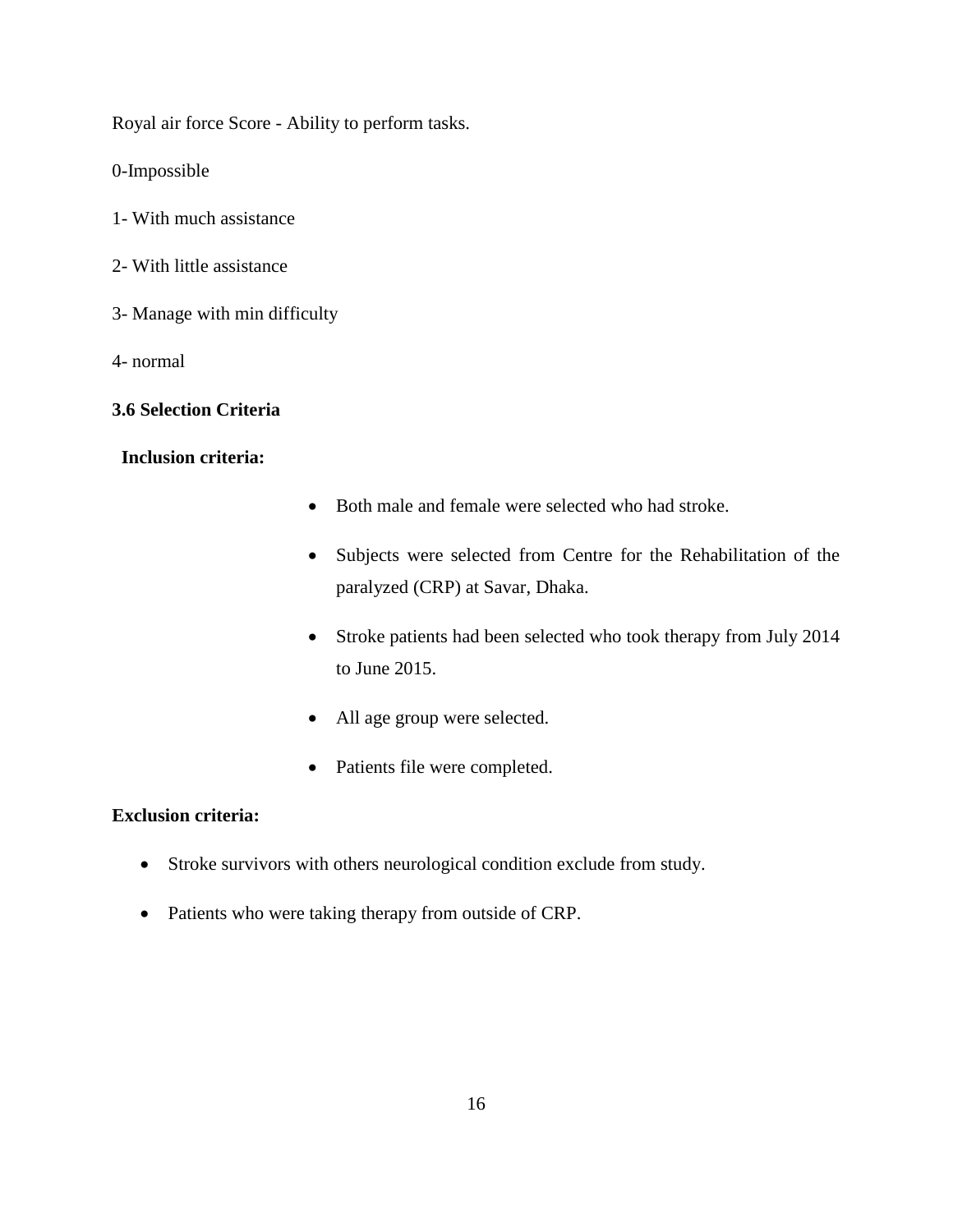#### **3.7 Variable identification**

**Dependent variable:** The dependent variables were sensation, hand function and occupational performance on self-care activity (eating, grooming, bathing, dressing upper body and dressing lower body).

**Independent variable:** The independent variable of this questionnaire was: age, sex, occupation, residential area and affected body part.

#### **3.8 Data collection procedure**

During the collection of data researcher had taken permission from the Head of department of Occupational Therapy and participants had selected according to inclusion and exclusion criteria.

#### **3.9 Data collection Process**

At first the researcher took permission from the head of the Department of Occupational Therapy in CRP-Savar to collect data from Outpatient unit. In the Neurology Unit of occupational therapy department there were 834 files of patients who took therapy from July 2014 to June 2015. Among those files there were 55 complete files of stroke patients, and 95 files of stroke with others condition. Others 345 files were patients with others condition and 344 files were incomplete. So, the researcher selected 55 samples for the study according to the inclusion and exclusion criteria.

#### **3.10 Data analysis**

Data was analysed through descriptive statistical analysis (percentage) and it presented by using table, figure, bar and pie chart. Data entry and analysis performed by using version 20 of statistical package for social science (SPSS) the percentage of data organised in SPSS in Microsoft Office word all data were input within the variable of SPSS and analysed data in SPSS Microsoft word excel used to present data by using table column and pie chart.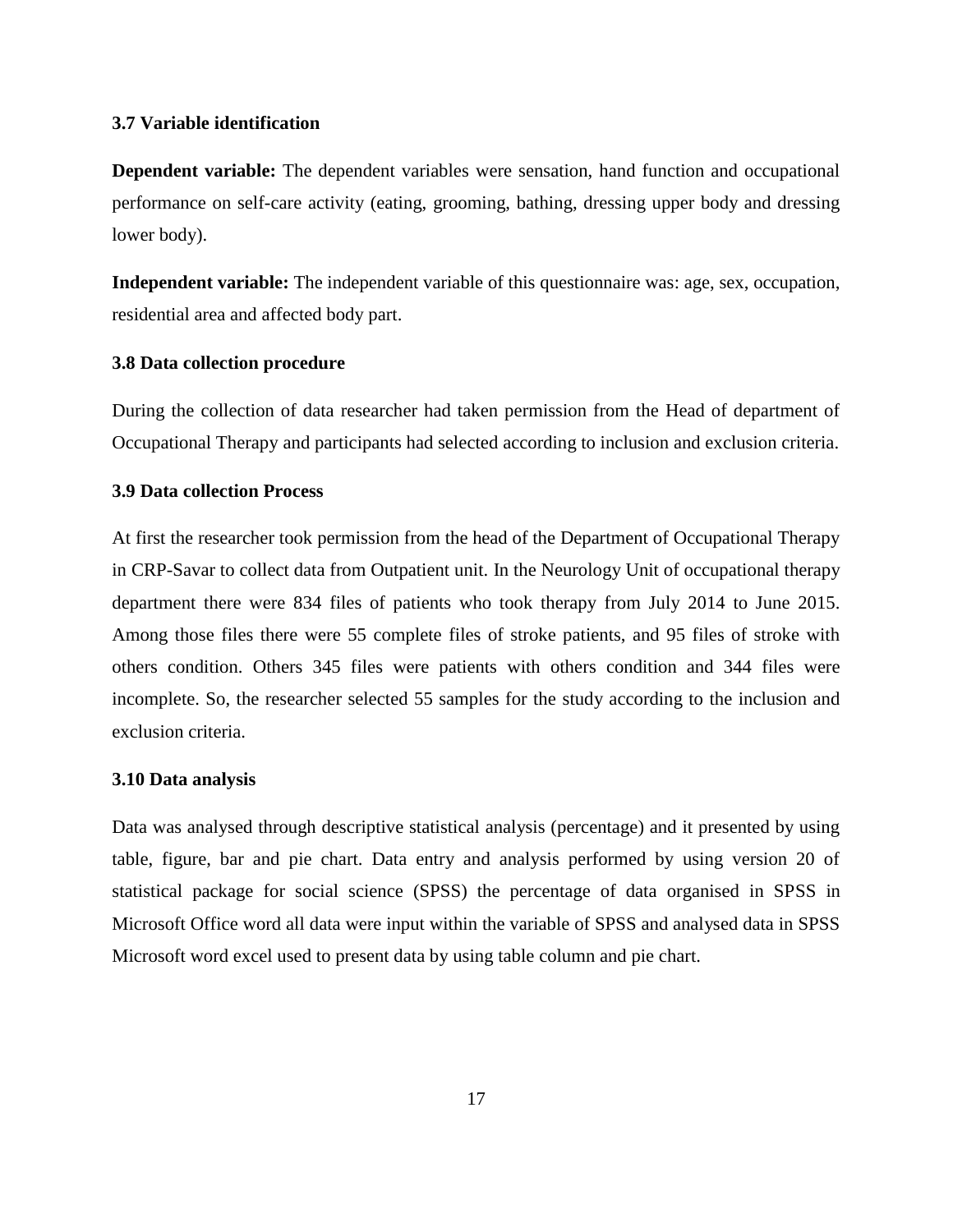### **3.11 Informed consent**

- Participants were selected for this study according to selection criteria.
- Participants' confidentiality was maintained.

### **3.12 Ethical consideration**

The researcher was maintained some ethical considerations like:

- Researcher was started this study after getting the permission from the academic institute.
- All kinds of confidentiality were highly maintained.
- The researcher was eligible to do the study after knowing the academic and clinical rules of doing the study about what should be done and what should not.

### **3.13 Rigor**

During the data collection and data analysis the author was always tried not to influence the process by his own perspectives, values and biases. No leading questions were asked and judgments were avoided. When conduct the study the researcher was taken help from the supervisor when needed. The other researchers could use the results in their related area.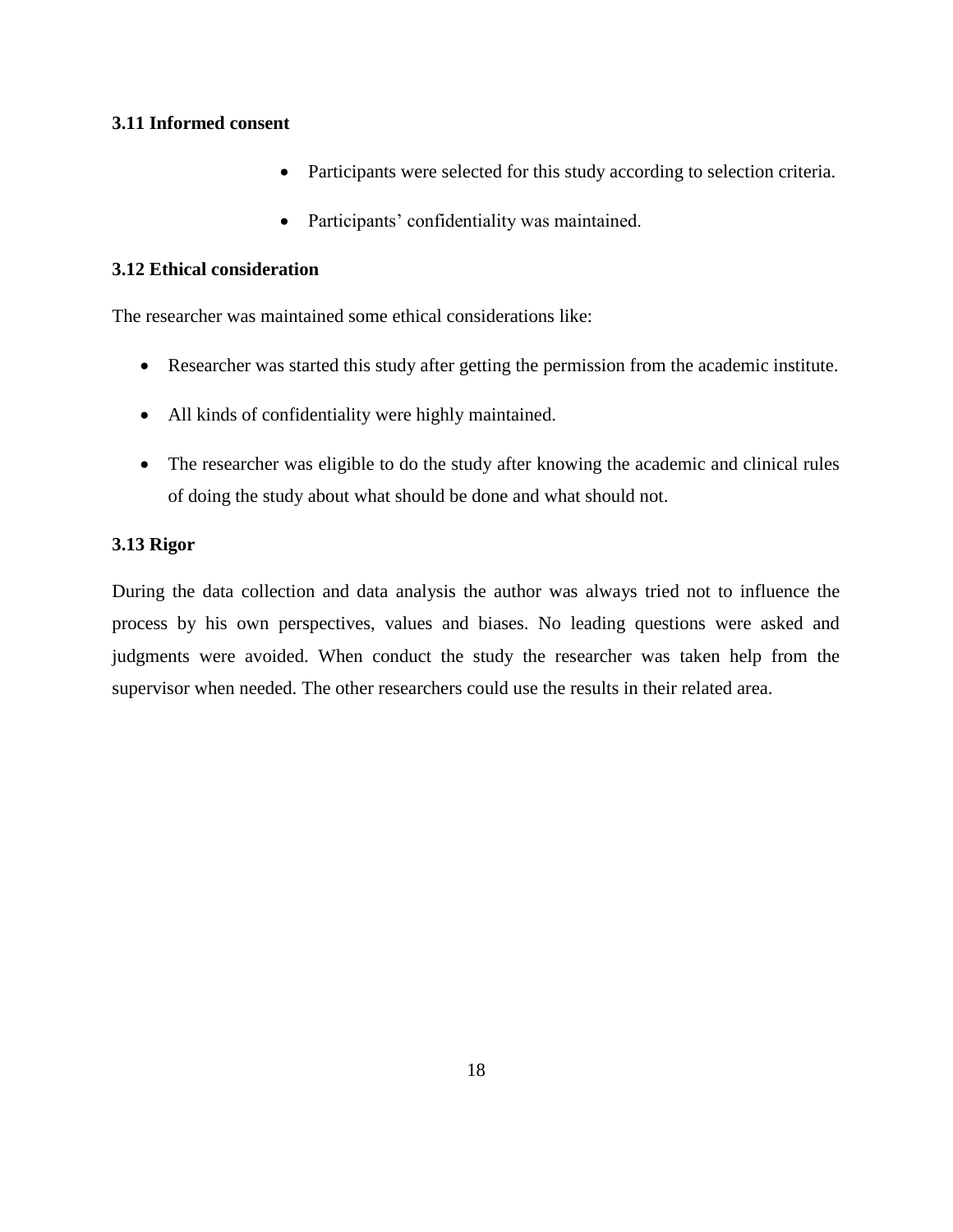### **CHAPTER 4**

## **RESULT**

This section provides statistical analysis in a systematic way and interpretation of analysed findings with the aim and objectives of the study. The purpose of the study is to find out the upper extremity functional outcome of stroke survivors after taking occupational therapy at neurology outpatient unit of CRP and to achieve this goal the result need to calculate and analysis in a systematic way and the result or analyzed data represent by table.

#### **4.1 Socio-demographic characteristics of the participants**

The demographic data of stroke survivors listed in table-1. The table shows that among 55 participants with stroke, the highest age was 70 years old and the lowest age was 30 years old. Mean age of the participants was 50.05 years. The maximum 30.9% (17) participants were 41-50 years old. Others participants, 27.3% (15) were 30-40 years old, 27.3% (15) were 51-60 years old, 14.5% (n=8) were 61-70 years old.

In this study, the male participants were 56.4% (31) and female participants were 43.6% (24).

In respect with stroke survivors previous occupation, 5.5% (3) were farmer, 3.6% (2) were day labor, 1.8% (1) were rickshaw puller, 20% (11) were businessman, 1.8% (1) were teacher, 25.5% (14) were service holder and 41.8% (23) were house wife.

Study shows that majority of participants 63.6% (35) were lived in rural area, 5.5% (3) were lived in semi-urban area and 30.9% (17) were lived in urban area.

It is evidence from table-1 that from total participants, 41.8% (22) were right side affected and 68.2% (33) were left side affected.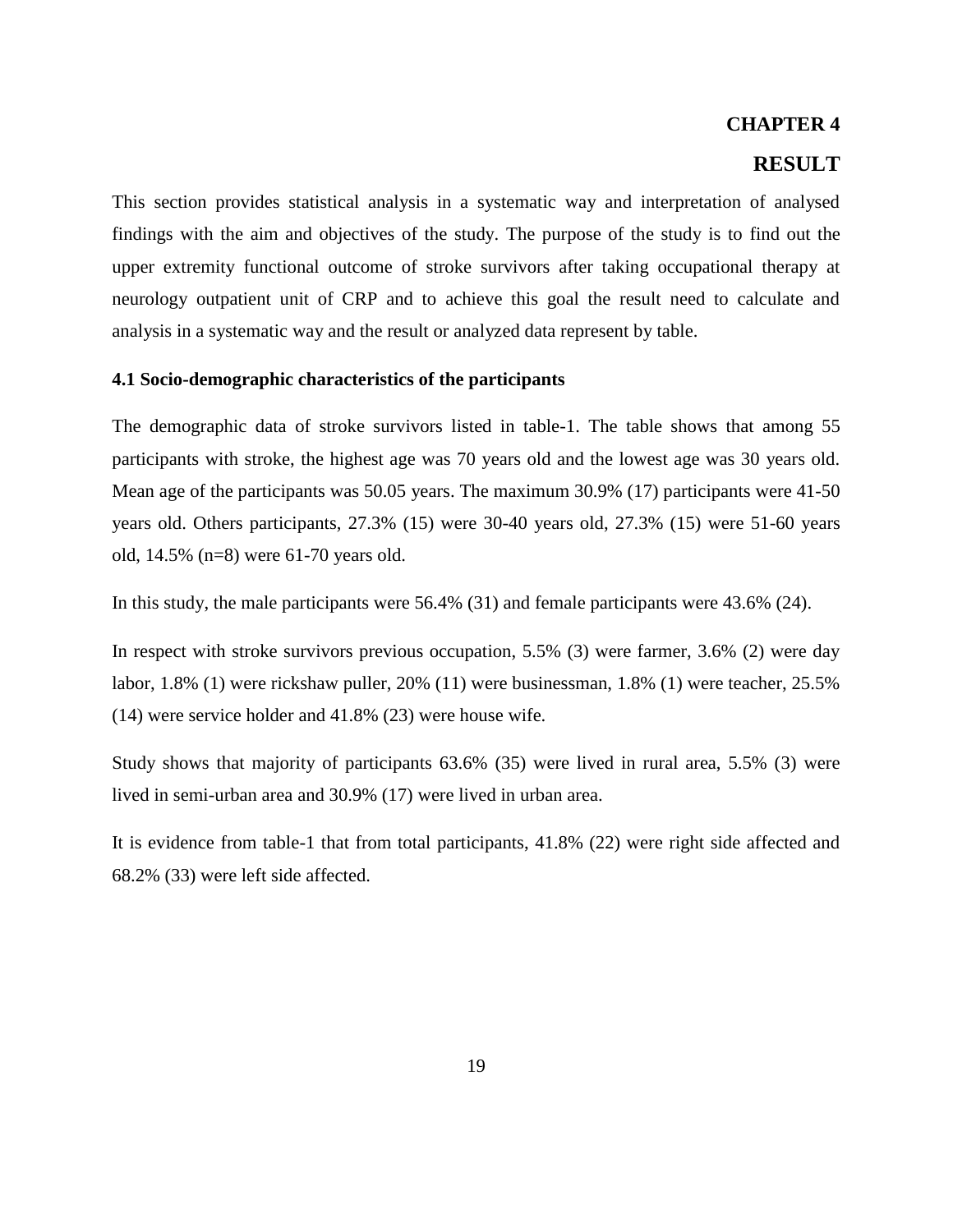| Frequency ( $n=55$ ) and Percentage (%)<br><b>Characteristics</b> |             |
|-------------------------------------------------------------------|-------------|
| Age range                                                         |             |
| 30-40years                                                        | 15 (27.3%)  |
| 41-50years                                                        | 17 (30.9%)  |
| 51-60years                                                        | 15 (27.3%)  |
| 61-70years                                                        | 8 (14.5%)   |
| <b>Sex</b>                                                        |             |
| Male                                                              | 31 (56.4%)  |
| Female                                                            | 24 (43.6%)  |
| <b>Previous occupation</b>                                        |             |
| Farmer                                                            | $3(5.5\%)$  |
| Day labor                                                         | $2(3.6\%)$  |
| Rickshaw puller                                                   | $1(1.8\%)$  |
| Businessman                                                       | 11 (20%)    |
| Teacher                                                           | $1(1.8\%)$  |
| Service holder                                                    | 14 (25.5%)  |
| House wife                                                        | 23 (41.8%)  |
|                                                                   |             |
| Living area                                                       |             |
| Rural                                                             | 35 (63.6%)  |
| Urban                                                             | 17 (5.5%)   |
| Semi-urban                                                        | $3(30.9\%)$ |
| Affected body part                                                |             |
| Right                                                             | 22 (41.8%)  |
| Left                                                              | 33 (58.2%)  |

**Table-1:** demographic characteristics of the participants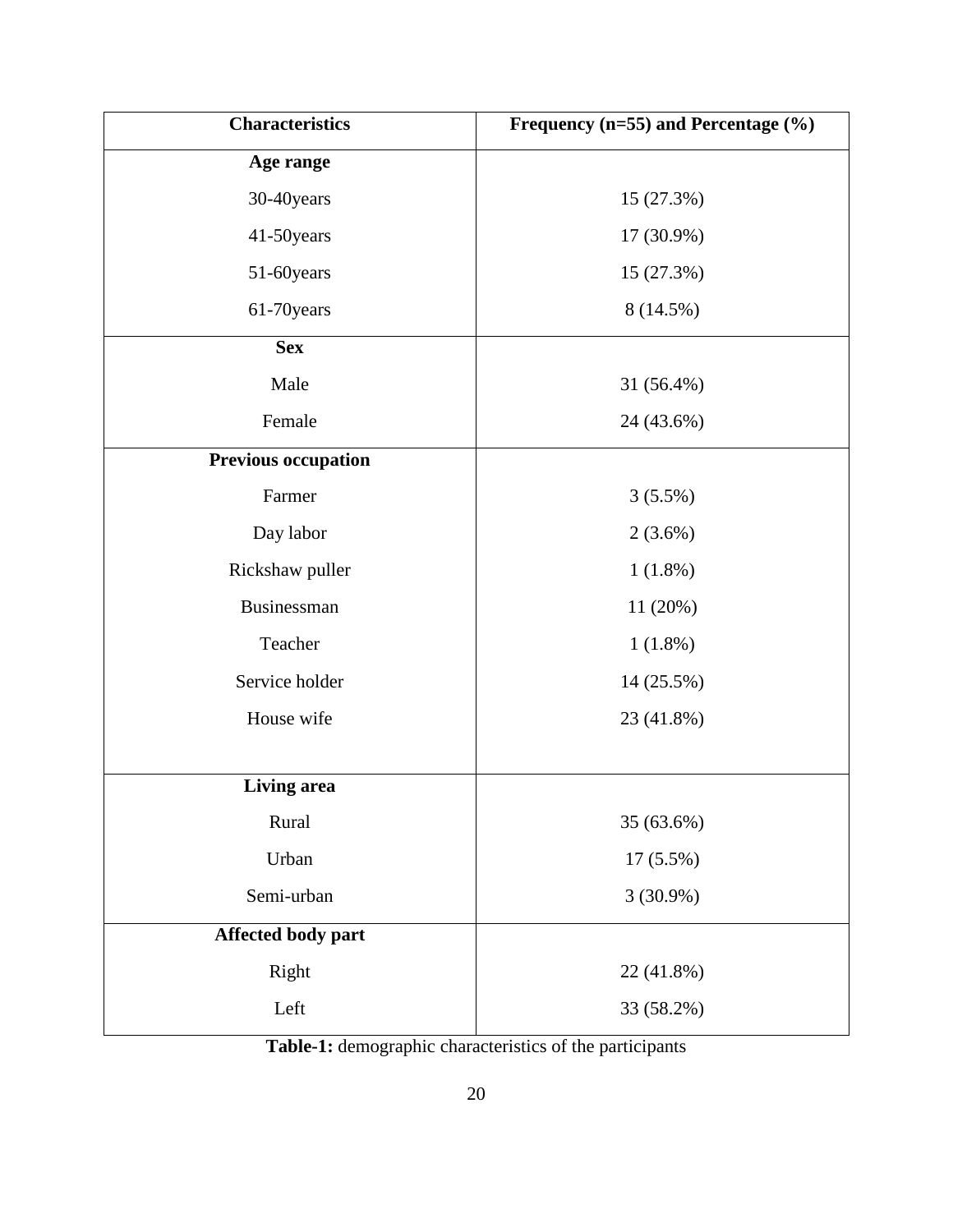#### **4.2 Past medical history and personal habit of the participants**

In this study, the percentage of past medical history where 20.8% (12) participant were diabetes mellitus, 61.2% (32) participant were hypertension, 6.8% (4) participant were heart disease and 11.2% (7) participant were no specific medical history mention.

The percentage of personal habit where 16.8% (9) participant were smoking, 37.2% (20) participant were betel leaf, 2% (1) participant were drug abuse, 2% (1) participant were alcohol and 42% (24) participant were no specific personal habit mention.

| <b>Characteristics</b>              | Frequency ( $n=55$ ) and Percentage (%) |
|-------------------------------------|-----------------------------------------|
| <b>Past medical history</b>         |                                         |
| Diabetes mellitus                   | $12(20.8\%)$                            |
| Hypertension                        | $32(61.2\%)$                            |
| Heart disease                       | $4(6.8\%)$                              |
| No specific medical history mention | $7(11.2\%)$                             |
| <b>Personal habit</b>               |                                         |
| Smoking                             | $9(16.8\%)$                             |
| Betel leaf                          | 20 (37.2%)                              |
| Drug abuse                          | 1(2%)                                   |
| Alcohol                             | $1(2\%)$                                |
| No specific personal habit mention  | 24 (42%)                                |

**Table 2:** Past medical history and personal habit of the participants

### **4.3 Number of occupational therapy treatment session of the participants**

The mean occupational therapy session was  $28.84$  and standard deviation was  $\pm 18.06$ . The maximum 26 (46%) participant therapy session was 10-20, 8 (16%) participant therapy session was 21-30, 5 (10%) participant therapy session was 31-40, 7 (12%) participant therapy session was 41-50, 6 (10%) participant therapy session was 51-60 and minimum 3 (6%) participant therapy session was 61-70.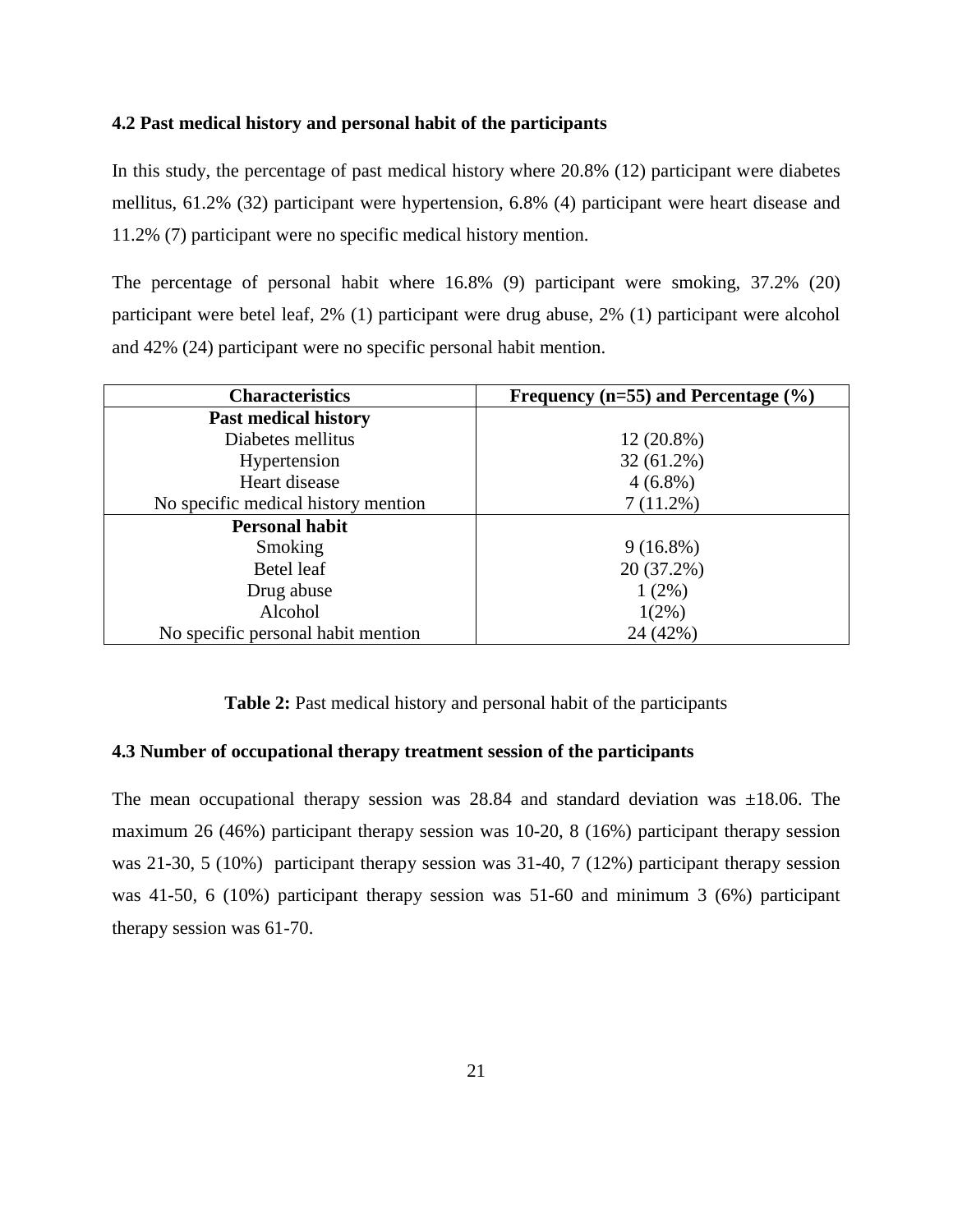| <b>Therapy Session</b> | Frequency ( $n=55$ ) and Percentage (%) |
|------------------------|-----------------------------------------|
| $10-20$                | 26 (45%)                                |
| $21-30$                | 8(16%)                                  |
| $31 - 40$              | $5(10\%)$                               |
| $41 - 50$              | 7(12%)                                  |
| $51-60$                | 6(11%)                                  |
| 61-70                  | 3(6%)                                   |

**Table 3:** Number of occupational therapy treatment session

### **4.4 Sensation of the participants**

The total findings of the outcome measures represent that, the initial and discharge mean score of the participants (data is presented in table 4).The overall sensation findings in the area of light touch, deep pressure, pain, temperature, stereognosis, proprioception and kinesthesia represent that, the participants before and after taking treatment. The overall finding is showing in table 4.

Therefore the participants in the area of light touch, deep pressure, pain, temperature, stereognosis, proprioception and kinesthesia improved after taking treatment. The study showed that the score was better after taking treatment than before.

| Initial mean score | Discharge mean score | $\cdots$<br>Mean<br>difference | alue |
|--------------------|----------------------|--------------------------------|------|
| しいしん               | 9.40                 | . r<br>᠇.∠、                    | 000  |

**Table 4:** The mean compare of sensation in initial and discharge score.

#### **4.5 Hand function of the participants**

In this study, the overall hand function findings in the area of hook grip, light pinch, heavy pinch, lateral pinch, light grip, heavy grip and opposition represent that, the mean score of participants before taking treatment and after taking treatment. The overall finding is showing in table 5.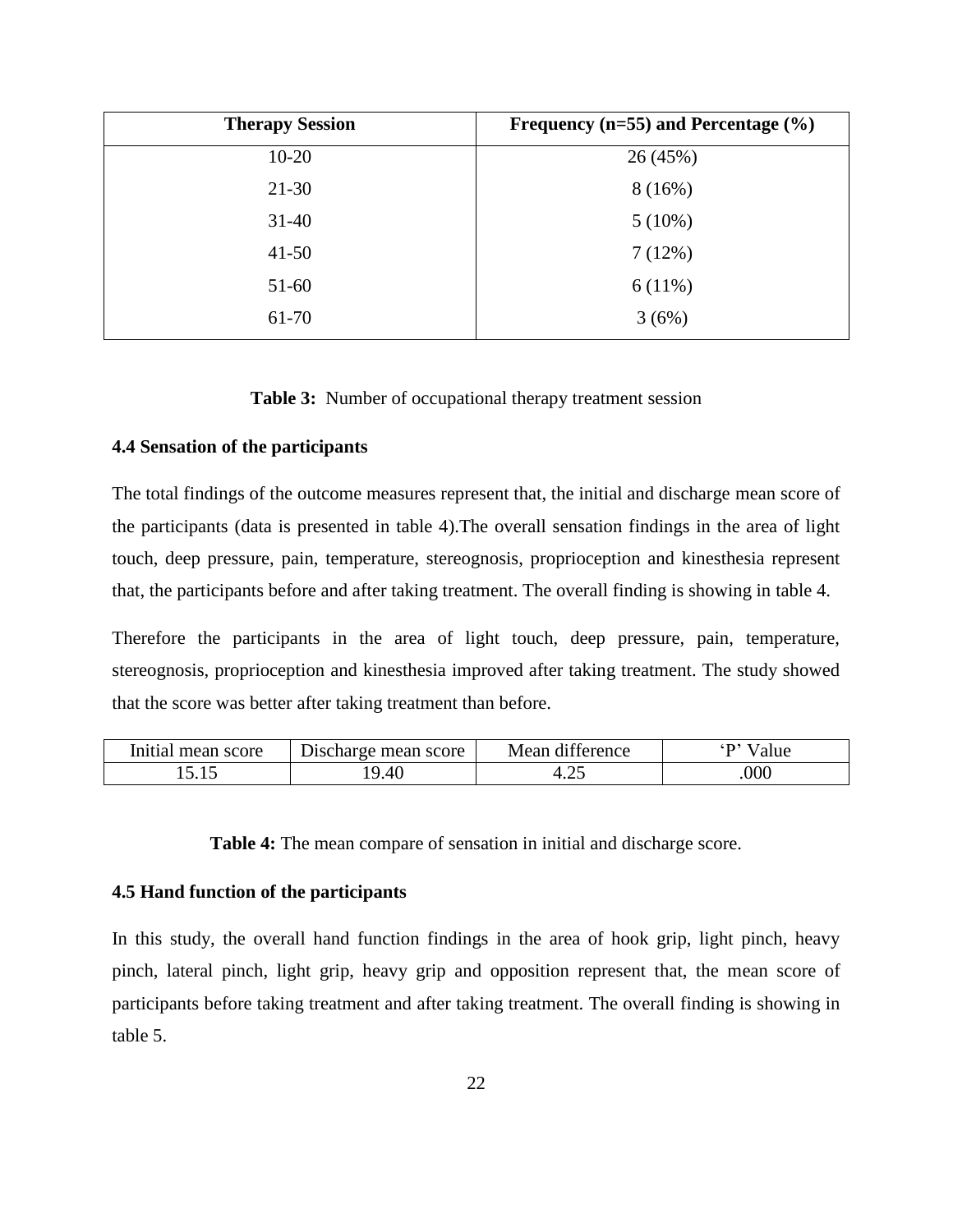Therefore the mean score of participants in the area of hook grip, light pinch, heavy pinch, lateral pinch, light grip, heavy grip and opposition improved after taking treatment. The study showed that the average or mean score was better after taking treatment than before.

| Initial mean score | Discharge mean score | Mean difference | value |
|--------------------|----------------------|-----------------|-------|
| 3.02               | 14.84                | 1.82            | .018  |

**Table 5:** The mean compare of hand function in initial and discharge score.

### **4.6 Self-care activity of the participants**

In this study, the self-care activity in the area of eating, grooming, bathing, dressing upper body and dressing lower body represent that, the mean score of participants before taking treatment and after taking treatment. The overall finding is showing in table 6.

Therefore the mean score of participants in the area of eating, grooming, bathing, dressing upper body and dressing lower body improved after taking treatment. The study showed that the mean score were better after taking treatment than before taking treatment of the participants.

| Initial mean score | Discharge mean score        | $\cdots$<br>Mean<br>difference | alue |
|--------------------|-----------------------------|--------------------------------|------|
| 4.UZ               | $  -$<br>$\mathcal{M}$<br>2 |                                | .005 |

**Table 6:** The mean compare of self-care activity in initial and discharge score.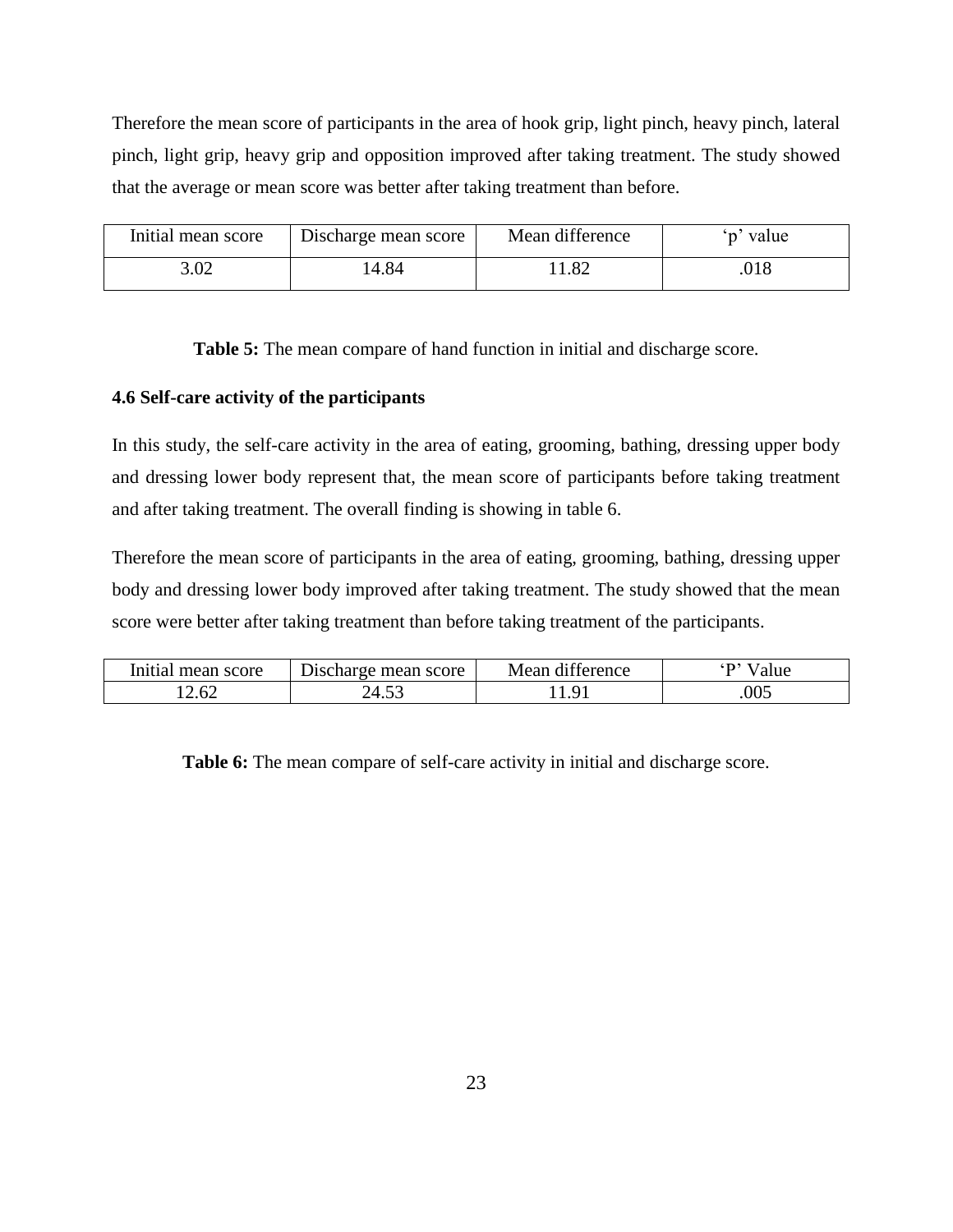# **CHAPTER 5 DISCUSSION**

#### **5.1 Socio-demographic characteristics of the participants**

Age was one of variable in this study. The highest age was 70 years old and the lowest age was 30 years old. Mean age of the participants was 50.05 years. The maximum 30.9% (17) participants were 41-50 years old. Others participants, 27.3% (15) were 30-40 years old, 27.3% (15) were 51-60 years old, 14.5% (8) were 61-70 years old. In a study in Taiwan showed that the mean age was 55.33 years (Chen et al., 2002). Other study in France mean age was 53.3 years (Pradon et al., 2013). In Brazil showed that mean age was 53.2 (Sousa et al., 2011). In Canada mean age was 58 with 11.8 (Eng & Chu, 2002).

In this study, the male participants were 56.4% (31) and female participants were 43.6% (24). In Bangladesh, another study showed that, male was 74% and female were 25% (Hossain et al., 2011). In Sweden, study showed that male 76% and female 24% (Flansbjer et al., 2005), in Netherland male 77.78% and female 22.22% (Wevers et al., 2011), in Brazil male participants were 71.42% and female 28.57% (Nascioment et al., 2011), in Taiwan male were 75% and female were 25% (Yang et al., 2005), in Italy male 66.07% and female 33.93% (Pizzi et al., 2007).

In respect with stroke survivors previous occupation, 5.5% (3) were farmer, 3.6% (2) were day labor, 1.8% (1) were rickshaw puller, 20% (11) were businessman, 1.8% (1) were teacher, 25.5% (14) were service holder and 41.8% (23) were house wife. In Bangladesh, another study showed that, Service holder 28%, businessman 17%, housewife 16%, retired 21%, agriculture 9%, others 9% (Hossain et al., 2011). In India, 2% were students, 34% were housewife, and 32% were farmer / laborer, 16.5% were retired, 15.5% were service holder and businessmen (Dev & Joshi, 2012).

Study shows that majority of participants 63.6% (35) were lived in rural area, 5.5% (3) were lived in semi-urban area and 30.9% (17) were lived in urban area.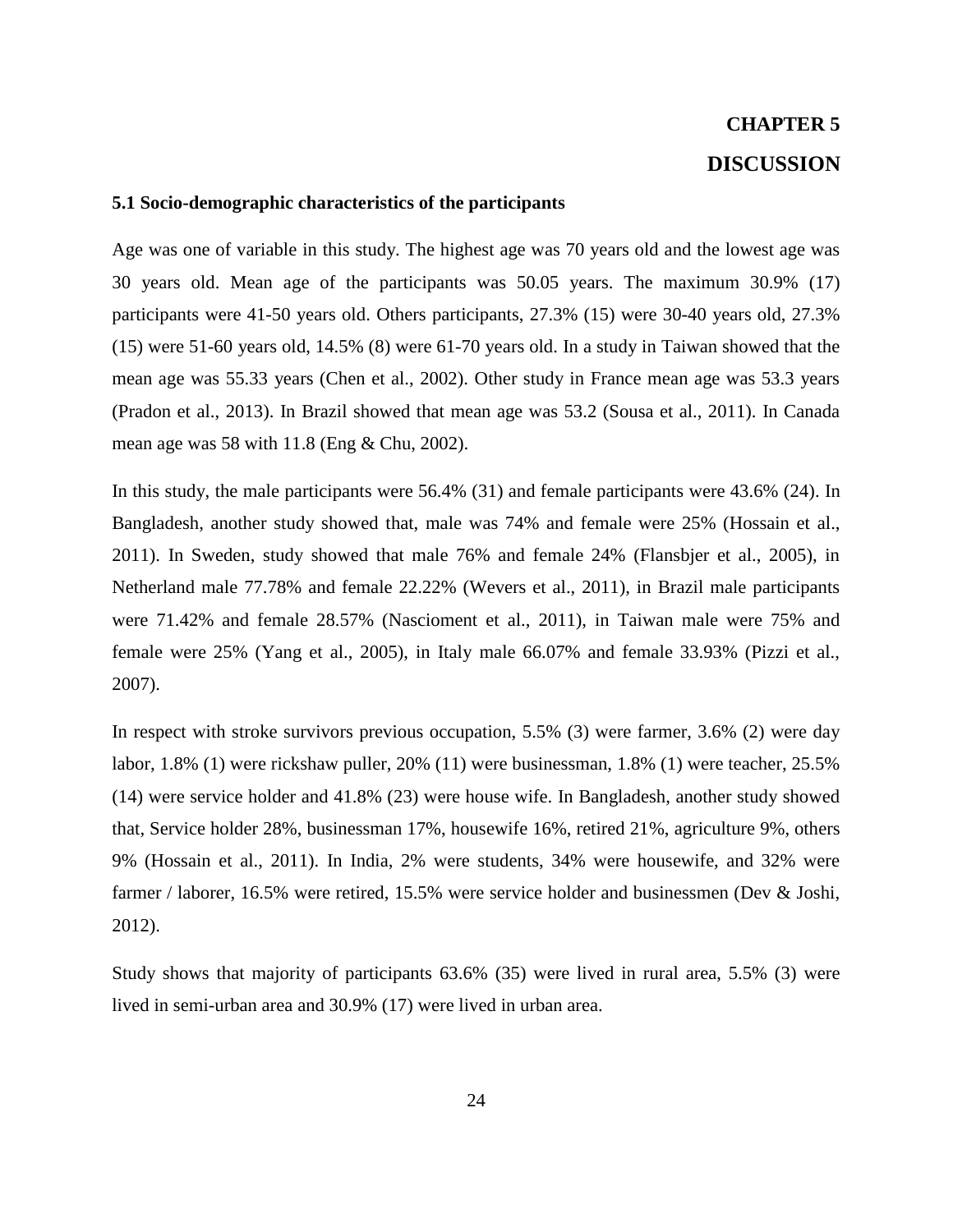Other study shows in Bangladesh, 54% participants lived in urban area and 46% participant lived in rural area (Hossain et al, 2011).

Another study (Sergeev, 2011) 85.6% were from urban and 14.4% were from rural, in this study also reported that rural stroke increased with age.

In this study, the total participants, 41.8% (22) were right side affected and 68.2% (33) were left side affected. In Taiwan another study showed that 36% left hemiparesis and 64% right hemiparesis (Yang et al., 2005). In Netherland, 12 were left sided hemiplegia, 13 were right sided hemiplegia and 2 were bilateral stroke (Wevers et al., 2011). Other study in America (Salbachet al., 2006) shows 56% right sided hemiplegia and 43% left sided hemiplegia and 1% bilateral stroke. In Brazil, side of hemiparesis, right 43% and left 57% (Nascimento et al., 2011). In a study showed that 62% participant was right sided hemiplegic and 38% participant was left sided hemiplegic (Patterson et al., 2008).

#### **5.2 Past medical history and personal habit of the participants**

In this study, past medical history where 20.8% (12) stroke participant were diabetes mellitus, 61.2% (32) participant were hypertension, 6.8% (4) participant were heart disease and 11.2% (7) participant were no specific medical history mention. Another study showed that 63% of the stroke patients were suffering from hypertension, 24% had heart disease and 21% diabetes militias (Hossain et al., 2011). Others study showed diabetes in 14% patients (Hossain, 2013).

In this study, personal habit where 16.8% (9) stroke participant were smoker, 37.2% (20) participant were betel leaf, 2% (1) participant were drug abuse, 2% (1) participant were alcohol and 42% (24) participant were no specific personal habit mention. In a study of Bangladesh 57% of the stroke patients were smoker (Hossain, 2013). Another study showed that 53% participants were smoker (Hossain et al., 2011). In a study (Singh et al, 2012) maximum number of participants personal habit were smoker (42%) and betel leaf (18%).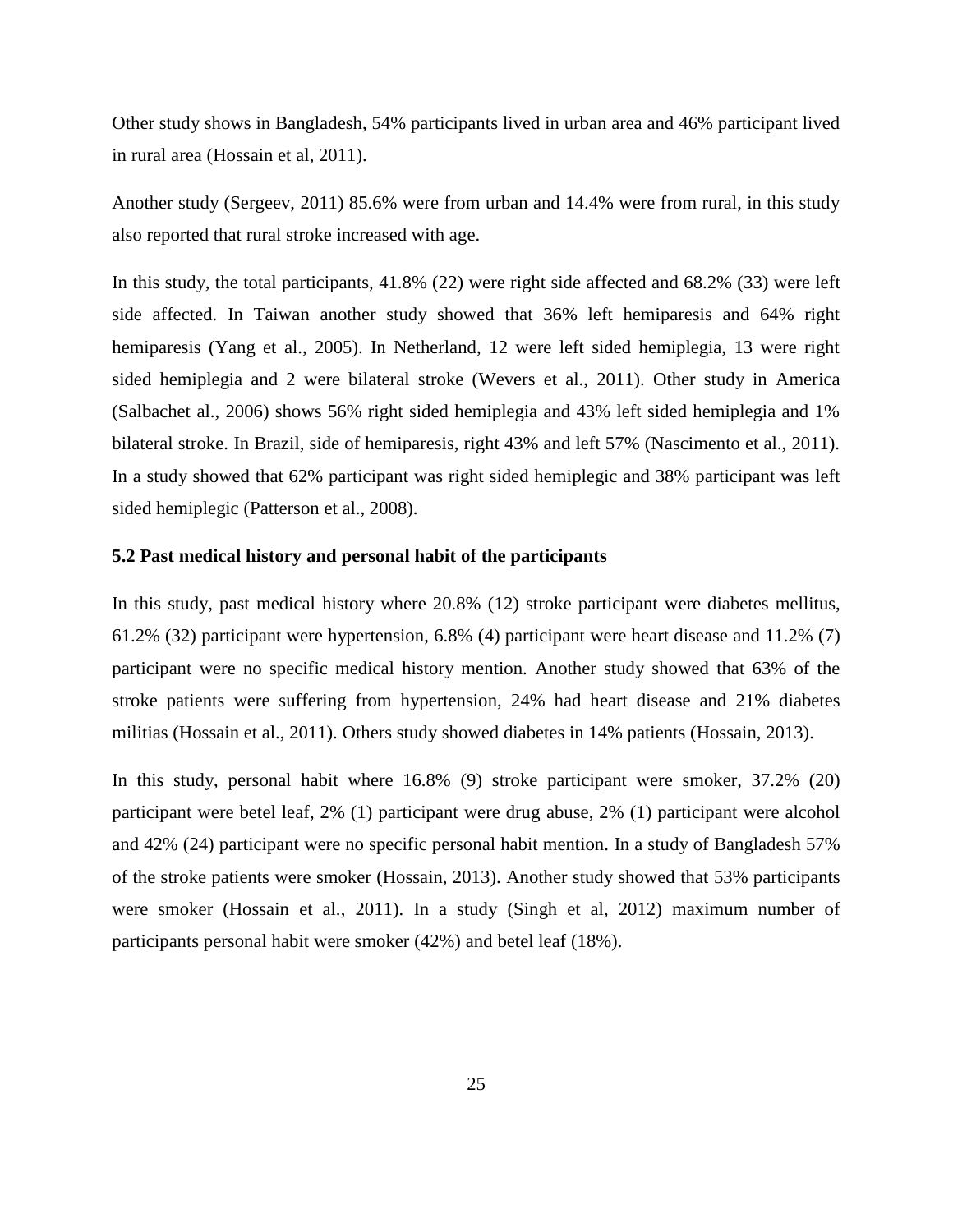#### **5.3 Number of occupational therapy treatment session of the participants**

The mean occupational therapy session was  $28.84$  and standard deviation was  $\pm 18.06$ . The maximum 26 (46%) participant therapy session was 10-20, 8 (16%) participant therapy session was 21-30, 5 (10%) participant therapy session was 31-40, 7 (12%) participant therapy session was 41-50, 6 (10%) participant therapy session was 51-60 and minimum 3 (6%) participant therapy session was 61-70.Another study conducted by Leeg et al., (2007) showed that among stroke patient received occupational therapy session on average 13.6 and average time of per session was 38.1 minutes.

#### **5.4 Sensation of the participants**

In this study, the overall sensation findings in the area of light touch, deep pressure, pain, temperature, stereognosis, proprioception and kinesthesia of the participants before taking treatment mean score was 15.15, after taking treatment mean score was 19.40 and p=.000. The study showed that the score was better after taking treatment than before. A study conducted by (Louise Anne Connell, 2007) among with stroke patient. Analyze the result through comparing the sensation score of before and after treatment and got a significant result after completing treatment session of stroke patients. Another study conducted by (Salter et al. 2013) among with stroke patient. Analyze the result through comparing the sensation score of before and after treatment and got a significant result after completing treatment session of stroke patients.

#### **5.5 Hand function of the participants**

In this study, the overall hand function findings in the area of hook grip, light pinch, heavy pinch, lateral pinch, light grip, heavy grip and opposition of the participants before taking treatment mean score was 3.02, after taking treatment mean score was 14.84 and p=.018. The study showed that the average or mean score was better after taking treatment than before. Hand function of all participants was measured by using the royal air force scale. A study conducted by (Mullbacher et al., 2002) among 27 with stroke patients. Analyze the result through comparing the hand function score of before and after treatment session. After completing treatment session p=.001 and they found significant result of stroke patients.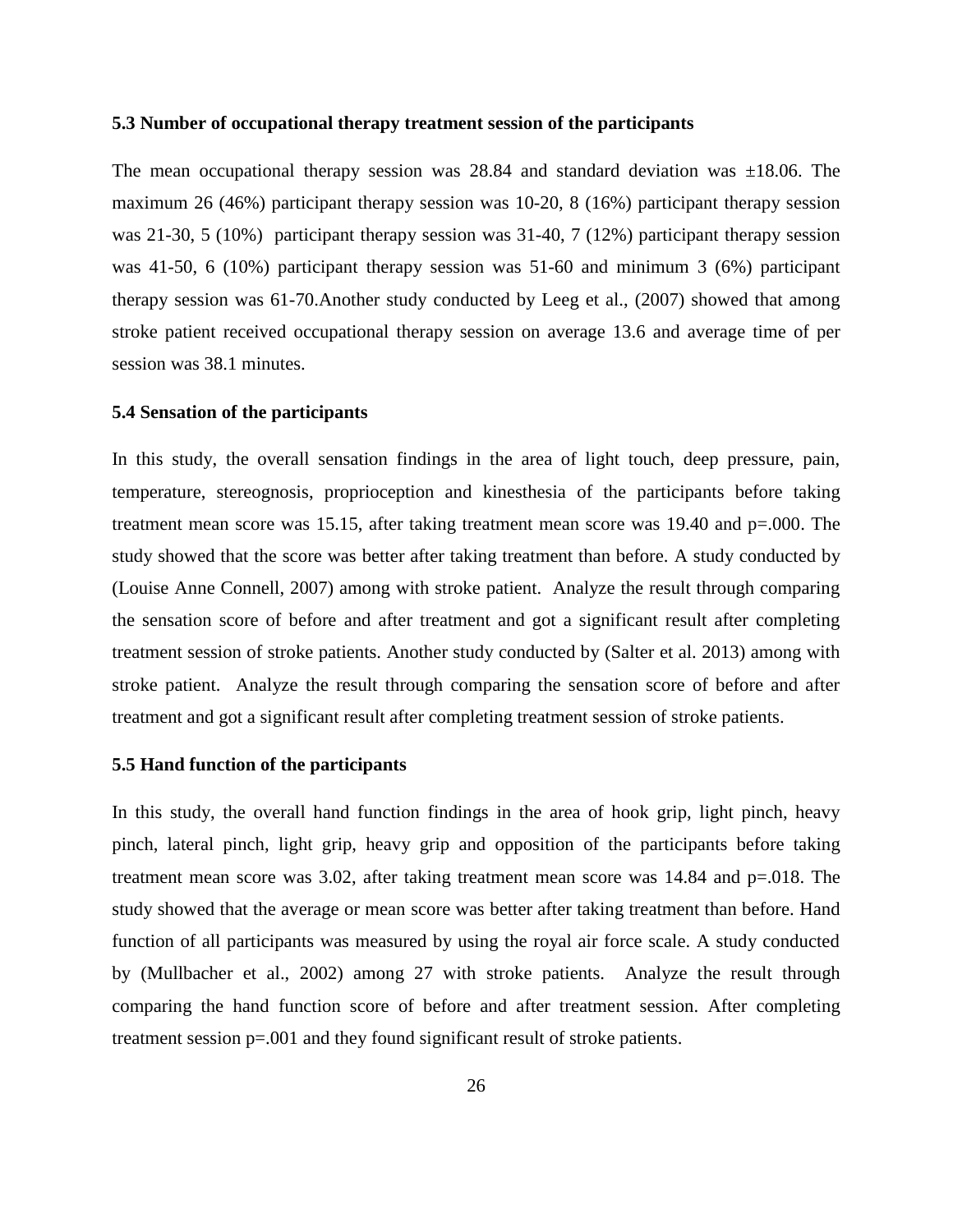Another study conducted by (Salter et al., 2013) among with stroke patient. Analyze the result through comparing the hand function score of before and after treatment and got a significant result after completing treatment session of stroke patients. Another study conducted by (Chumney et al., 2010) among with stroke patient. Analyze the result through comparing the hand function score of before and after treatment and got a significant result after completing treatment session of stroke patients.

#### **5.6 Self-care activity of the participants**

In this study, the self-care activity in the area of eating, grooming, bathing, dressing upper body and dressing lower body represent that, the participants before taking treatment mean score was 12.62, after taking treatment mean score was 24.53 and p=.005. The study showed that the mean score was better after taking treatment than before. Occupational performance of self-care activity all participants was measured by using the Functional Independence Measure (FIM) scale. In Australia, other study showed that, 153 patients with stroke. Analyze the result through Occupational performance of self-care activity all participants was measured by using the Functional Independence Measure (FIM) scale and they found a significant result after completing treatment session of stroke patients (Williams, Galea & Winter, 2001). Another study conducted by (Leeg et al., 2007) among 1258 with stroke patients analyze the result through personal activities of daily living of all participants was measured by using the Functional Independence Measure (FIM) scale and they found a significant result after completing occupational therapy treatment session of stroke patients. Another study conducted by (Salter et al. 2013) among with stroke patient. Analyze the result through Occupational performance of all participants was measured by using the Functional Independence Measure (FIM) scale and they found a significant result after completing treatment session of stroke patients. Another study conducted by (Chumney et al., 2010) among with stroke patient. Analyze the result through Occupational performance of self-care activity all participants was measured by using the Functional Independence Measure (FIM) scale and they found a significant result after completing treatment session of stroke patients.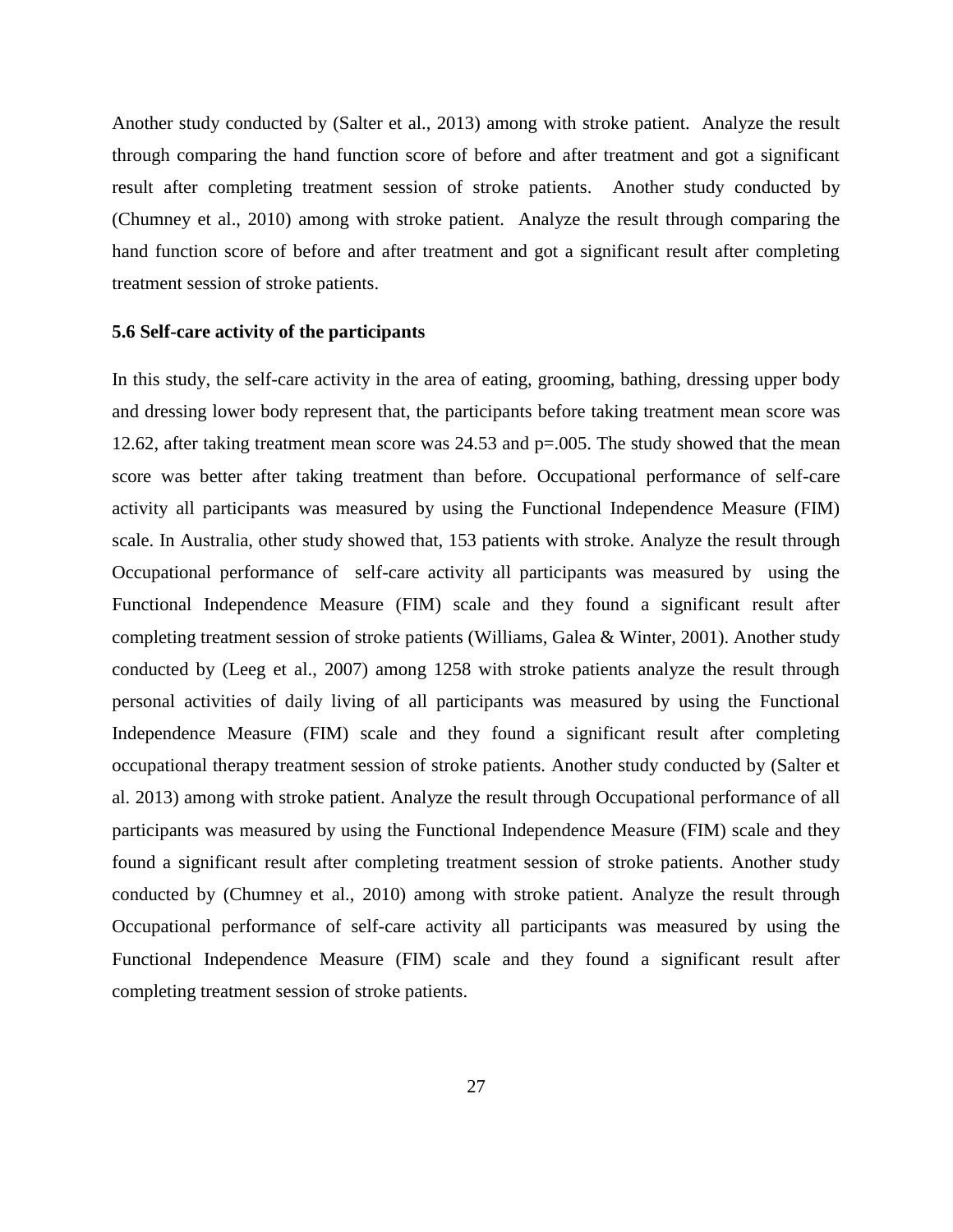# **CHAPTER 6 LIMITATION**

Some issues regarding the study which impacted negatively on the validity, reliability and usefulness of findings were identified. These include:

- This study is a retrospective quantitative study. Researcher selected purposive sampling in this study.
- The study was conducted by small sample size.
- As the study was conducted at center for the rehabilitation of the paralysed (CRP –Saver) which may not represent the whole country.
- Small sample size is not representing all population of a country. So the data is not generalised to all people with stroke.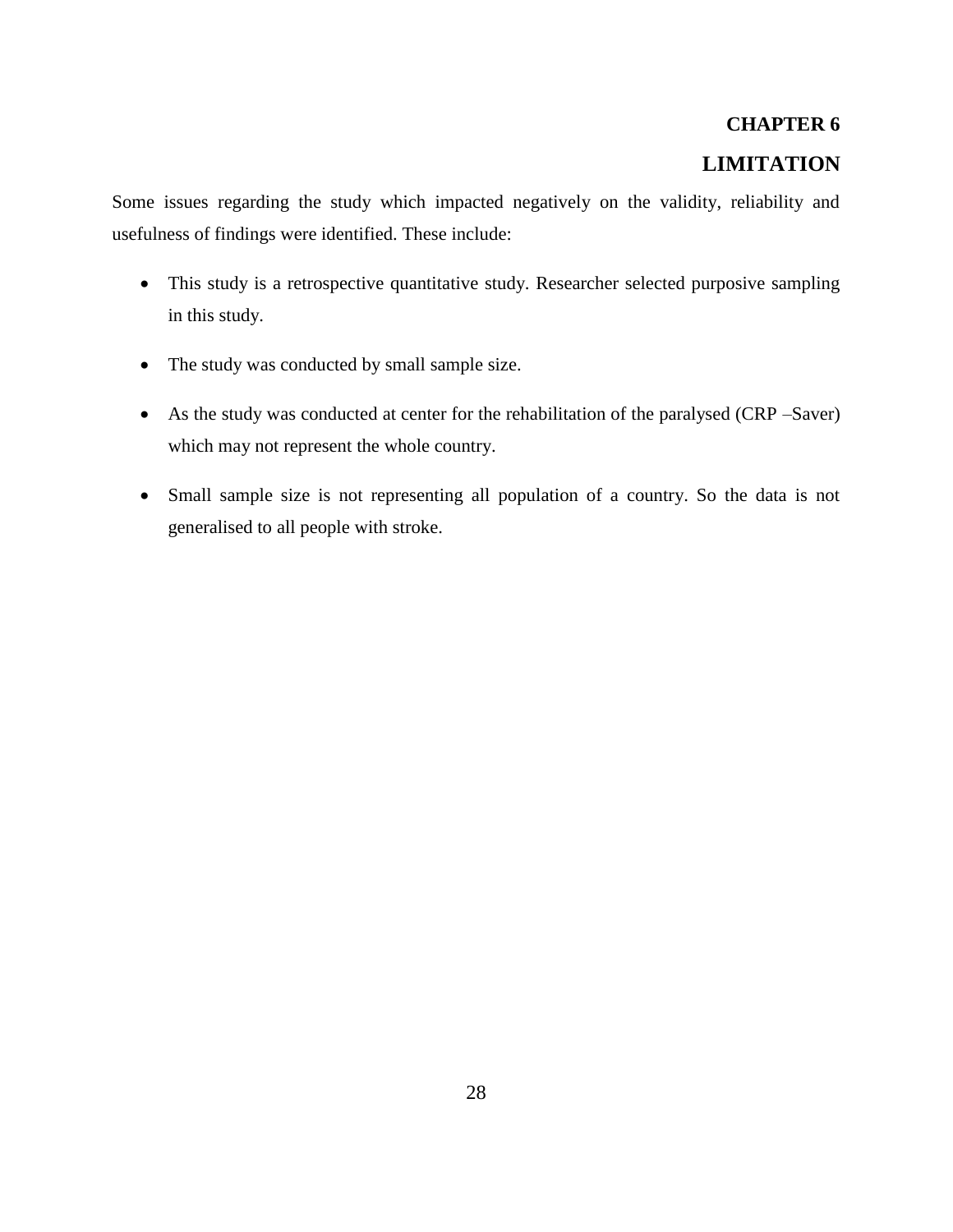#### **CHAPTER 7**

# **RECOMENDATION**

The aim of this study was to find out upper extremity functional outcome of stroke survivors after receiving occupational therapy at neurology outpatient unit of CRP and the result which found from the study has fulfilled the aim of this research project. The following recommendations are-

- Should take more samples for generating the result and make more valid and reliable.
- Sample should collect from different hospital, clinic, institute and organization in different district of Bangladesh to generalize the result.

This is an undergraduate study and doing the same study at graduate level will give more precise output. There were some limitation of this study mentioned at the relevant section; it is recommended to overcome those limitations during further study. So for further study it is strongly recommended to increase sample size with adequate time to generalize the result in all of the upper extremity stroke patients in Bangladesh for better results and perspectives.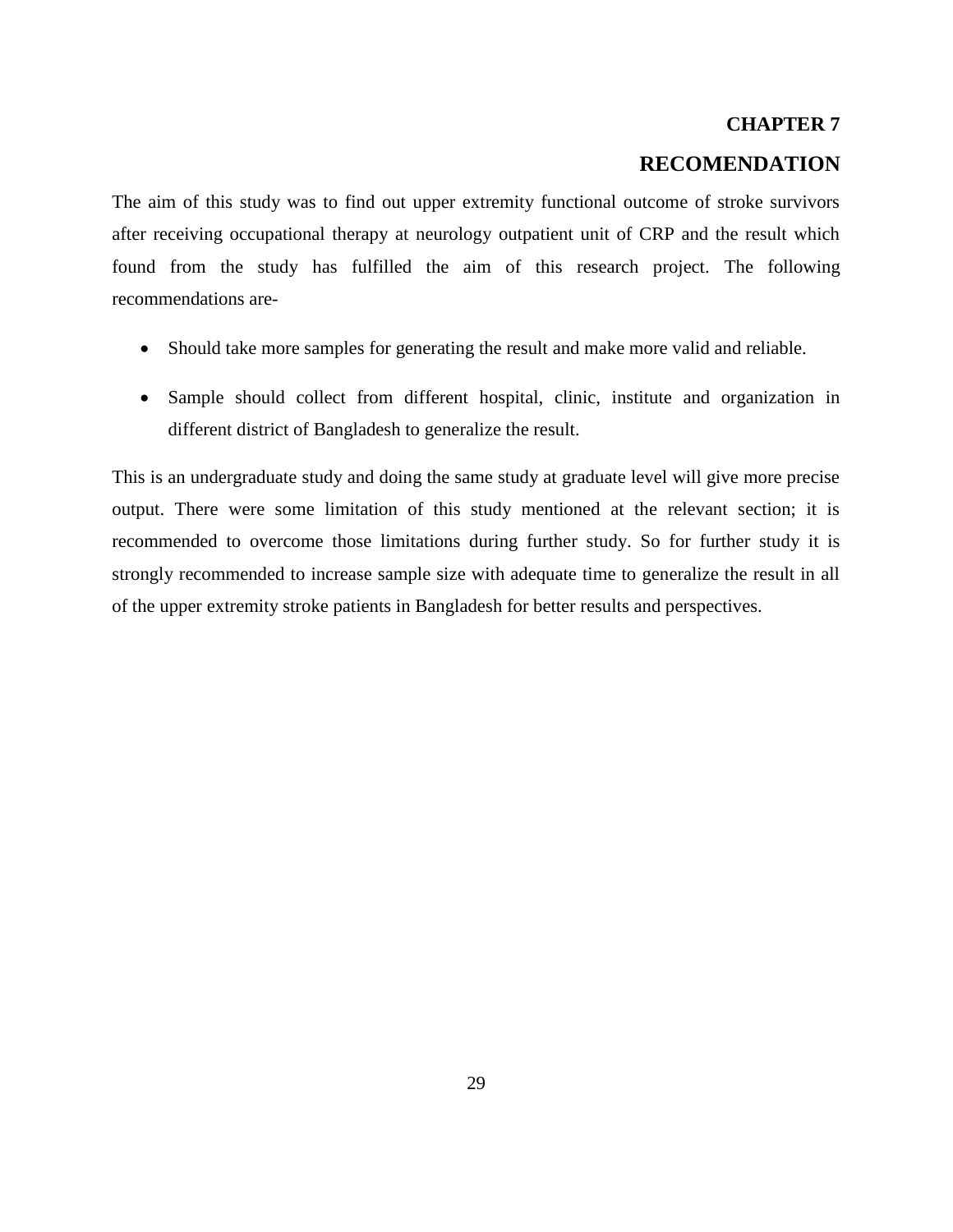# **CHAPTER 8 CONCLUSION**

Stroke is one of the leading causes of morbidity, mortality and a socioeconomic challenge. This is particularly true for developing countries like Bangladesh, where health support system including the rehabilitation system is not within the reach of ordinary people. Bangladesh is a developing country with low socio-economic condition where people are not enough concerned about health. Health services are not sufficient in the Government and non-government sector. So, most people are suffering from lack of proper treatment. Now a day's different private clinics and hospital are trying to bring latest medical facilities in our country. But there is nothing to be mentioned about occupational therapy services. In Bangladesh the occupational therapy started after liberation war. But the people along with other health care professional are still confused about the effectiveness of occupational therapy for the recovery of stroke in Bangladesh. Most of the people are not enough familiar about occupational therapy. They consider it only as exercise. To make a bright future of occupational therapy it is essential to increase awareness about occupational therapy and effectiveness of early occupational therapy interventions for patient. In Bangladesh occupational therapy is a developing professions which is dominated by other health professionals due to lack of standard manpower. For this reason it is important to develop local evidence based practice. Evidence based practice is significant to find out the absolute reason of achieving the treatment goals and improvement. Last of all, this research has tried to represent strong evidence on upper extremity functional outcome of stroke survivors after receiving occupational therapy.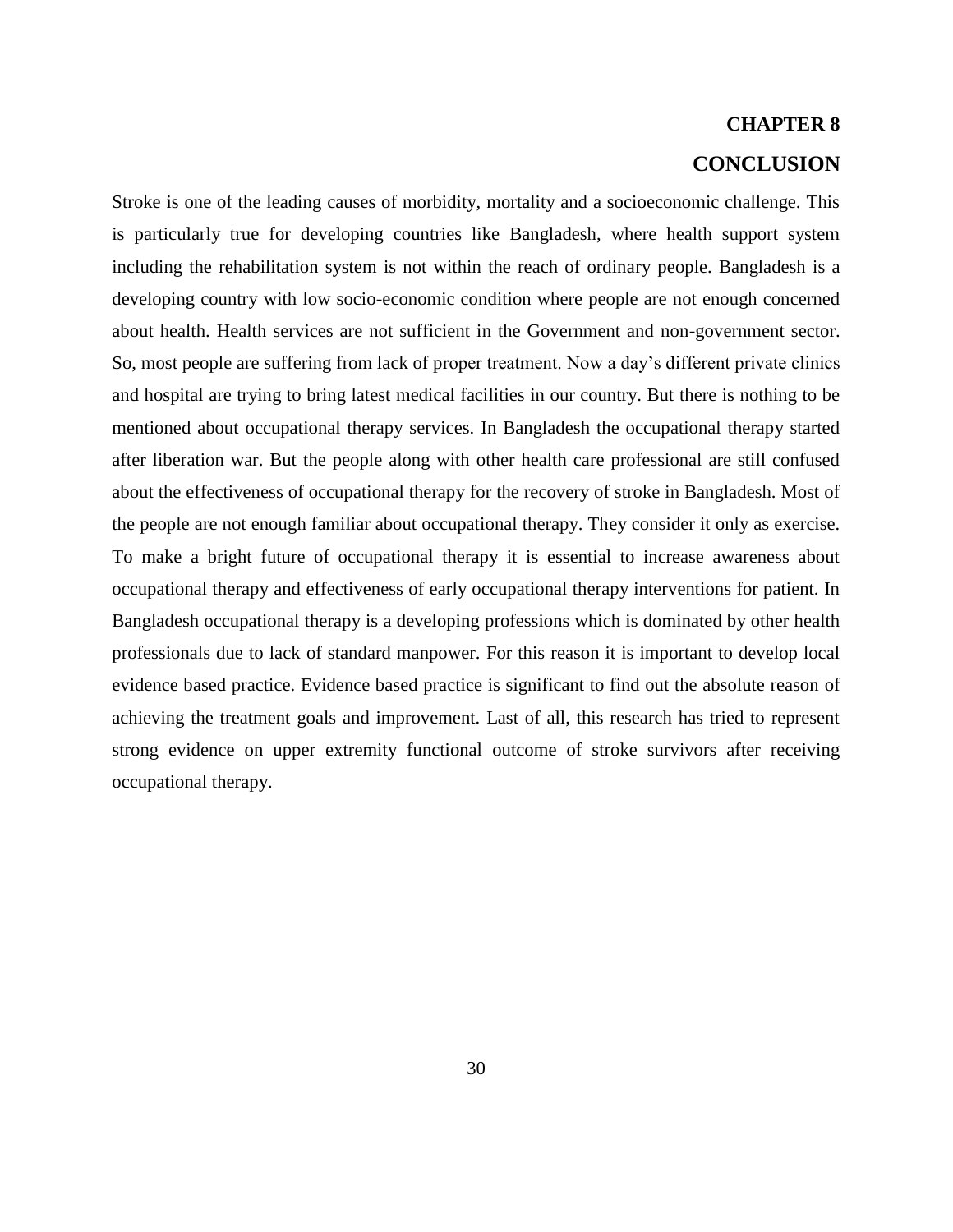### **References**

#### **According to American Psychological Association (APA) reference system, 2010.**

- Amanullah., Shah, N., Rehman, S.U., Ataullah, S., (2009). Frequency of cerebral infarction and hemorrhage in the patients of stroke. *Journal of Ayub Medical College Abbottabad,*  21(4): 102- 105.
- American Occupational Therapy Association, (2014). Occupational therapy practice framework: domain and process (3rd ed.). *American Journal of Occupational Therapy*; 68(Suppl 1): S1-S48.
- Appelros, P., Stegmayr, B., Terent, A., (2009). *Sex differences in stroke epidemiology.* a systematic review. Stroke 40, 1082.
- Boon, N., Colledge, N., and Walker, B., (1999). *Devidson's Principles and Practice of Medicine*  (20th ed.). Churchill Livingstone, United Kingdom: UK.
- Braunwald, E., Hauser, S., Fauci, A., Longo, D., and Jameson, J., (2003). *Harrison's Principles of Internal Medicine* (17th ed.) MeGrawHill:India.
- Blanton, S., Wolf, S.L., (1999). *An application of upper-extremity constraint induced movement therapy in a patient with sub-acute stroke.* Physical Therapy 79, 848.

Carlo, A.D., (2009). *Human and economic burden of stroke.* Age and Aging, 38, 8-5.

Chae, J., Bethoux, F., Bohinc, T., Dobos, L., Davis, T., Friedl, A., (1998). *Neuromuscular stimulation for upper extremity motor and functional recovery in acute hemiplegia*. Stroke 29, 975.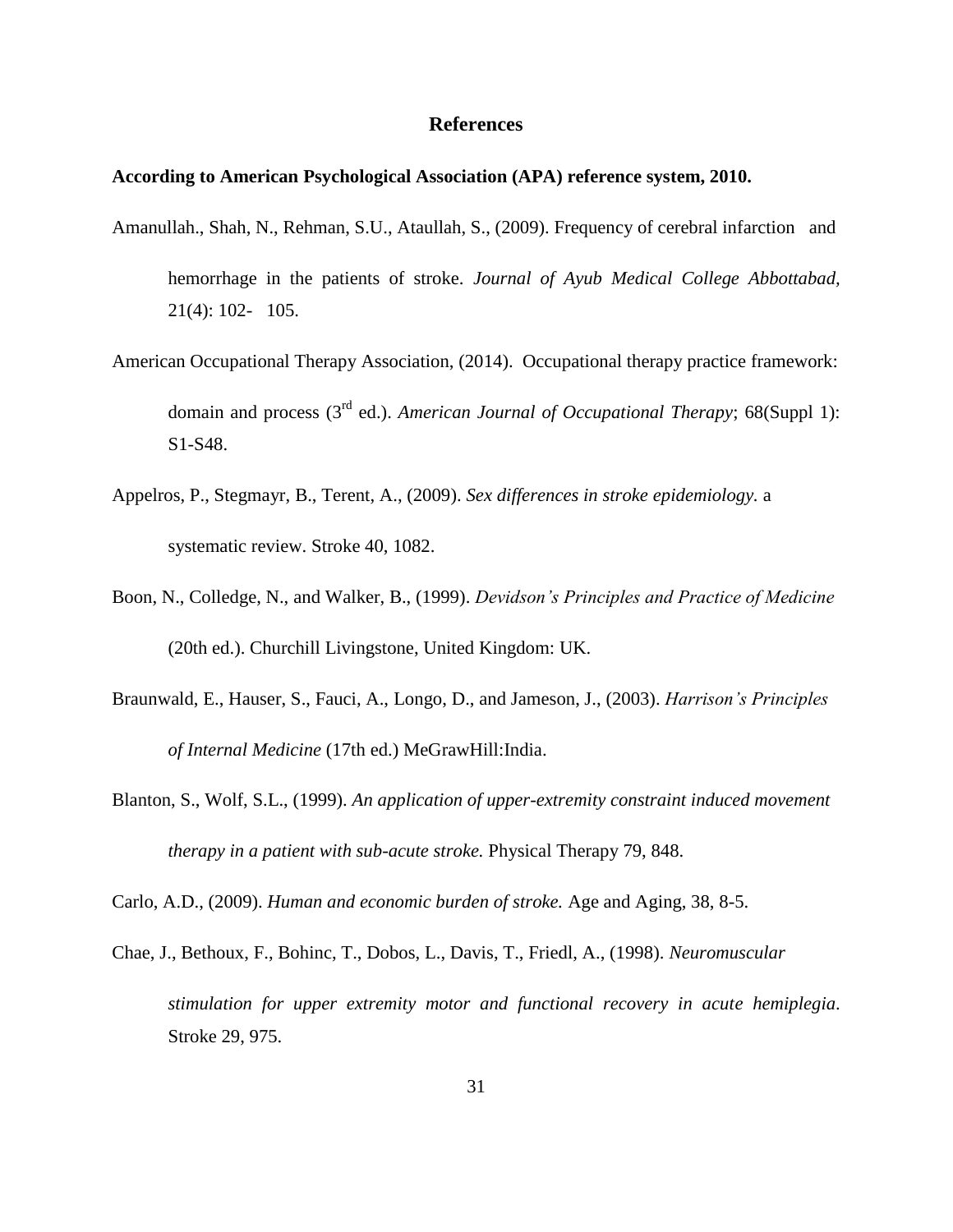Chumney, D., Nollinger, K., Shesko, K., Skop, K., Spencer, M., Newton, R., (2010). Ability of Functional Independence Measure to accurately predict functional outcome of strokespecific population: Systematic review. *Journal of Rehabilitation Research & Development,* 47(1), 17-30.

Dobkin, B.H., (2005). *Rehabilitation after stroke.* N Engl J Med 352, 1677.

- Drake, R.L., Vogl, W., Mitchel, A.W.M., (2005). *Anatomy for Students* (5th ed.). An Imprint of Elsevier Limited, Elsevier, Churchill, Livingstone, USA.
- Eng, J.J., and Chu, K.S., (2002). Reliability and Comparison of Weight-Bearing Ability during Standing Tasks for Individuals with Chronic Stroke. *Archive Physical Medicine Rehabilitation,* 83:1138-44.
- Eng, J.J., and Tang, P.F., (2007). *Gait training strategies to optimize walking ability in people with stroke:* A synthesis of the evidence. Expert Review Neurotherapy, 7(10): 1417– 1436.
- Ferri, P.C, Schoenborn, C., Kalra, L., Acosta, D., Guerra, M., Huang, Y., Jacob, K.S.,

Rodriguez,J.J.R., Salas, A., Sosa,A.L., Williams,J.D., Liu, Z., Moriyama, T.,Valhuerdi,A., and Prince, M.J., (2011). Prevalence of stroke and related burden among older people living in Latin American, India and China. *Journal of Neurology, Neurosurgery and Psychiatry,* 82, 1074-1082.

Flansbjer, U., Holmba¨ck, A.M., Downham, D., Patten, C., and Lexell, J., (2005). Reliability of

gait performance tests in men and women with hemiparesis after stroke. *Journal of Rehabilitation Medicine,* 37: 75–82.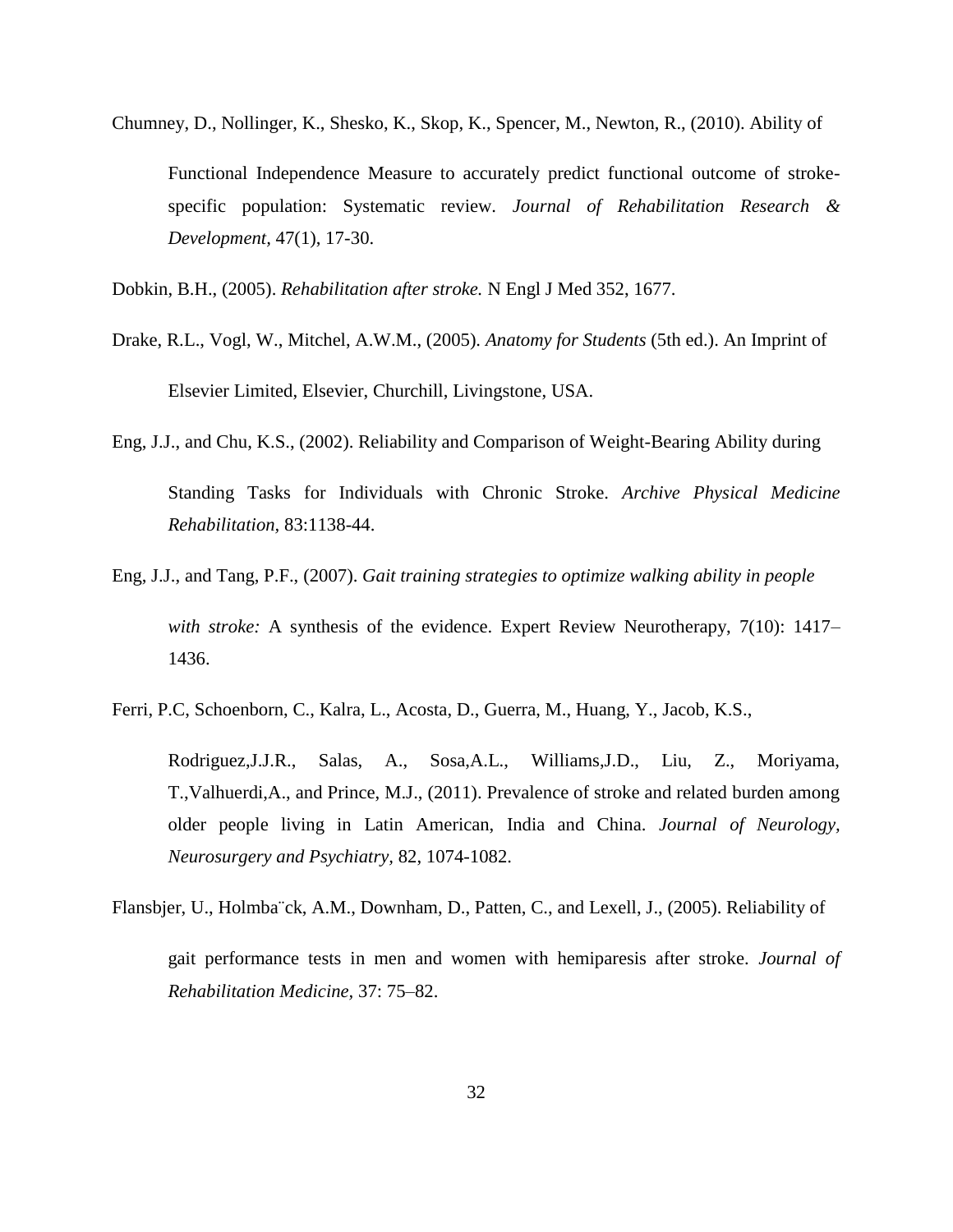Feys, H.M., Weerdt, W.J.D., Selz, B.E., Steck, G.A.C., Spichiger, R., Vereeck, L.E., Putman,

K.D., Hoydonck, G.A.V., (1998). *Effect of a therapeutic intervention for the hemiplegic upper limb in the acute phase after stroke:* a single-blind, randomized, controlled multicenter trial. Stroke 29, 785.

Gordon, N.F., Gulanick, M., Costa, F., Fletcher, G., Franklin, B.A., Roth, E.J., and Shephard, T.,

(2004). *Physical Activity and Exercise Recommendations for Stroke Survivors:* An American Heart Association Scientific Statement From the Council on Clinical Cardiology Subcommittee on Exercise, Cardiac Rehabilitation, and Prevention; the Council on Cardiovascular Nursing; the Council on Nutrition, Physical Activity, and Metabolism; and the Stroke Council. Circulation, 109: 2031-2041.

Hossain, A.M., Ahmed, N.U., Rahman, M., Islam, M.R., Sadhya, G., and Fatema, M.,

(2011).Analysis of Socio-demographic and Clinical Factors Associated with Hospitalized Stroke Patients of Bangladesh. *Faridpur Medical Collage Journal,* 6(1):19-23.

- Haslet, C., Chilvers, E.R., Boon, N.A., College, N., Walker, B., 1999. Davidson's, *Principles*  and Practice of Medicine (18<sup>th</sup> ed.). Harcourt Brace and Company, Churchill Livingstone.
- Joubert, J., Prentice, L.F., Moulin, T., Liaw, S., and Joubert, L.B., (2008). *Stroke in Rural Areas and Small Communities.* Stroke,39:1920-1928.

Louise.,C (2007) Sensory Impairment and Recovery after Stroke, *Journal of Neurology,*8,11-18.

Legg, L., Leonardi-Bee, J., Corr, S., Edmans, J., Jongbloed, L., Logan, P., Walker, M.,

Langhorne, P., (2007). *Occupational therapy for patients with problems in personal activities of daily living after stroke:* systematic review of randomised trials. doi:10.1136/bmj.39343.466863.55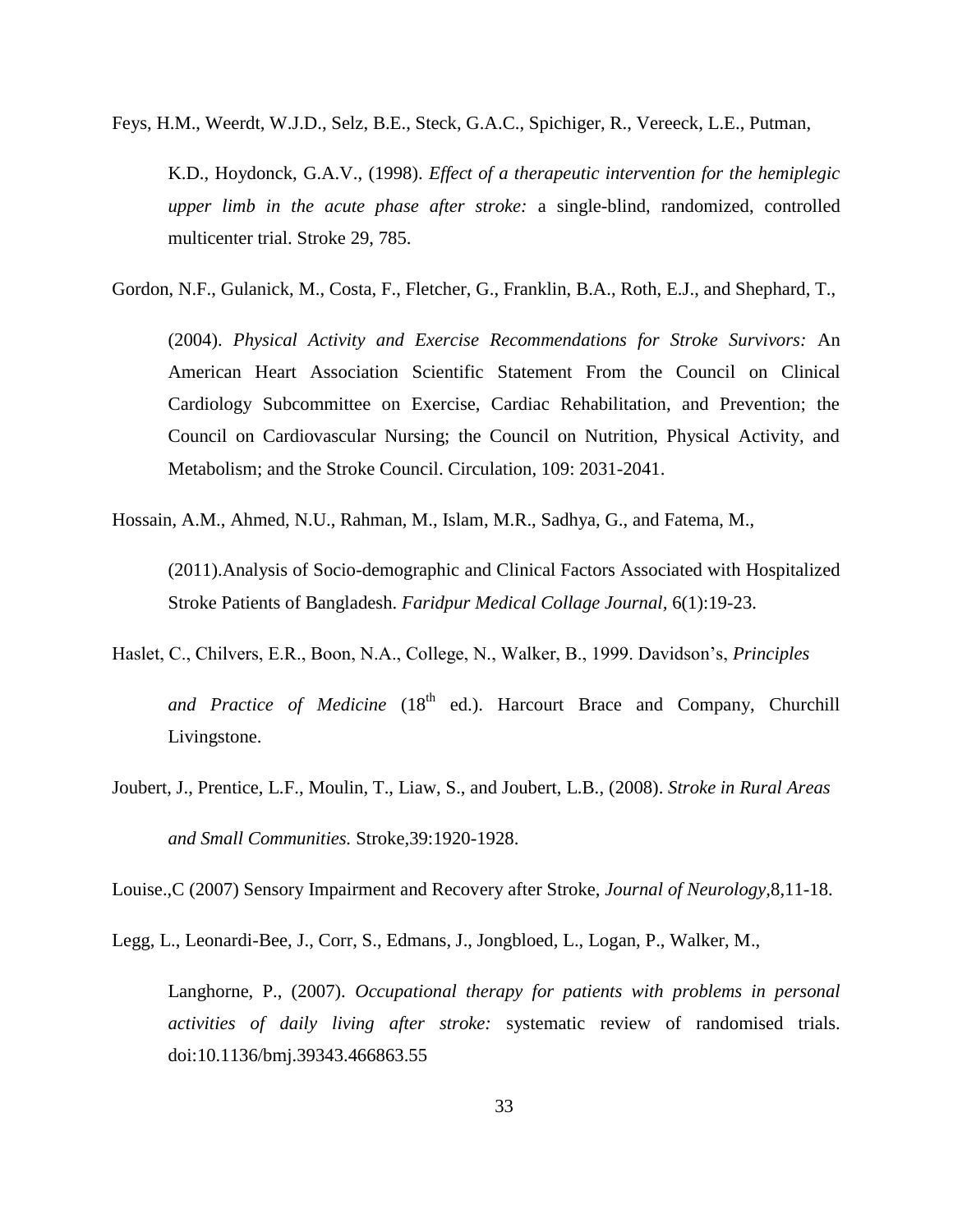- Leeg, L., Drammond, A., Langhorne, P., (2006). *Occupational therapy for patients with problems in activities of daily living after stroke.* Cochrane Database of Systematic Reviews, Art. No.: CD003585. DOI: 10.1002/14651858.CD003585.
- Langhorne, P., Coupar, F., Pollock A., (2009) Motor Recovery after Stroke: A Systematic Review. *Lancet Neurology* 8(8), 741–54. doi:10.1016/S1474-4422(09)70150-4.
- Moore, K.L., Dally, A.F., (2006). *Clinical Oriented Anatomy:* Upper Limb, (5th ed.). Lippincott Williams and Wilkins, Philadelphia, United States of America.
- Mensah, G.A., (2008). *Epidemiology of stroke and high blood pressure in Africa.* Heart, 94: 697- 705.
- Muellbacher, W., Richards, C., Ziemann, U., Wittenberg, G., Weltz, D., Boroojerdi, B., Cohen, L., Hallet, M., (2002). *Improving Hand Function in Cronic Stroke.* 59, 1278-1282.
- Murphy, Resteghini, Feys & Lamers, (2015). An overview of systematic reviews: *on upper extremity outcome measures after stroke.* 15, doi: 10.1186/s12883-015-0292-6
- Mondal, B.A., Chowdhury, R.N., Rahman, K.M., Khan, S.U., Hasan, A.T.M.H., Haque, M.A.,
	- Haque, B., Khan, M.Z.R., Habib, M., and Mohammad, Q.D., (2012). Major comorbidities in stroke patients: A hospital based study in Bangladesh. *Journal of Dhaka Medical Collage,* 21(1):16-22.

Nascimento, L.R., Caetano, L.C.G., Freitas, D.C.M.A., Morais, T.M., Polese1, J.C., and

Teixeira-Salmela, L.F., (2011). Different instructions during the ten-meter walking test determined significant increases in maximum gait speed in individuals with chronic hemiparesis, *Physical Therapy*, 16(2).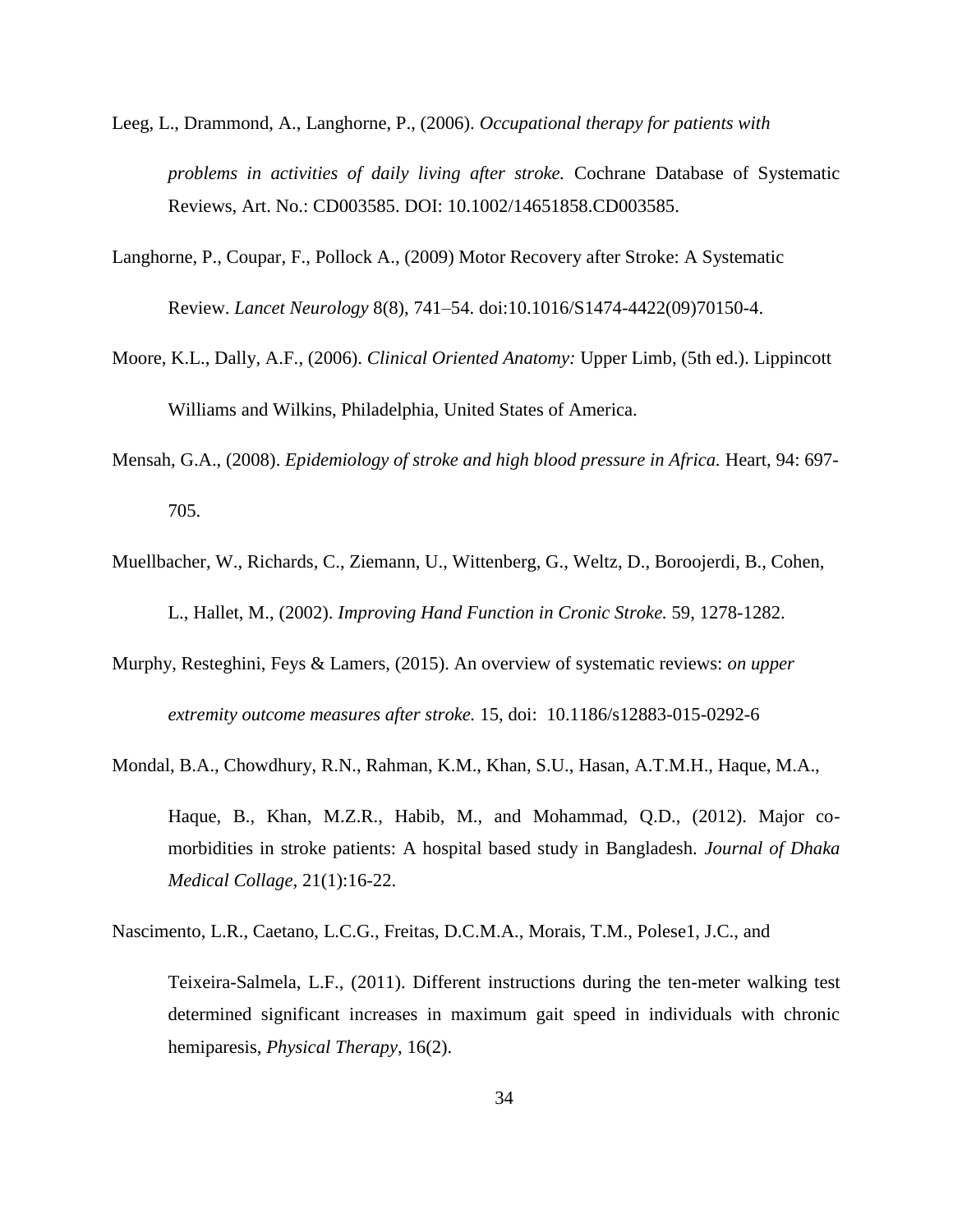- Naghdi, S., Ansari, N.N., Mansouri, K., Hasson, S., (2010). *A neurophysiological and clinical study of brunnstrom recovery stages in the upper limb following stroke.* 24 (11), 1372.
- Pizzi, A., Carlucci, G., Falsini, C., Lunghi, F., Verdesca, S., and Grippo, A., (2007). Gait in hemiplegica: Evaluation of clinical features with the Wisconsin gait scale. *Journal of Rehabilitation Medicine,* 39: 170–174.
- Paterson, D.H., Warburton, D.E., (2008). *Physical activity and functional limitations in older adults: a systematic review related to Canada's physical activity guidelines.* In Act 7, 38.
- Pedretti, L.W., 1996. Occupational Therapy Practice Skill for Physical Dysfunction:

*Cerebrovascular Accident and Hand Splinting* (4th ed.). The C.V Mosby Company, Westline Industrial Drive.

- Strokes, M., (2000). *Neurological Physiotherapy.* Jill Northcott, Mosby International Limited, London.
- Small, S.L., Hlustik, P., Noll, D.C., Genovese, C., Solodkin, A., (2002). *Cerebellar hemispheric activation ipsilateral to the paretic hand correlates with functional recovery after stroke.* Brain 125, 1545.
- Sousa, C.O., Barela, J.A., Prado-Medeiros1, C.L., Salvini1, T.F., and Barela, A.M., (2011). Gait training with partial body weight support during over ground walking for individuals with chronic stroke: a pilot study. *Journal of Neuroengineering and Rehabilitation,* 8:48.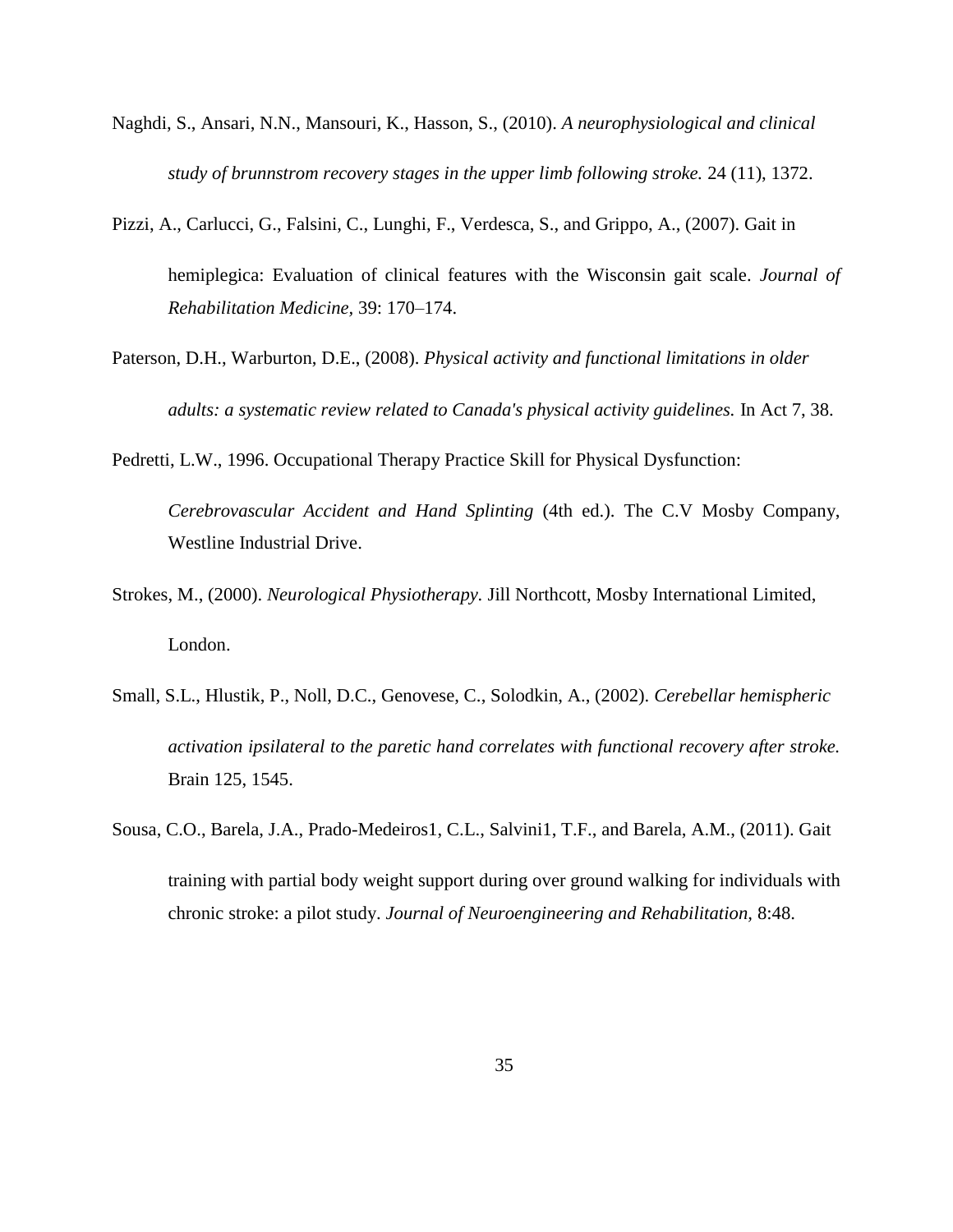Salbach, M.N., Mayo, E.N., Robichaud-Ekstrand, S., Hanley, J.A., Richards, C. L, and Wood-

Dauphine, S., (2006). Balance Self-Efficacy and Its Relevance to Physical Function and Perceived Health Status After Stroke. *Archive Physical Medicine and Rehabilitation,*  87:364-370.

- Sergeev, V.A., (2011). Racial and rural-urban disparities in stroke mortality outside of the stroke belt. *Ethnicity and Disease,* 21, 307-313.
- Salter, K., Campbel, N., Richardson, M., Mehta, S., Jutia, J., Jettler, L., Moses, M., McClure, A., Mays, R., Foley, N., Teasel, R., (2013). *Outcome Measures in Stroke Rehabilitation:*  Evidence-Based Review of Stroke Rehabilitation.
- Volpe, B.T., Krebs, H.I., Hogan, N., Edelstein, L., Diels, C., Aisen, M., (2000). *A novel approach for stroke rehabilitation:* robot-aided sensorimotor stimulation. Neurology 54, 1938.
- Ward, N.S., Cohen, L.G., (2004). *Mechanisms underlying recovery of motor function after stroke.* Arch Neurol 61, 1844.
- Williams, BK., Galea, M.P., Winter, A.T., 2001. What is the functional outcome for the upper limb after stroke? *Australian journal of physiotherapy* 47, 19.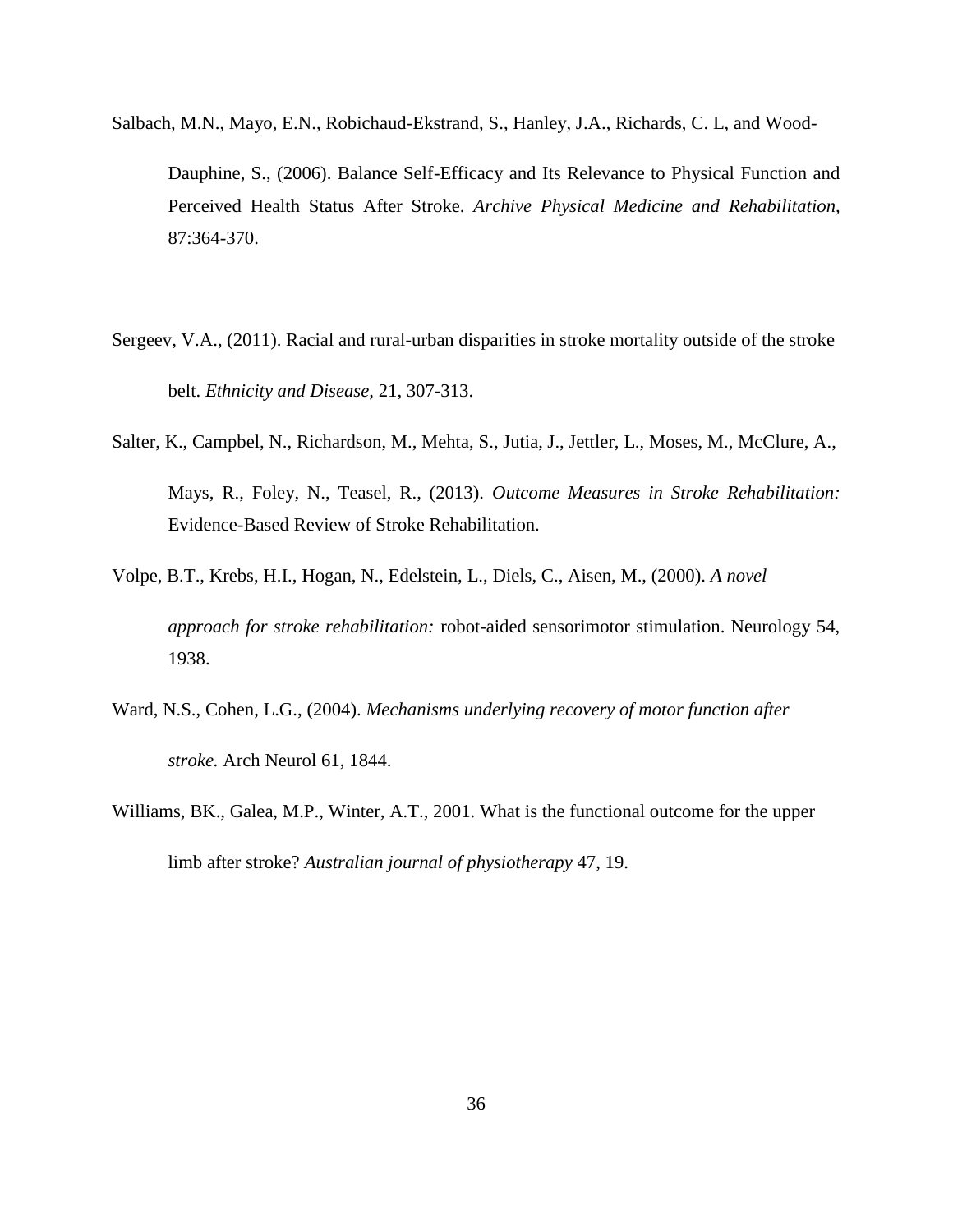# **Questionnaire**

# **Part 1: Patient's Identification**

| Registration number:  | Date of Incidence:  |
|-----------------------|---------------------|
| <b>Patients Name:</b> | Date of Assessment: |
| Address:              | Diagnosis:          |

# **Part 2: Patient's socio-demographic Information:**

| QN  | <b>Question</b>       | <b>Responses</b>                                  |
|-----|-----------------------|---------------------------------------------------|
| 2.1 | Age (in year)         | $---Year$                                         |
| 2.2 | <b>Sex</b>            | $1 = Male$<br>$2 =$ Female                        |
| 2.3 | <b>Marital Status</b> | $1 =$ Married $2 =$ Unmarried                     |
| 2.4 | Occupation            | 2=Day labor 3=Rickshaw Puller<br>$1 =$ Farmer     |
|     |                       | $4 = Driver$ $5 = Business$<br>6=Factory/Garments |
|     |                       | Worker                                            |
|     |                       | 7=Student 8=Teacher<br>9=Service Holder           |
|     |                       | 10=Housewife 11=Unemployed                        |
| 2.5 | Residential Area      | 2=Semi-urban<br>$3=U$ rban<br>$1 = Rural$         |

# **Part 3: Occupational Therapy related information**

| QN  | <b>Question</b>           | <b>Responses</b>                                                            |
|-----|---------------------------|-----------------------------------------------------------------------------|
| 3.1 | Affected side of the body | $1 =$ Right<br>$2=Left$                                                     |
| 3.2 | Past medical history      | 1=Diabetes Mellitus<br>$2=$ Hypertension<br>3=Heart Disease<br>$4 = Others$ |
| 3.3 | Personal Habit            | $1 =$ Smoking<br>2=Betel Leaf<br>$3 = Drug$<br>Abuse                        |
|     |                           | $4 =$ Alcohol<br>$5 = Others$                                               |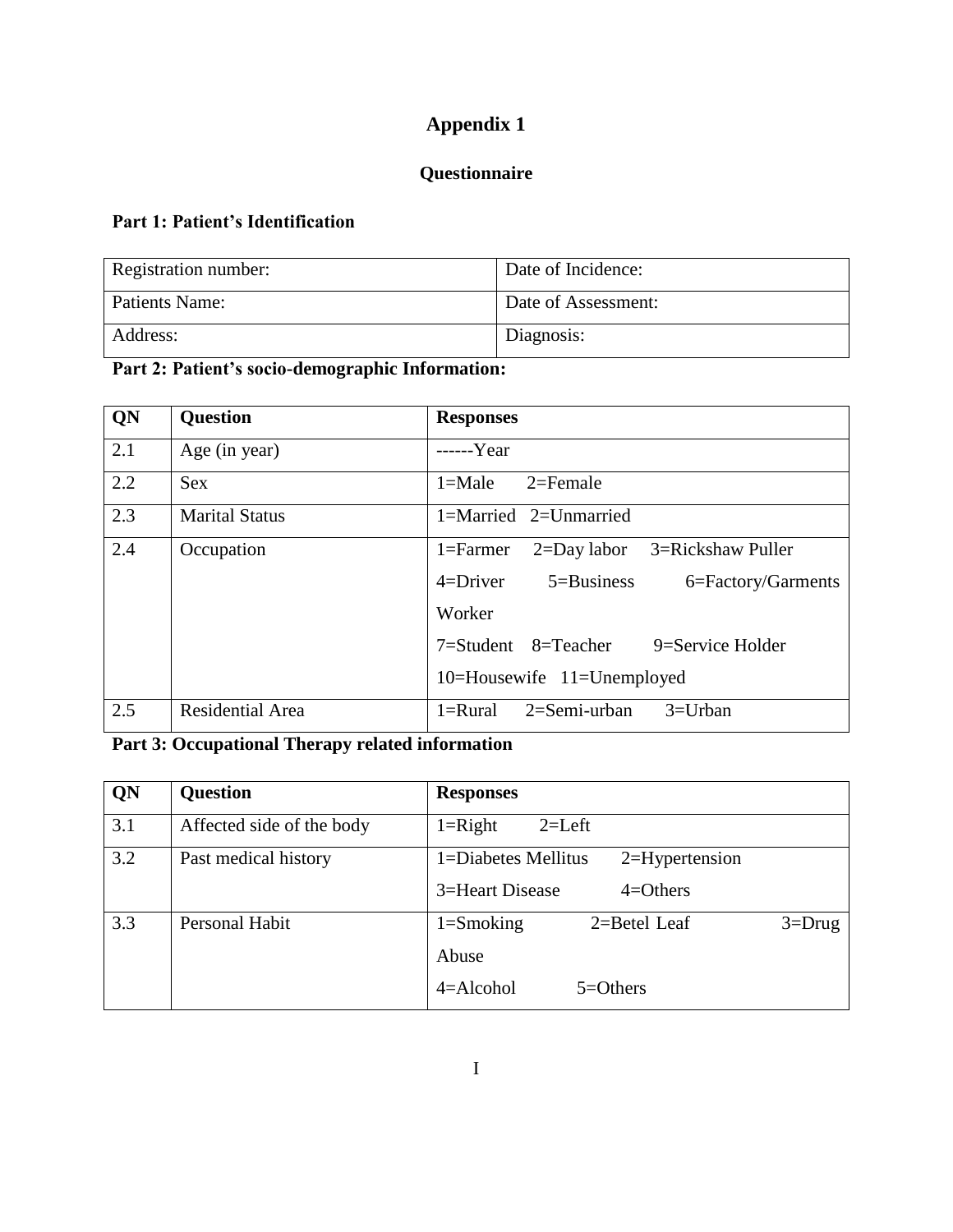**Part 4: Sensation Scale** (Scale: 1= Absent, 2= Impaired, 3= Normal). What are the scores of affected upper limb stroke patient by using Sensation Scale? Please write down on the Sensation Scale score (1/2/3)

| <b>Question</b> | <b>Initial Score</b> |      | <b>Discharge Score</b> |      |
|-----------------|----------------------|------|------------------------|------|
|                 | <b>Right</b>         | Left | <b>Right</b>           | Left |
| Light touch     |                      |      |                        |      |
| Deep pressure   |                      |      |                        |      |
| Pain            |                      |      |                        |      |
| Temperature     |                      |      |                        |      |
| Stereognosis    |                      |      |                        |      |
| Proprioception  |                      |      |                        |      |
| Kinesthesia     |                      |      |                        |      |

Part 5: Hand Function (Royal air force scale) (Scale: Impossible-0, with much assistance-1, with little assistance-2, can manage with minimal difficulties-3, Normal-4)**.**What are the scores of affected upper limb stroke patient by using hand function scale? Please write down on the hand function scale score (0/1/2/3/4)

| <b>Question</b>            | <b>Initial Score</b> |      | <b>Discharge Score</b> |      |
|----------------------------|----------------------|------|------------------------|------|
|                            | <b>Right</b>         | Left | <b>Right</b>           | Left |
| Hook grip: carrying bag    |                      |      |                        |      |
| Light pinch: pickup pencil |                      |      |                        |      |
| Heavy pinch: zipper        |                      |      |                        |      |
| Lateral pinch: key         |                      |      |                        |      |
| Light grip: glass          |                      |      |                        |      |
| Heavy grip: full grip      |                      |      |                        |      |
| Opposition: scissor,       |                      |      |                        |      |
| buttons                    |                      |      |                        |      |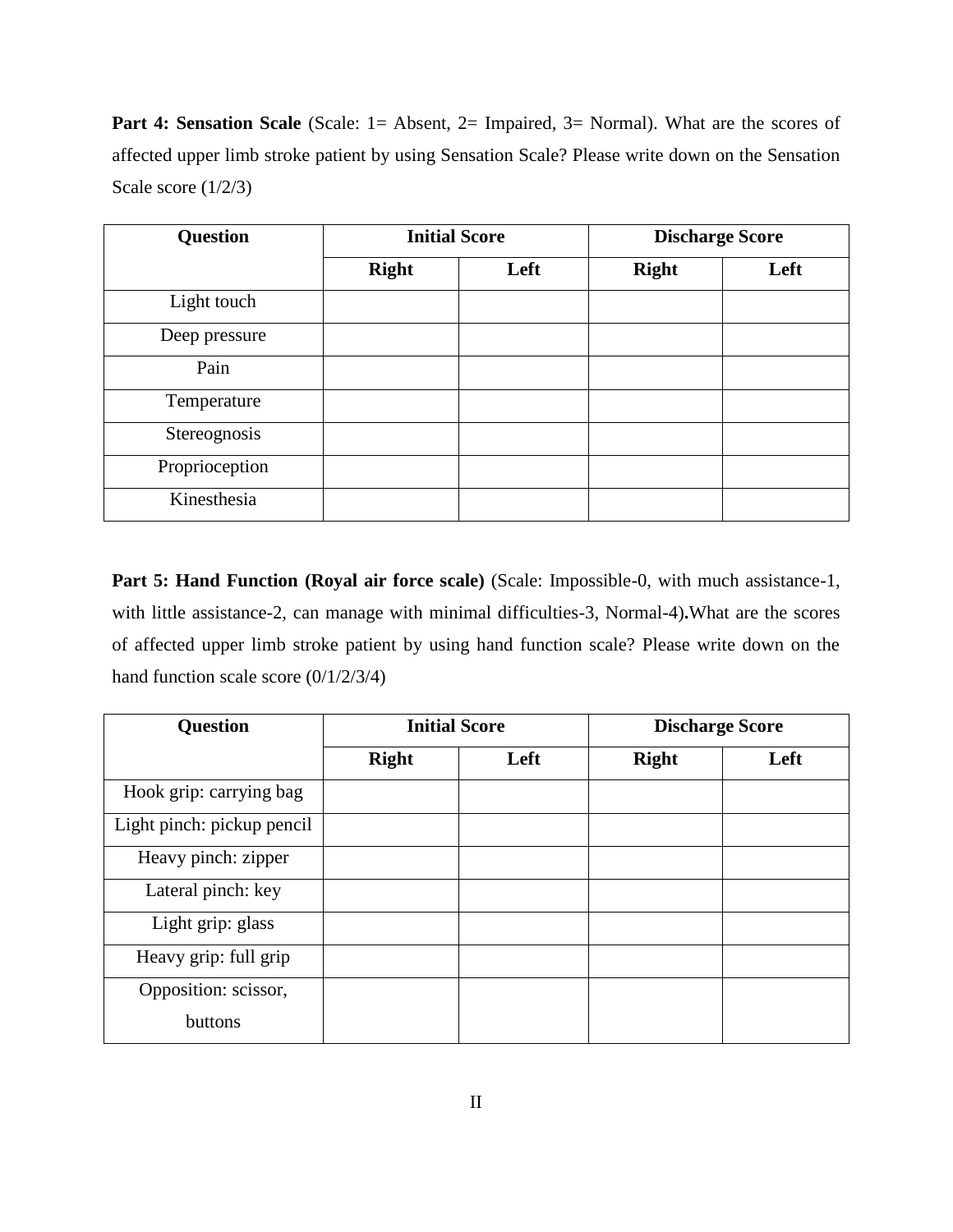**Part 6: Occupational Performance: According to Functional Independence Measure (FIM) Scale.**

7= complete independent (timely, safely)

6= modified independence (extra time, device)

5= supervision (cuing, coaxing, prompting)

4= minimal assist (perform 75% or more of task)

3= moderate assistance (perform 50% to74% of task)

2= maximum assistance (perform 25% to 49% of task)

1= total assistance (perform less than 25% of work)

What are the scores of affected upper limb stroke patient by using FIM scale? Please write down on the FIM scale score (1/2/3/4/5/6/7)

| <b>Self-care activity</b> | <b>Initial Score</b> | <b>Discharge Score</b> |
|---------------------------|----------------------|------------------------|
| Feeding                   |                      |                        |
| Grooming                  |                      |                        |
| <b>Bathing</b>            |                      |                        |
| Dressing Upper Body       |                      |                        |
| Dressing Lower Body       |                      |                        |

**Part 7. Numbers of received occupational therapy session:**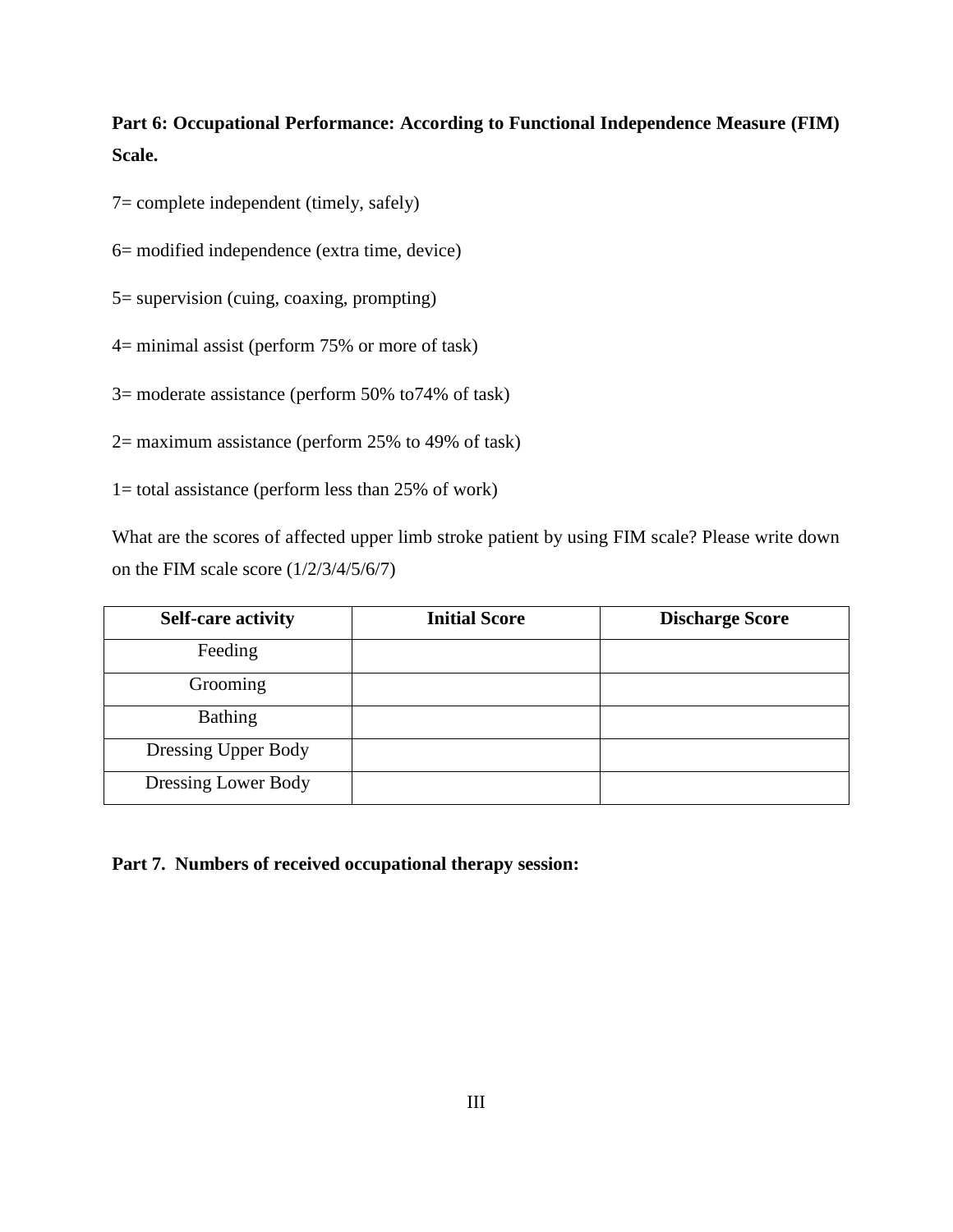#### **Permission letter for conducting study**

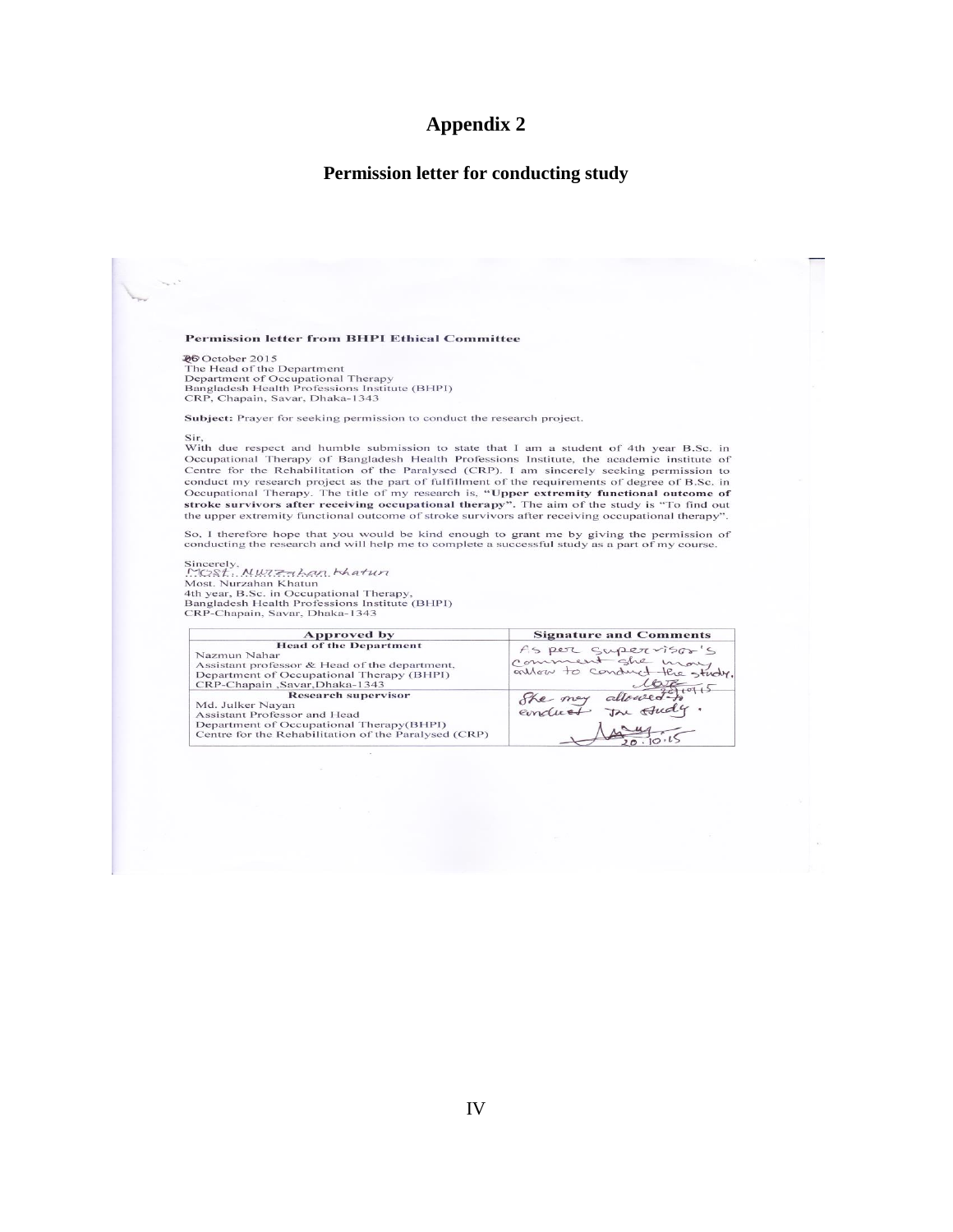#### **Information Sheet**

I am, a 4th year student of the Bachelor of Science in Occupational Therapy of Bangladesh Health Professions Institute (BHPI), the academic institute of Centre for the Rehabilitation of the Paralyzed (CRP), Chapain, Savar, Dhaka-1343. For the fulfillment of requirements for the Bachelor Degree, it is compulsory to conduct a research project in 4th year. I would like to invite you to take part in my study. The research title is **"Upper extremity functional outcome of stroke survivors after taking occupational therapy".** The aim is to find out the upper extremity functional outcome of stroke survivors after taking occupational therapy.

Your participation in this study is voluntary. You are not forced to participate at all. If you want to withdraw from the study, you may do that at any time without any hesitation. You will not be harmed/injured or disadvantaged by the study.

Only your personal details and answers of the questionnaire will be documented and used for the study purpose. Without investigator and study supervisor nobody will permit to know the data associated with study. The investigator will be maintained confidentiality of all proceedings. Without your permission, the data provided by you will never be used.